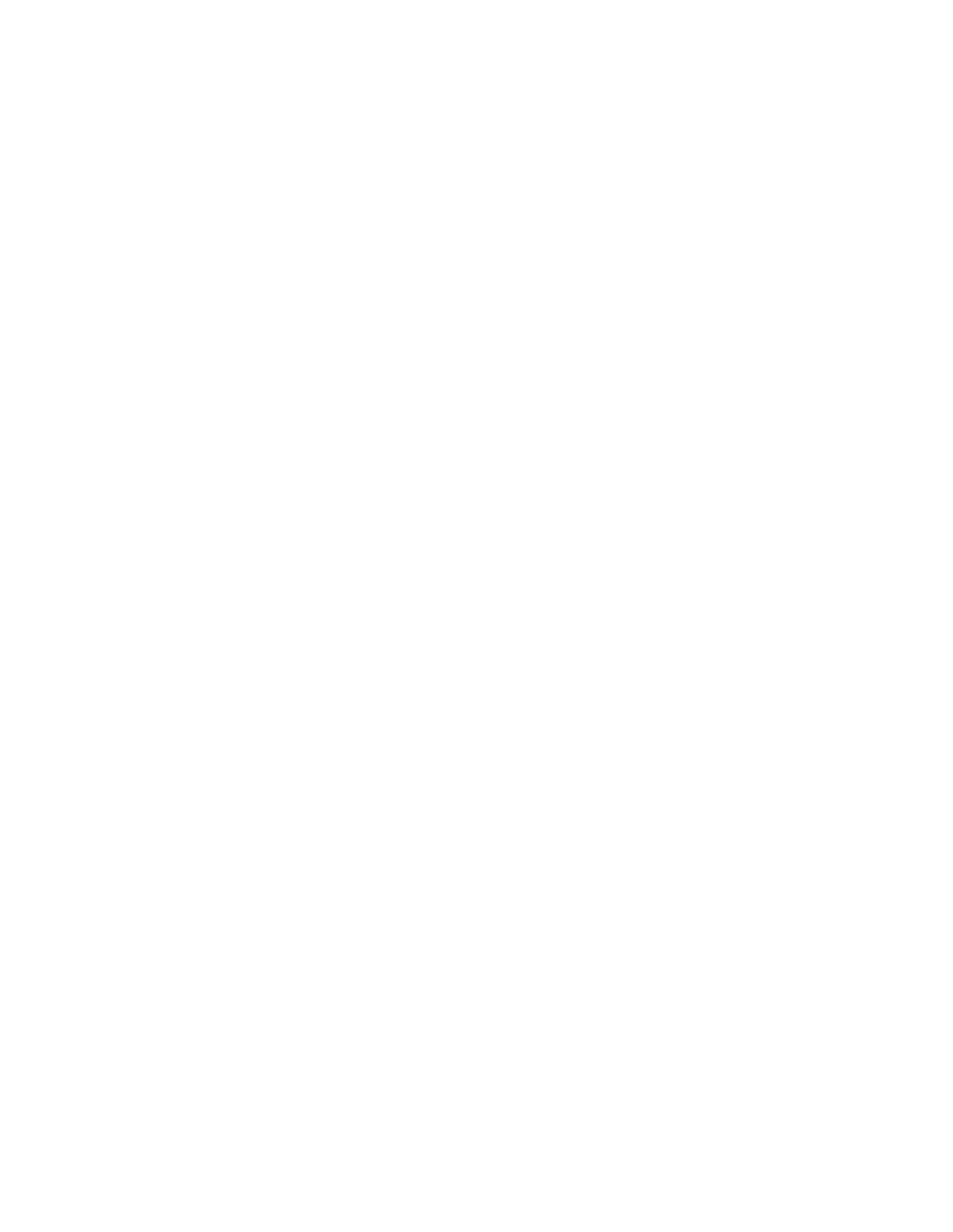## Heaven

### *I don't like to commit myself about heaven and hell you see, I have friends in both places.*  - Mark Twain

NEW HAVEN Correctional Centre, a minimum-security institution in Burnaby for young-adult offenders, is the Elysium of corrections in Canada. It is based on the Borstal philosophy, which was born in England almost a century ago and inaugurated in one wing of a prison in Borstal, Kent, in 1902. The Borstal concept evolved into a rehabilitation program for offenders between the ages of sixteen and twenty-one, based on the premise that imprisoning youthful offenders with older offenders would only teach them more crime. The program was based on a "definite indeterminate" sentence, in which the length of sentence depended on how long it took the resident to complete the Borstal training program to the satisfaction of the headmaster or director and his board. Tom Courtenay was a "Borstal lad" in *The Loneliness of the Long Distance Runner;* Brendan Behan was moved to write of his experience in *Borstal Boy.* The present president of the Borstal Association of British Columbia is a graduate of New Haven. Numerous prominent lawyers and other professionals are graduates of New Haven.

In Canada, the New Haven Act was passed in the B.C. legislature in 1949, giving the province an indeterminate sentence like that in England. The mandate of New Haven was to take only first-time

245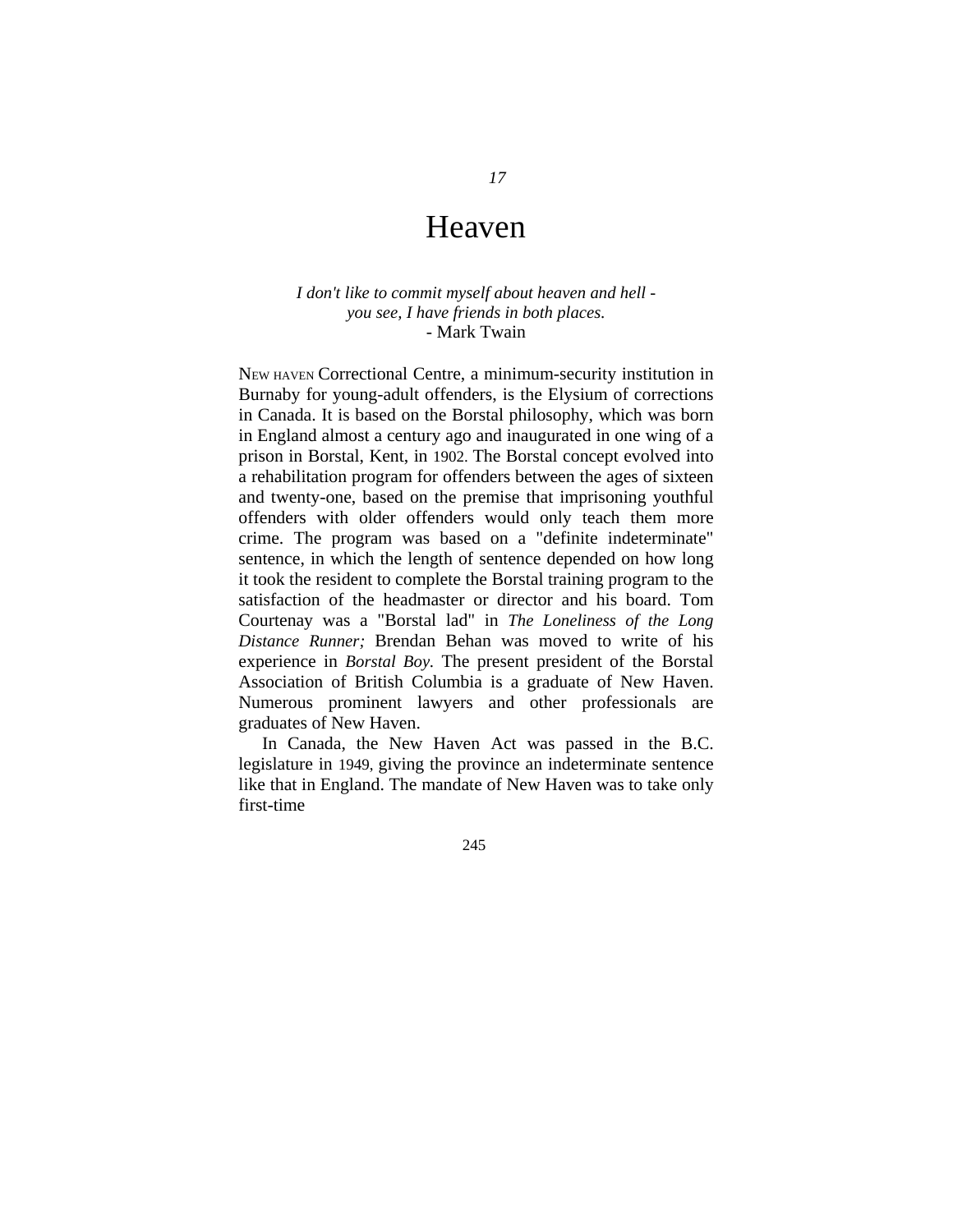offenders between seventeen and twenty-three. The first twelve inmates in what is now the only British Borstal program on earth were marched over the ridge from Oakalla to New Haven.

The place is quite unlike a prison. The atmosphere is free and relaxed: no fences, no concertina wire, no uniforms. It has been in operation since 1937, although it closed during the war and was reopened in 1947 by Selwyn Roxborough "Rocky" Smith, probably the most influential man in B.C. corrections this century. After the New Haven Act was passed in 1949, the new Borstal-style program there was a minimum of nine months long - or as long as the director determined was necessary to give the "lad" the tools he needed to cope with life in the community as a good citizen.

However, by the time I arrived at New Haven in December 1987, the indeterminate sentence had been repealed, the Young Offenders Act of British Columbia had raised the age of offenders who came under the Criminal Code of Canada to eighteen, and the minimum time for the program had been reduced to four months. At Oakalla, residents were called "inmates," at Vancouver Pretrial they were "prisoners," at New Haven, they were "trainees."

When you think of New Haven, forget everything that television and movies have ever insinuated into your mind about prisons. There are no guns and no locks. Occasionally we need handcuffs, but we always have a hell of a time finding them. When we do, then we have to find a key.

The guards are not guards but vocational instructors and dormitory supervisors. The Borstal program deals with the total individual. He goes to bed at 2200 each night, lights-out at 2230. He is up at 0600 in the morning. He is required to shower and shave. He is required to shower after work. He is required to shower after mandatory physical training. He is allowed no facial hair. And his hair must be trimmed so that his ears show and the length in the back clears the collar. A contract barber is brought in to give them a professional trim. If the barber isn't coming in for a few days, we use a volunteer to chop the hair to the proper specifications, albeit with a few divots to be ironed out by the professional barber.

Trainees do not wear uniforms. When working in the shops they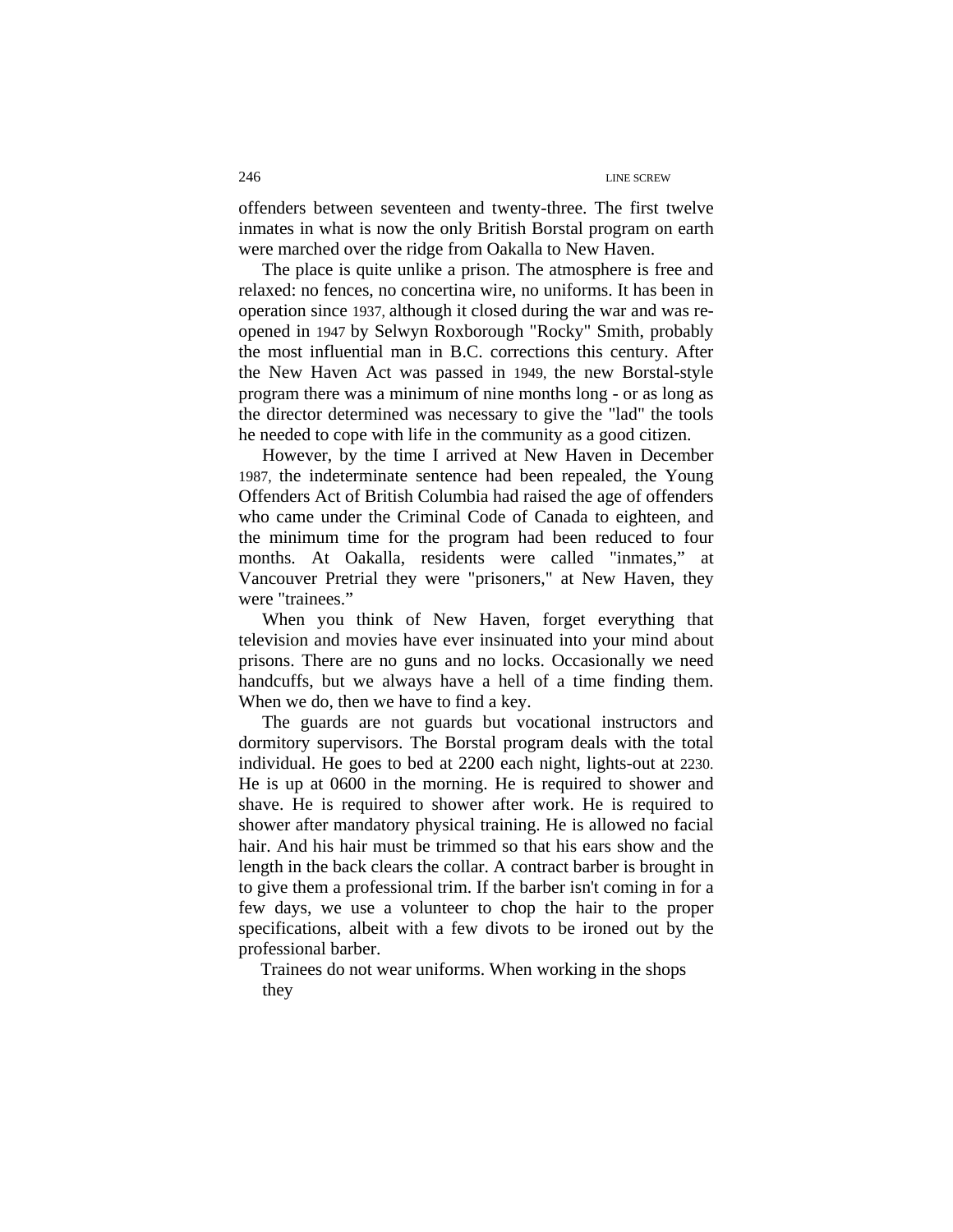#### HEAVEN 2.47

may use prison greens or overalls of some other colour. It makes sense because the material is cheap and tough. They work in the shops from 0800 in the morning until 1130, with a coffee break. Then lunch break for half an hour. The meals are magnificent. Then back to work until 1500, with another coffee break in the middle.

Between 1500 and 1700 there is time after showers to telephone home or play pool or ping-pong in the large lounge. Or watch the forty-inch TV Or run around the full-sized track. Or have a game of softball or touch-football or soccer. Or stroll out to the pond and feed the ducks. New Haven raises its own cattle, pigs, chickens, and ducks, as well as vegetables of every variety. The place is virtually self-sufficient.

The point of the Borstal program at New Haven is the opposite of that of Oakalla and Vancouver Pretrial, where the point is to subtract people from society and warehouse them at great cost. New Haven tries to maintain as much contact with the community as possible. A trainee comes in as a "pre-junior." There is a board meeting once a month where each trainee is assessed. He passes from pre-junior to junior to intermediate to senior to senior/temporary absence, at which level he receives passes to go home on weekends, to go on job interviews and take employment, or to go out each morning on educational leave.

During the day, trainees work on vocational crews overseen by vocational instructors: kitchen, farm, wood-shop, metal-shop, clean-up, or on various community projects, sometimes in conjunction with other ministries such as Fisheries or Forestry. Three nights a week trainees attend academic classes. Each trainee is assessed by the teacher and given assignments according to his level of achievement. Many take correspondence courses at the university level. Others attend technical schools.

On afternoon and night shifts the dorm is overseen by dorm supervisors, who are also case managers. The dorm is divided into four teams of ten beds each, and two staff are assigned to each of four teams. Each team has a team captain and an assistant team to the highest office on the campus: a trainee who is senior duty monitor for the month. Each shift has a duty monitor, who chases about with a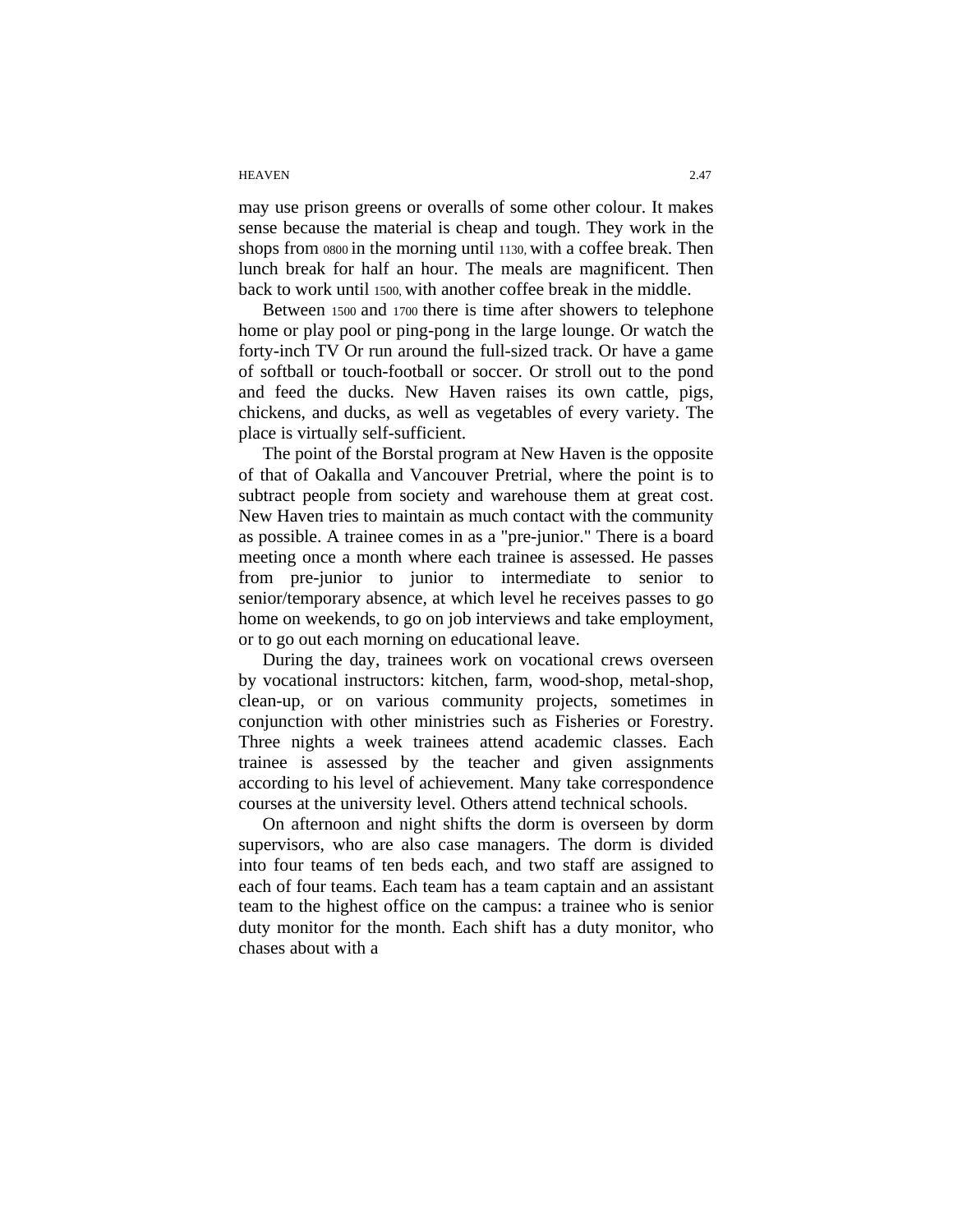clipboard taking the count, and who can tell staff where any trainee is at any given time. It is an honour system in which responsibility and accountability are handed in layers to the trainees as they rise through the ranks of the program.

Program is the key word. To many of the young men who come to New Haven, it is the nearest thing to a home they have ever experienced. They receive complete support from peers and staff for their accomplishments, as well as discipline and structure. The approach is holistic. If the kid has low self-esteem because he is skinny, the weight-lifting group takes him in hand and puts him on a program. If he is fat, he is encouraged to look to his diet. If the problem is acne, it is looked after immediately. If a trainee's posture is bad, it is the case manager's job to get the kid to pull his shoulders back, stick his tits out, maintain eye contact, and converse standing on his hind feet. Teeth are taken care of. Life-skills are taught, including how to prepare a resume and how to look for jobs. Physical training is rigorous and mandatory, vocational work is mandatory, and great collective pride is taken in the proper keeping of the grounds.

We get to know the trainees' families, and they get to know ours. I was on duty one night when fellow-staffer Bernie Cox showed up with his two boys. His older boy was a computer nut and dashed off to check out what the cons were doing on the computers. His younger boy is a chess freak and loved to come down and vanish upstairs to take on all comers at chess. Afterwards they would take Dave into the lounge and teach him to play pool. New Haven graduates stay in touch with staff and bring families back years later to show them the place where their lives were turned around.

On my first visit to New Haven, I was very impressed with what I saw and heard. I'd been forced to go on disability leave from Pretrial because the stress and violence there had brought on symptoms of heart failure, and I was not enjoying hanging around the house. I was looking for an opportunity to get back into corrections in a less stressful environment.

Director Andrew Burns, who was showing me around, walked us out toward the farm area. On the left was a lovely pond with an inlet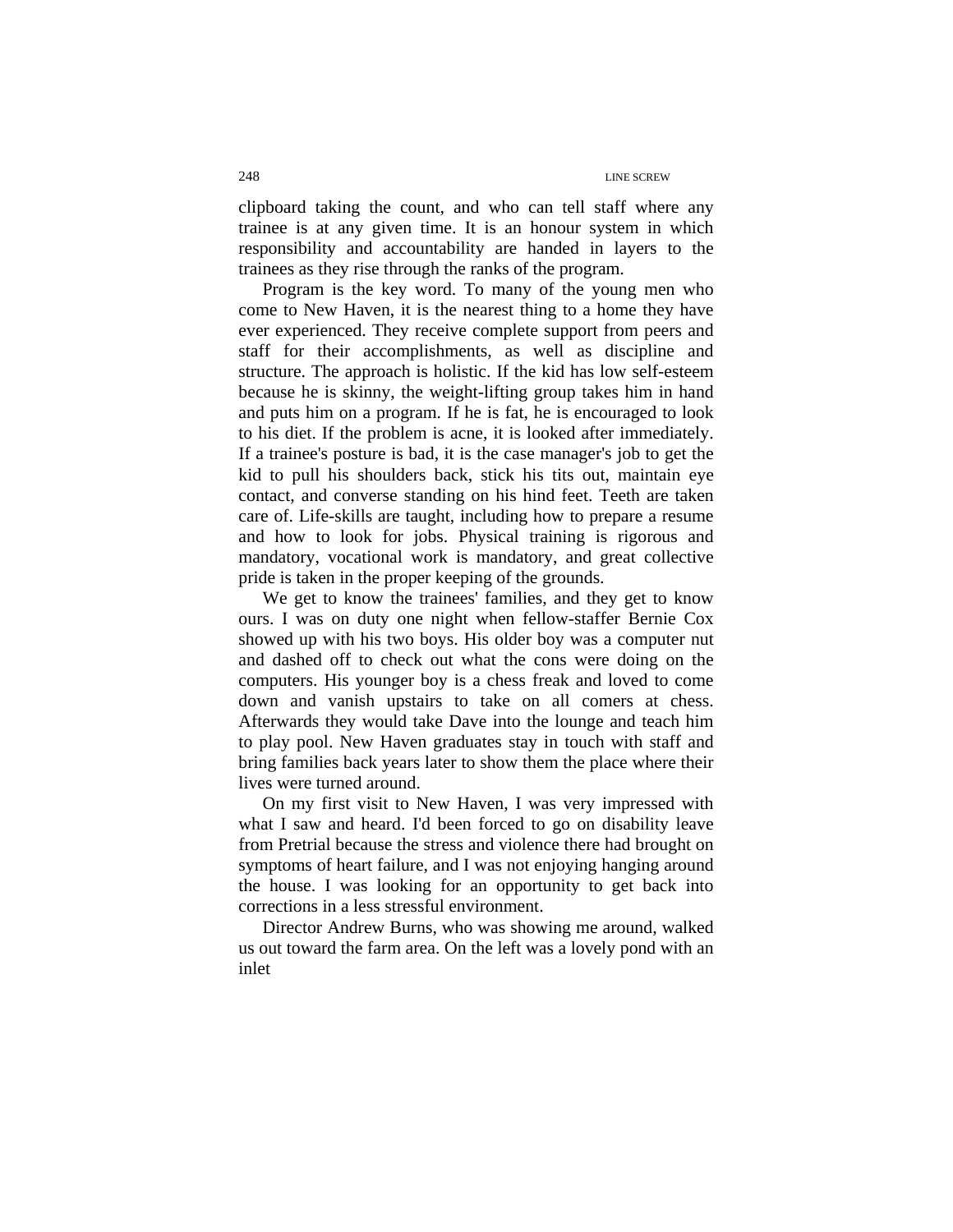#### HEAVEN 249

stream at the upper end, weeping willows around the edges, and geese and ducks on the bank. Burns grabbed a handful of pellets from a metal container and threw them straight down into the water, nowhere near the ducks. I was mystified. He grabbed another fistful and threw it straight down again. I was about to point out that the ducks were over on the right when a rainbow trout that weighed at least ten pounds swirled on the surface below us to eat the pellets. Then at least six more joined in the feeding frenzy. I wanted to work here.

We walked around the grounds some more and discussed what dreams Burns had for expanding the program: the previous director had let the library go to hell. I asked about the possibility of putting together a computer-education program. What about a campus newspaper? He told me that in earlier times there had been one, but it had died. The possibilities were virtually limitless. This would be an opportunity for me to utilize my teaching skills, my criminology studies in case management, and all the life experience I could muster.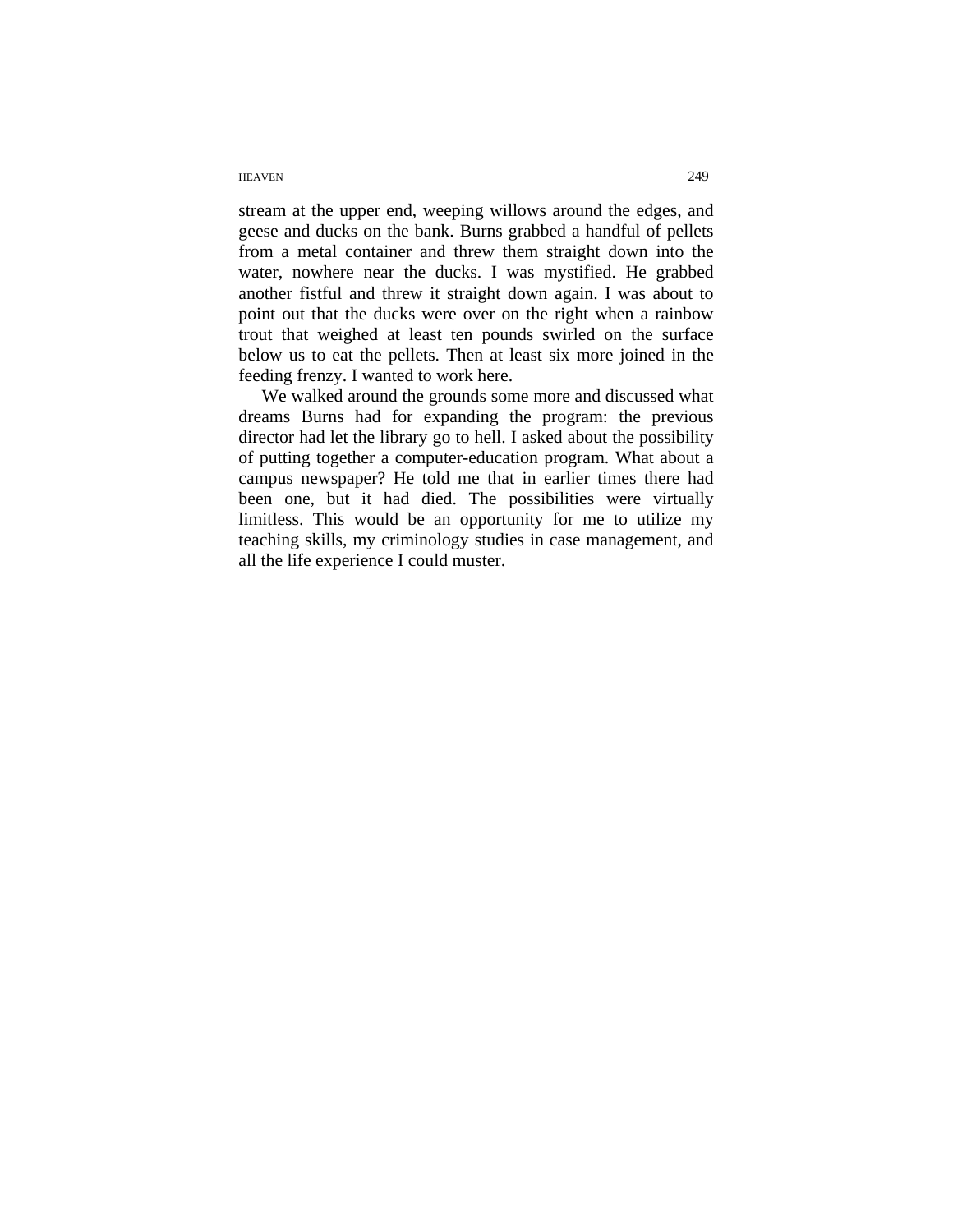# First Shifts

### *Some of us are like wheelbarrows - only useful when pushed, and very easily upset.*  - Jack Herbert

DIRECTOR Andrew Burns had told me that wearing a uniform was optional. I asked him what his druthers were. He said he didn't have any, but he was going to have me dead-head a couple of afternoon shifts just to observe, and I might wear the uniform so that the trainees would know I was not just another pretty face. Five minutes after walking down the drive and into the dorm, I regretted wearing the goof-suit. I might as well have been wearing a ballerina's tutu. The staff and cons looked at me like something from outer space. The instructors wore bits and pieces of uniform as work clothing and there was one guard who wore a uniform on day and afternoon shifts, but no one took uniforms seriously.

The staff office is called the bull-pen, for obvious reasons. It has windows so that staff can see into the lounge, the lobby where the phones are located, and the upper lobby where the bathroom is located. I was paired up with an old-timer with a handlebar moustache. He had been there since Christ was a cowboy and my two shifts were his last before retirement.

I had asked Burns for some program study materials and he'd handed me a few pages on Borstal philosophy that were written in the thirties. He assured me that the staff and trainees would point me in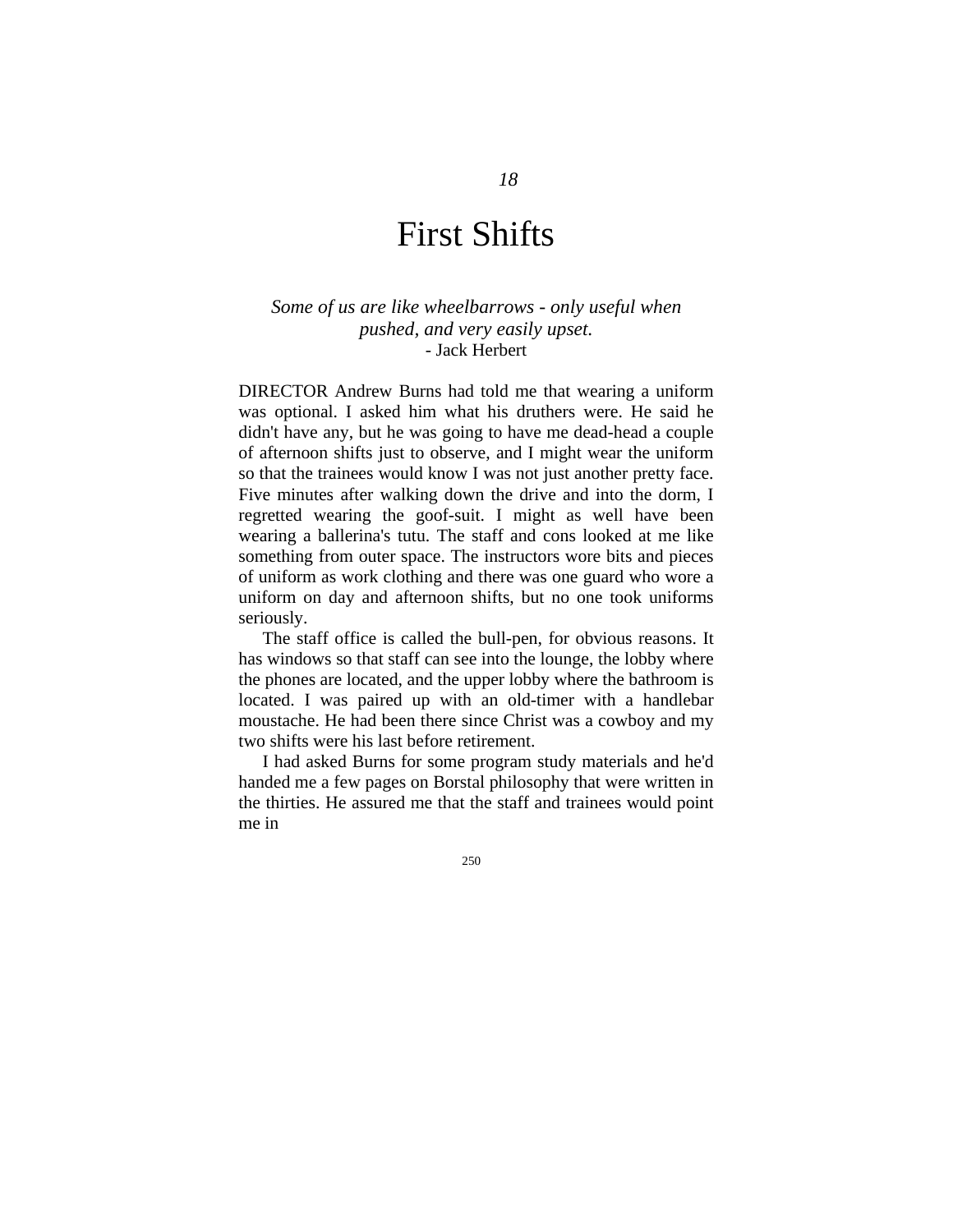FIRST SHIFTS 251

the right direction. Then he said he had one important word of advice for me.

"Yes?"

"Relax."

"Relax?"

"New Haven is so unlike anything you have experienced in corrections, particularly Pretrial, that the only way to get it is to relax and just let yourself float with it."

Al, my handlebar man, was all grunts and monosyllables. A trainee dashed in dressed in rugby pants and T-shirt, and asked him if he could go on another team and get something. Al shook his head. Another asked to go up to the weight-pit. Al nodded. And there was a kid hanging around in the bull-pen with a clipboard. This was the duty monitor. His job was to keep track of where everyone was all the time. His performance would be evaluated at the end of the shift. I would gradually come to find out that everything was evaluated and everything reviewed on board day (the last Wednesday of every month), when it was decided who would be promoted, demoted, or held at the same level.

The trainees came in from the shops and took off their workboots before going up the few stairs into the teams. Some went up and napped, some hit the track and began doing laps, others were doing chores of various kinds. My God, there were sixty-eight acres for all this traffic to get lost in. These were convicted criminals and I was standing around in a uniform and people were flying off hither and thither. Nobody seemed worried. What the hell would make them come back? I was still a correctional officer and an escape was an escape.

Al grunted that if they were going to be "walk-aways." they usually walked within the first three days. They hadn't had any intake of new trainees for a few days, so not to worry.

He yelled at the duty monitor to get him the senior duty monitor. A tall genteel Native kid entered and Al tossed him the keys off his belt and told him to show me everything.

The kid had lots of presence and breeding, whether acquired at New Haven or at home. Only those with strong leadership qualities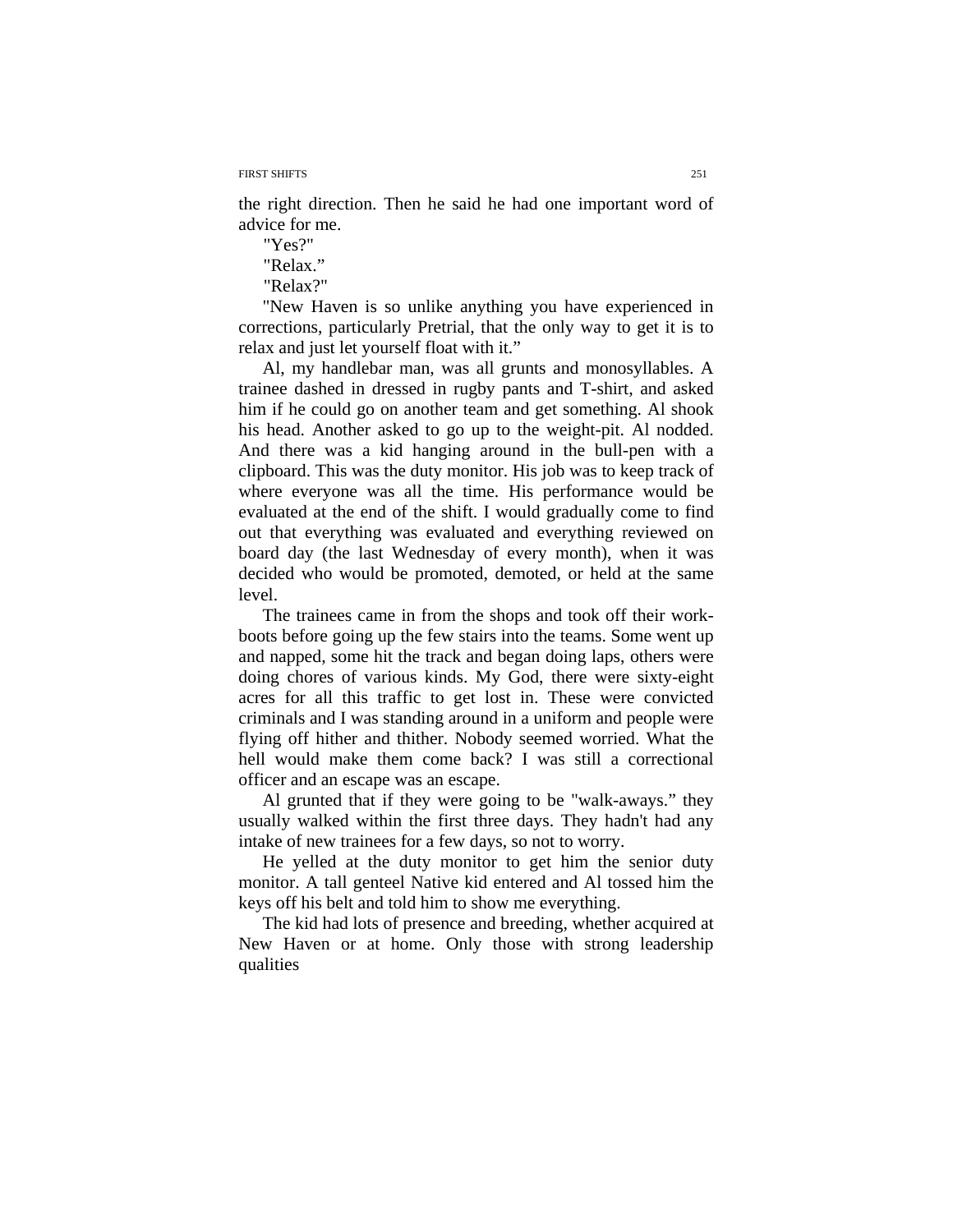made it to senior duty monitor. He told me so much my head spun. First, we entered the lounge where there was a full-sized snooker table, a ping-pong table with room for Olympic-style play, and a forty-inch TV where about half the count were sitting in rows of seats watching MuchMusic. The duty monitor proudly told me that all this top-of-the-line equipment had been bought with profits from projects they had done in the metal, wood, and other shops. They welded, repaired vehicles and repainted them, and made fencing which was sold through local lumber companies. Later they secured big contracts with Canada Post to refinish metal mailboxes and wooden sorting-boxes.

We then went back to have a look at the medical room where doctor's parade was held and the nurse and psychological people held their counselling sessions, and to the dispensary which had two beds and a bathroom with a bathtub.

Up the stairs from the level on which the bull-pen and lounge were located were the teams: Heath, Stanton, Horniman, and Davies - all named after early staff at the institution. The teams played all sorts of tournaments against one another and competed on Saturday clean-up to see which team would be deemed the cleanest.

Each team had ten beds. Around each bed there were chesthigh risers which afforded privacy. Each had an ample closet for clothing and books and other personal effects, and a bedside table with a drawer. There was a light above each bed for reading. The teams were very neat. Unlike at Oakalla, there were no walls and ceilings filled with porn shots. Unlike Pretrial, there were no bulletin-boards where family shots could be placed. But as I was to find out on morning shift, during inspection, inside the closets was open-season. Porn books were not allowed in, but the inside of virtually every closet looked like an Oakalla drum - pictures materialized as if by magic. But no one messed with the inside decor of the closets so long as the clothing and effects were neat and the closet was free of dust and tobacco grains. The pictures were traded around as kids trade baseball and hockey cards. When someone was released, he bequeathed his collection to his closest buddies.

The senior duty monitor explained that there was inspection each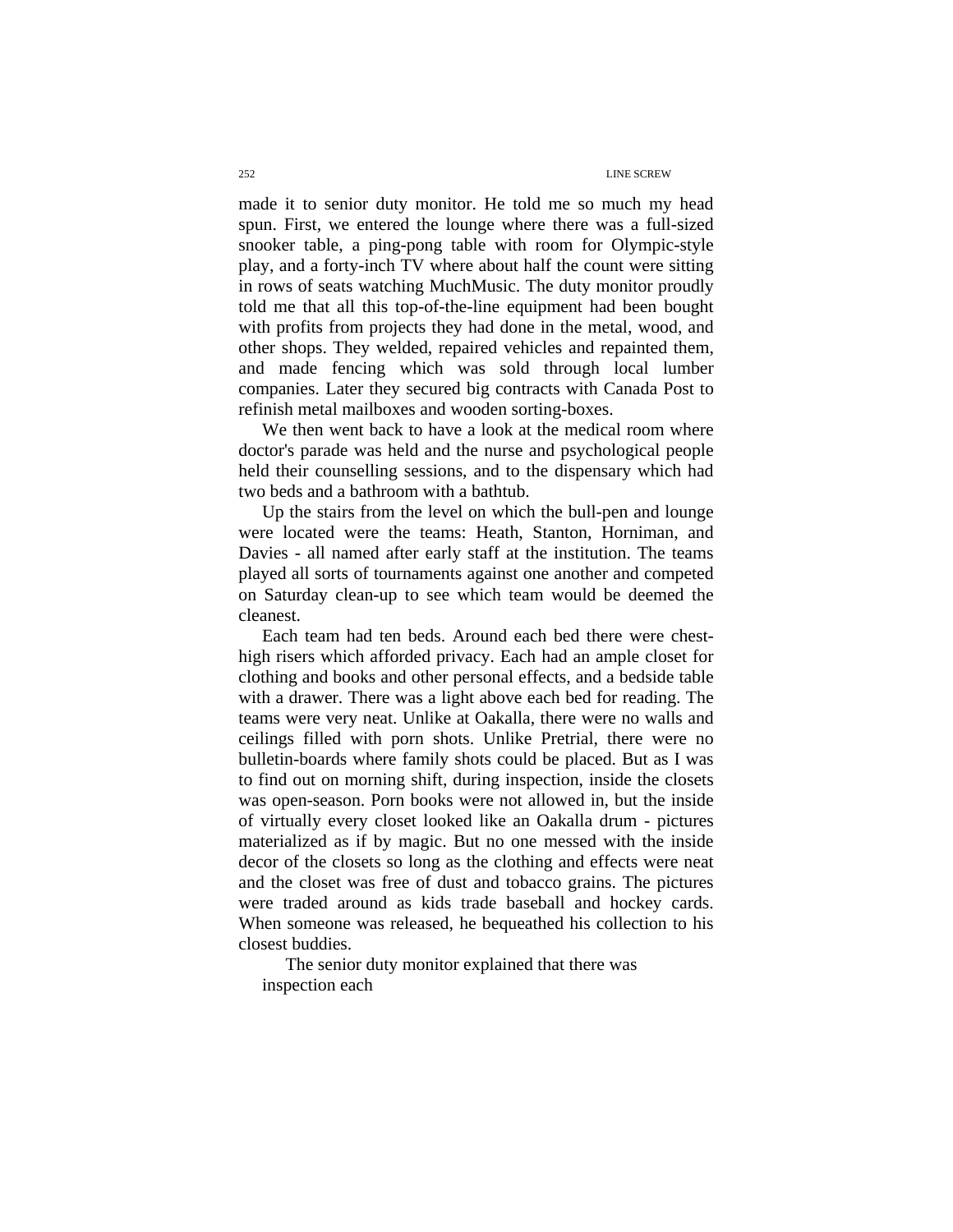#### FIRST SHIFTS 253

morning before breakfast, but serious cleaning was done on Saturday, which was more or less white-glove time. As we walked from team to team there were young men reading or dozing, but they had nothing to say to a new uniform.

Even in December, as we walked through the afternoon, New Haven seemed a bubble in time where one could stop and focus without being hounded by distractions. A tree break protected any view of the place from Marine Drive. There were just the buildings and acres and acres of arable land.

Finally the duty monitor asked where I was from. Pretrial and Oakalla. This impressed him, and he asked me a few questions about those places as we left the dorm and headed over toward the shops and gymnasium. Then he found out that I wasn't just visiting New Haven, and wondered which team I was assigned to. I explained I was working the slot vacated by a guard called Bailey, whom I hadn't met. He said it was likely I would be assigned to Heath Team, which was Bailey's team, and he was right. I was primary case manager for five kids and back-up case manager for the other five on the team.

We visited the gymnasium, which has to be the best-equipped in the B.C. corrections system. Bill Boxleitner (who was to become a close friend) oversaw the condition and purchase of sports equipment.

We took a quick look at the barns and tons of farm equipment. There was a small herd of cattle, pigs in their own barn, and a huge chicken-coop, as well as the aforementioned waterfowl. And there were dogs and cats attached to the place and some of the staff brought their dogs in on afternoon and night shifts.

Then the youngster mentioned that we ought to be getting back to the dorm because it was almost supper time, so we picked up the pace and arrived just in time to see the teams getting ready to go up to the main building, the heritage administration building that housed the dining room and kitchen.

When we got back to the dorm, the trainees were bunched up into their teams, waiting. From the porch of the main building the duty monitor blew the whistle. One team went out the door, butting cigarettes before leaving (no smoking between buildings) and walked in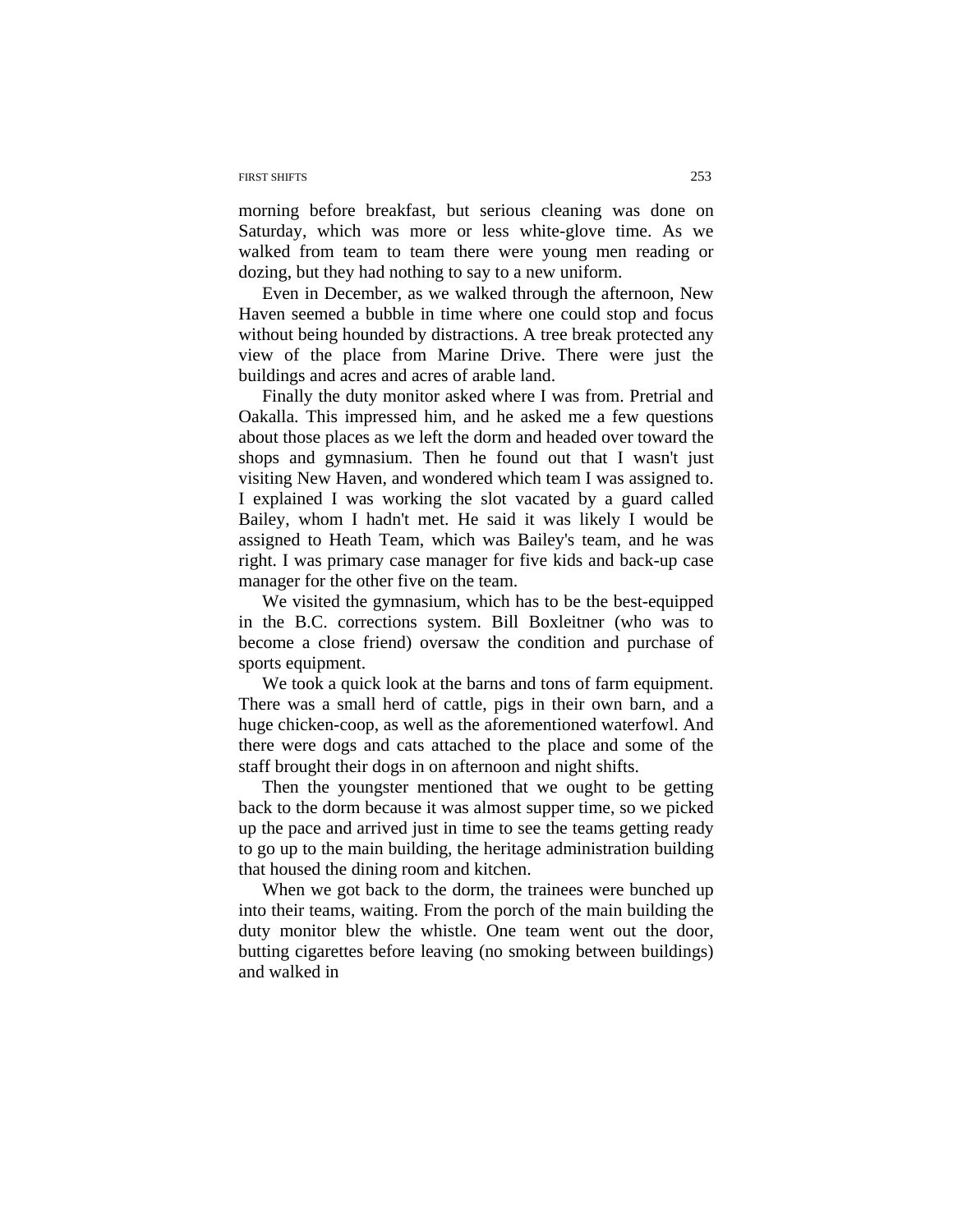an orderly fashion up the hill. I went up the hill with Al to oversee the line (the handling of food in prisons is a very weighty issue). When one team had been served by a squeaky-clean kitchen crew dressed in whites complete with hats, the duty monitor blew his whistle again and the next team came up. The food was delicious and there were seconds. Everything was home-made, including desserts. They sat four to a table, as at a restaurant, and watched their manners. The staff sat at one corner. At the end of the meal, everyone remained seated until the duty monitor asked permission of staff to dismiss them.

First he called "Quiet!" then waited until you could hear a pin drop. Then he looked at Al. Al nodded. He made a few announcements he had written on his clipboard and acknowledged that we had a new staff-member - me - who was doing his first shift at New Haven. I stood.

"Don't let this silly costume fool you. I was trying to hang around incognito." They chuckled politely.

The duty monitor then dismissed them by rank or by whatever order staff said - in the event one table had been boisterous, it would be dismissed last - and everyone filed back down the hill for the evening's organized activities.

On his way down, the duty monitor took down the Canadian flag and carefully folded it with a volunteer's help. Putting up the flag and taking it down was an essential part of a duty monitor's routine. The program was filled with details like this on which they were evaluated. It was the duty monitor's job to keep track of everyone. To stay on tap in case staff had messages for trainees. He was graded on his appearance during the shift.

Mondays, Wednesdays, and Fridays there were academic classes for two hours (and, once I had the computer-education program up and running and two P.C.s installed in the dorm, those participating, if they had their other studies caught up, could remain down in the dorm with me for instruction). On Tuesdays and Thursdays, there was leather club, church groups came in, and there were Alcoholics Anonymous, Narcotics Anonymous, Cocaine Anonymous, and Adult Children of Alcoholics meetings. And every night there was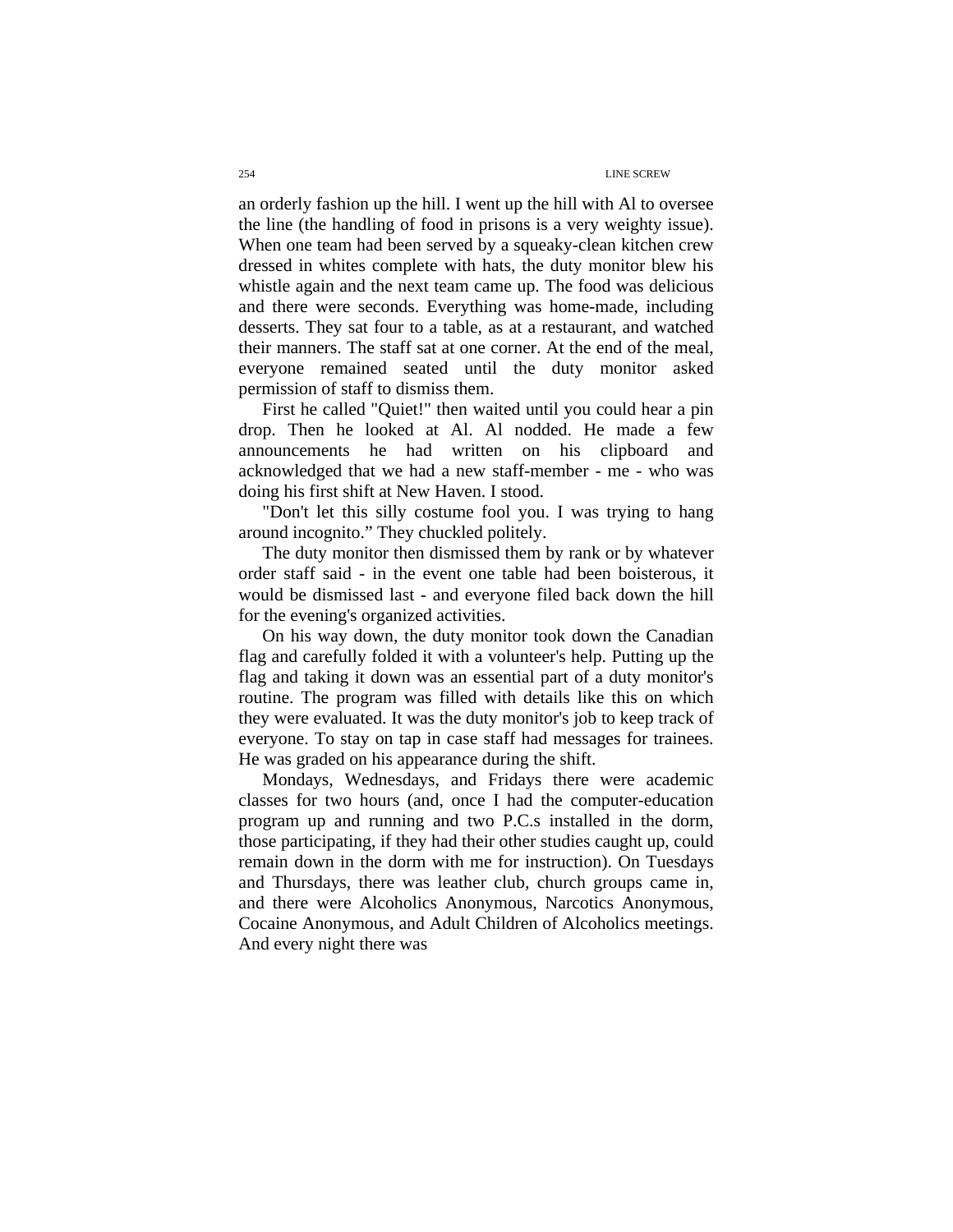#### FIRST SHIFTS 23S

some form of vigorous exercise in the gym for at least thirty minutes. Sometimes aerobics, sometimes calisthenics, or games like basketball or floor-hockey or volleyball. In the summer the playing fields were filled after work and after supper.

Then I was taken up and introduced to the cottagers. These were not trainees. They were any age from twenty-four to their sixties. They could be provincial or federal people in custody. Usually they were white-collar types rather than violent criminals. Some were in for impaired-driving charges, and some for nonpayment of child support. They worked on the various crews but were not required to participate in the more structured parts of the program. Quite often they tutored the trainees or ran the laundry. There were only six of them.

The next cottage over was the chapel, which was used when the pastor could get enough together for a service. Each new intake had a session with the chaplain who, like his equivalent at other institutions, handled news of death in the family and "Dear John" letters.

The next cottage was used for the leather club and other crafts and had a piano and a couple of guitars for the musically inclined.

The last cottage was the old segregation unit, no longer used. If an infraction was bad enough to warrant segregation, the trainee was taken up the ridge to Oakalla and pulled his seg time there.

My first shift was "crazy Tuesday," an evening with every kind of twelve-step meeting imaginable. A church band was in to put on a performance in the lounge and it was leather-club night. Bodies were streaming in every direction and volunteers were rushing in and out of the bull-pen asking for keys. Only two staff were running the whole show.

Between 2000 and 2100 that night, I was alone in the office. The farm foreman (each crew had a foreman and an assistant foreman) came in and asked me for a form. He had to tell me which of my keys to use to get into the key-box. Then he had to explain to me that his crew went out and did a final check on the animals, filling out the form for the instructor the next morning. If they didn't report back within a certain time, they were responsible to him.

At around 2100, it was cookies-and-cocoa time. The kitchen crew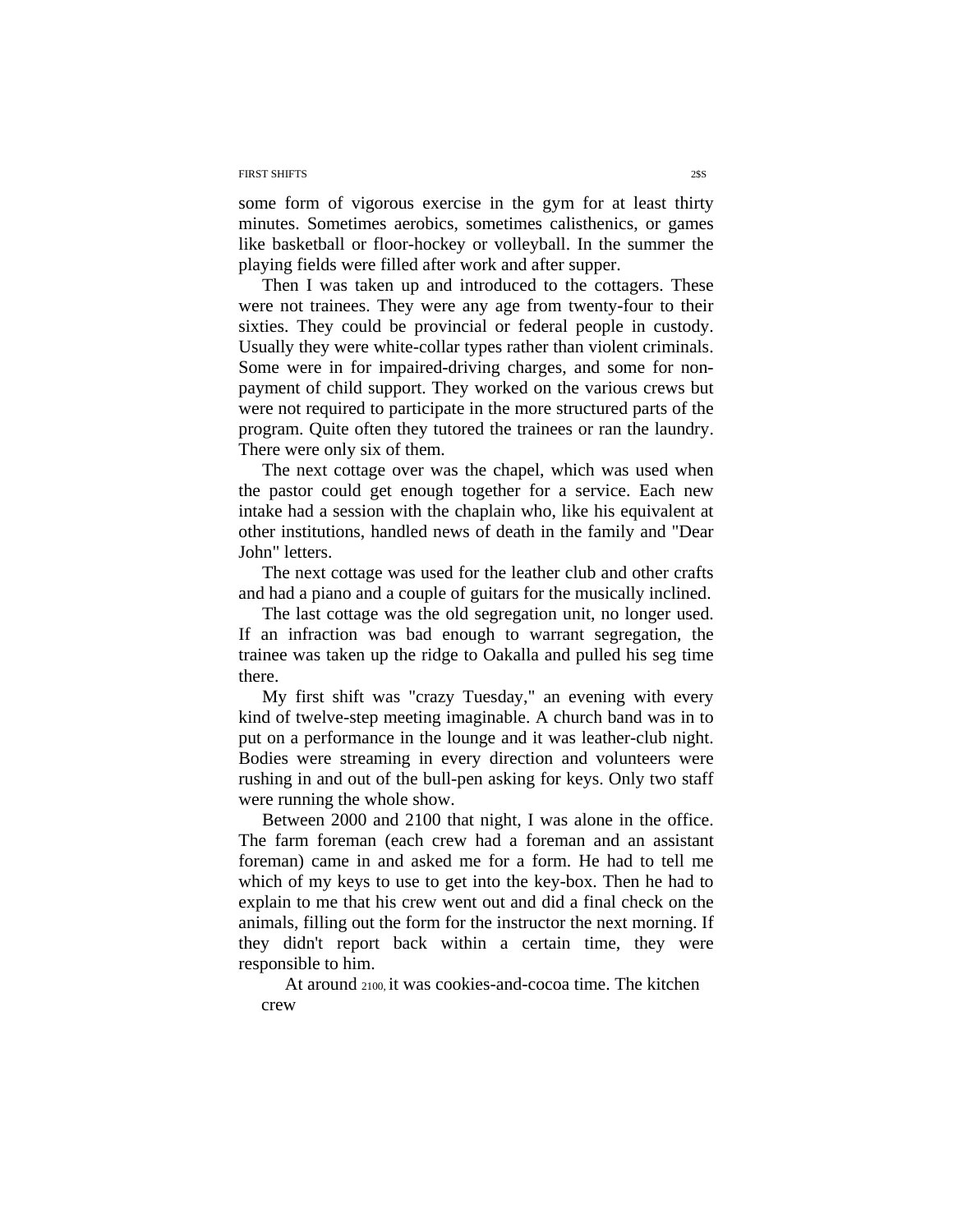had organized food and drink for the meeting going on in the main building and those left in the lounge lined up to receive cocoa and cookies at the bull-pen door, which was a Dutch door with a counter for serving. It kept nerds from grabbing more than their share and sprinting away.

At 2200, everyone filed back from his activity, and trainees broke into crews to clean the lounge, telephone lobby, and upper lobby, and the duty monitor, chased staff out of the bull-pen so he could sweep and mop and make coffee for the on-coming night shift. At 2230, it was lights-out. There was an intercom in the bullpen which would allow us to listen to each team to see if there was any talking or horse-play going on. Then we toured each team to say goodnight.

It was all so amazingly complicated, yet so orderly, without guards standing over everyone demanding that this or that be done. If problems occurred, the staff spoke to the senior duty monitor, who spoke to the proper team captain. If necessary, a parliamentary session was held in the lounge among seniors and those eligible for temporary absence and chaired by the senior duty monitor. If something couldn't be solved, a trainee came to staff as a last resort.

The staff had plenty to do interviewing the kids who made up their case-loads, and writing volumes in their files, taking care to note positive things as well as negative. The place was a veritable paper factory: temporary-absence applications, parole applications, work-release applications, applications for courses, and for tutoring. And most of it had to be done on afternoon shift. The trainees couldn't be kept awake for case-management interviews on graveyard, because loss of sleep might mean loss of a finger in a saw in the wood-shop.

The staff's shift schedule was set up on a sixty-three-day cycle, with as many as seven days in a row on and a maximum of seven days in a row off. It began with three graveyards and four afternoons, then days off; next, four graveyards and three afternoons, then days off; and then would come five day shifts in a row.

The graveyards involved closing down of the grounds, closing the main gate, which was a single bar and simply kept drunks and neckers out but wouldn't keep out anyone sneaking in to make a drug-drop, nor bar the way for anyone walking away or simply sneaking up the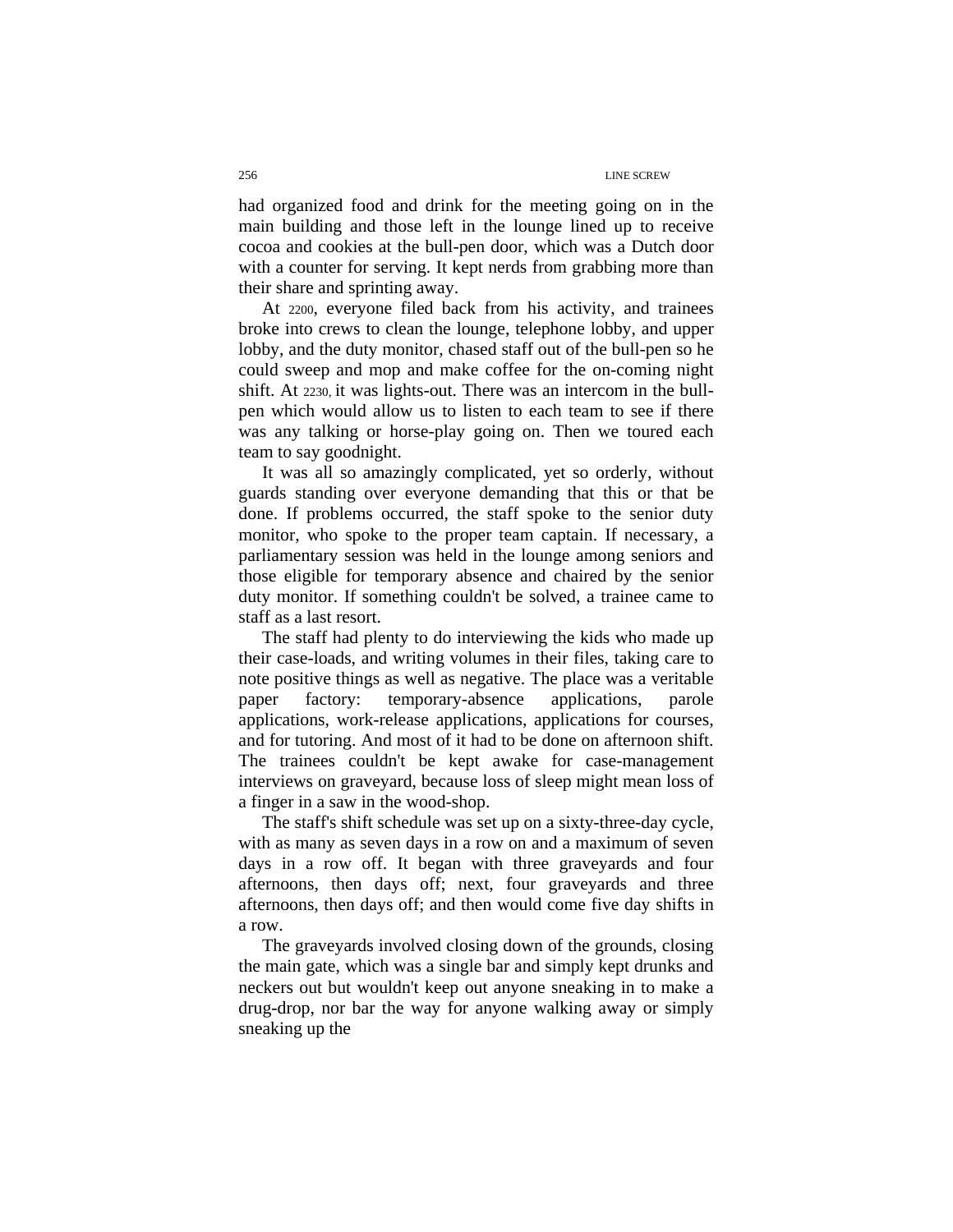#### FIRST SHIFTS 257

hill for a quickie in a car parked in a lane. We also had to secure the main building, set the telephones to relay to the dorm, and file reports which came in on the printer from Oakalla.

Graveyard was a good time for catching up on files. Or writing. Or, as usual, trying to keep from dozing off (frowned upon). Or bringing in videos and watching them in the lounge (frowned upon). Every now and then there was excitement. Perhaps someone would be caught sneaking in - there were far more problems with people sneaking in to steal things or drop drugs than with trainees escaping.

We had a faulty silent fire-alarm system which suffered seizures from time to time. The suited-up firemen would show up at the dorm door ready for action complaining that the gate was locked. We would have to go through the long process of calling the alarm company and fill out incident reports and the pissed-off firemen would disappear cursing the alarm company.

One graveyard there was a scuffle on a school night in the classroom while I was supervising studies and tutoring. I walked into the room and the two scrappers jumped apart - without my saying a word. I pointed out that fighting was a chargeable offence. They nodded. I also said that while punching someone you're angry with in the head can be a momentarily satisfying experience, having an ex-Oakie, ex-Pretrial screw break up the fight was an experience they would remember for a lifetime. They stared with wide eyes, then nodded. I said that if they were prepared to kiss and hug and become betrothed then the incident had never happened. They nodded. Good. I returned to the other room. The scuffle never happened, and there was no more friction between them. Truly I was in heaven. The place was a prison guard's dream.

Only once did a look or a shout fail to stop such nonsense. Both kids were "iffy" placements at New Haven. They had done maximum juvie time at Willingdon Youth Detention Centre and were a little sub-New Haven standard. One of them had barricaded himself behind a door of one of the teams after taking something belonging to the other. The young ape from whom he had taken the object was shouldering the door and the noise brought me over the top of my desk, out the bull-pen door, up the stairs, and around the corner. Any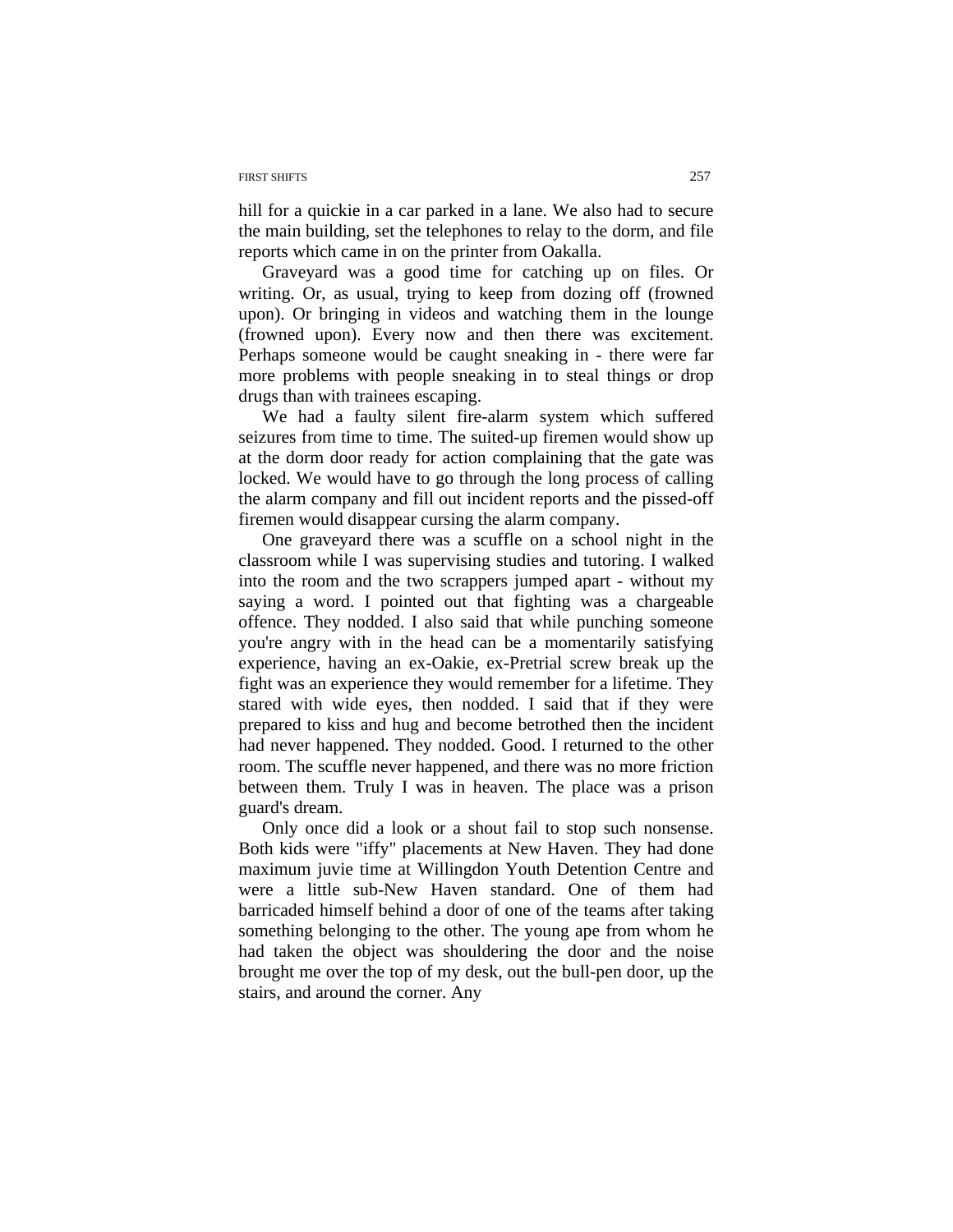other trainee would have backed away instantly at the sight of me, but this nitwit saw me and kept shouldering the door. I grabbed him by the back of the neck and clamped, then walked him toward the bull-pen. Trainees were rushing out of the teams to watch. In front of the others, I could see that the thought of attempting to deck me crossed his mind, but he thought better of it.

I kept hold of the neck until we got into the office, then tossed him into a chair for a chat. I closed the door and began to talk to him. I happened to glance over at my partner, who seemed stunned. It took a couple of hours to get the two trainees sorted out, and afterward I asked my partner, Sorensen, why he had been looking at me.

"I've been here for five years and that's the only time I've seen a staff member get violent with a trainee," he said.

Violent? Grabbing an inmate to whom you have given a direct order to cease destroying the place is violence? I shook my head. "Well, in my place, what would you have done? Kissed his ass and let him destroy the door and frame?"

"I probably would have yelled for you."

"Check."

I didn't even charge them. In three years I laid only two charges at New Haven, compared with five on my first shift at Pretrial.

No one liked day shift. The day man was the go-fer. He drove vehicles to pick up supplies for the shops, and for the bursar who made up canteens. The good news was that because of the location of New Haven at the bottom of a ridge, they couldn't radio the cars and make the day even crazier. You left with a list of errands in the morning and a list in the afternoon. Quite often you had to pick up new intake at Oakalla, pick up payroll, or go as far as Pretrial on some errand.

As soon as I was settled in, I was determined to jazz up day shift and make it fun. The dress code didn't allow blue jeans or runners. I began by buying a pair of black leather runners and strode into the office and pointed out that these were walking shoes, as I didn't run. Then I bought bizarre fluorescent belts and gaudy shirts and ties. My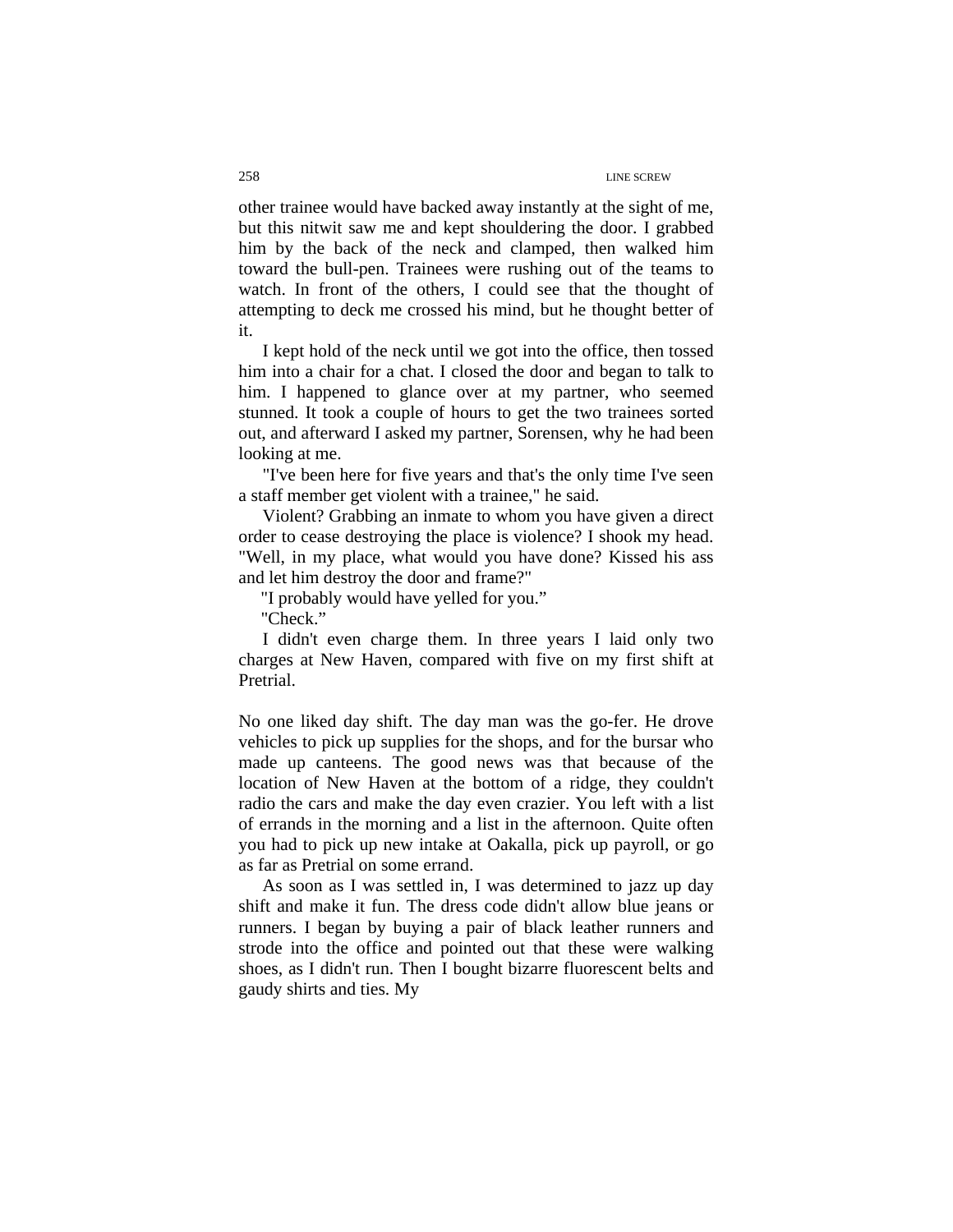#### FIRST SHIFTS 259

crowning achievement in dress came one morning when I walked in for breakfast and one of the cottagers looked at me and said, "Christ, you look like a test pattern for an Afghani TV station."

The philosophy of New Haven calls for maximum contact with the community. I rarely left the campus on day shift without one or more trainees to assist me on the errands. If it was a money transaction, I gave him the cash, he made the purchase, and it was his responsibility to deal with the merchant and present the bursar with proper receipts and change. Often they would accompany me to Oakalla where there would be some seven-foot rookie at the gate armed to the teeth with .38 and radio and looking like he had a poker up his ass.

Dressed like a nightmare, I would motion him close to the window of the vehicle and say "I'm Yates of New Haven, president of the gay, grey guards. We've received your application for membership and it's being processed. You have the gay part right, but the grey is a problem. However, for a few hundred dollars we have a product called Portuguese formula. It's not Grecian, but it's close."

Needless to say, I was waved through in short order where I would go into Main Gaol and cause more havoc with my attire particularly in records, where Derek Van was in charge and would go along with anything. We would embrace before Mounties, sheriffs, guards, and cons and he would have me model my outfit - to the absolute macho horror of all. It was wonderful.

At New Haven the day man comes in at 0700, organizes his schedule for the day with the principal officer, and gets the keys to a vehicle sufficient to the tasks at hand. One day I had a hospital run - two young fellows to take down to Vancouver General Hospital, where they were going to have their wisdom teeth extracted.

They were two very interesting kids. One was a tall, skinny white (a wigwam-burner in Native parlance) named Jones, who was affable, as well as hyper and yappy. The other was a short Native (wagon-burner) named Oliver from the Mount Currie Reserve. This reserve is notorious for its vitriol against whites. In times past, when you drove through the reserve, there were aerosol-paint signs that read "THIS IS MT. CURRIE, WHITE-EYES, WATCH YOUR ASS." "THIS IS INDIAN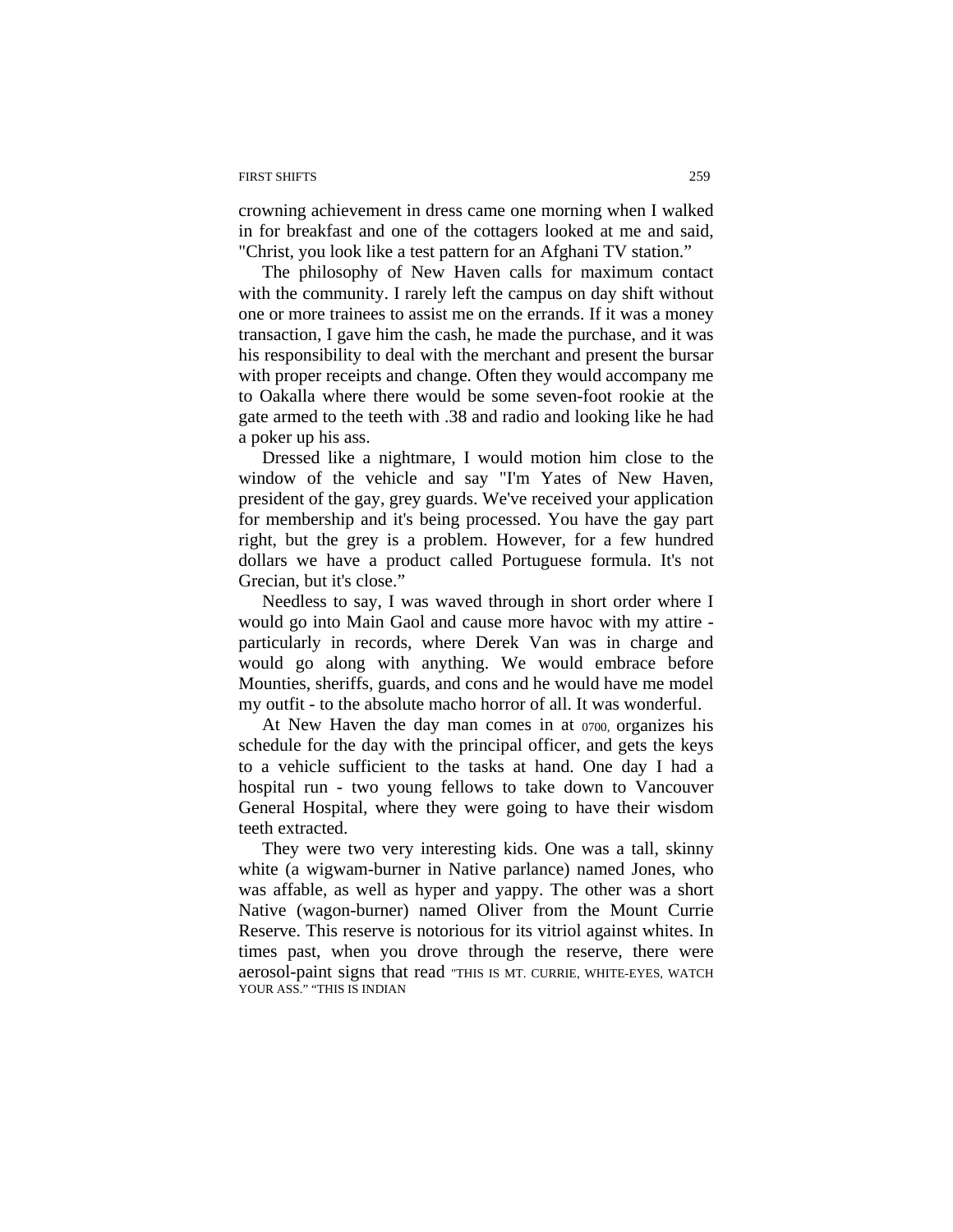2G0 LINE SCREW

TERRITORY. ANYBODY WHO FUCKS WITH ANYTHING ON THIS RESERVE WILL BE SHOT." The Indians who come to jail from Mount Currie are a tough lot.

Natives do extremely well at New Haven, and few escape. I don't know why. It may have something to do with the fact that the New Haven atmosphere simply does not support ghettoing. The Native kids do not hang out with Native kids nor the whites with whites. A group going off to the weight-room may include a black, an East Indian, an Asian of some sort, a Native, and a couple of nondescript Anglos or Celts. This happens in spite of the fact that we do not attempt any sort of quota system based on ethnic background on the teams in the dorm - an open bed is an open bed; but we could wind up with half a team of ten being of Asian extraction and they still wouldn't clump up and yammer in Cantonese.

Having been worried about the human penchant for racism most of my life and having been fed that same media pap about racism as everyone else, I was really curious to see how the prison race gangs put it all together. It was during my last days at Pretrial and the New Haven years that the so-called Asian gangs began their ascendancy. At New Haven, we had first the honcho of the Red Eagles (Chinese), then the boss of the Lotus gang (Chinese, Japanese, and white). And several members of these gangs and others. They may well have connections with the triads, but I have seen a number of red-haired and freckled members of Asian gangs. And Natives. And East Indians.

It is possible that prisons in the United States have a more profound sense of race than in Canada, but I doubt it. The Chicanos I have had in prison have shown no interest in ganging up with other Hispanics. If I have five blacks in a unit, one or two might be American (but from different cultures in different states, with little in common), another might be from Trinidad, one from Haiti, and so on. The black from Trinidad would probably find more in common with a Hispanic from Colombia, which is a Catholic country, or a Tahitian with an Algerian so they can pass the hours France-bashing.

In short, the racial issue in Canadian prisons is a non-issue. Bear in mind that before the Natives had Europeans with whom to war,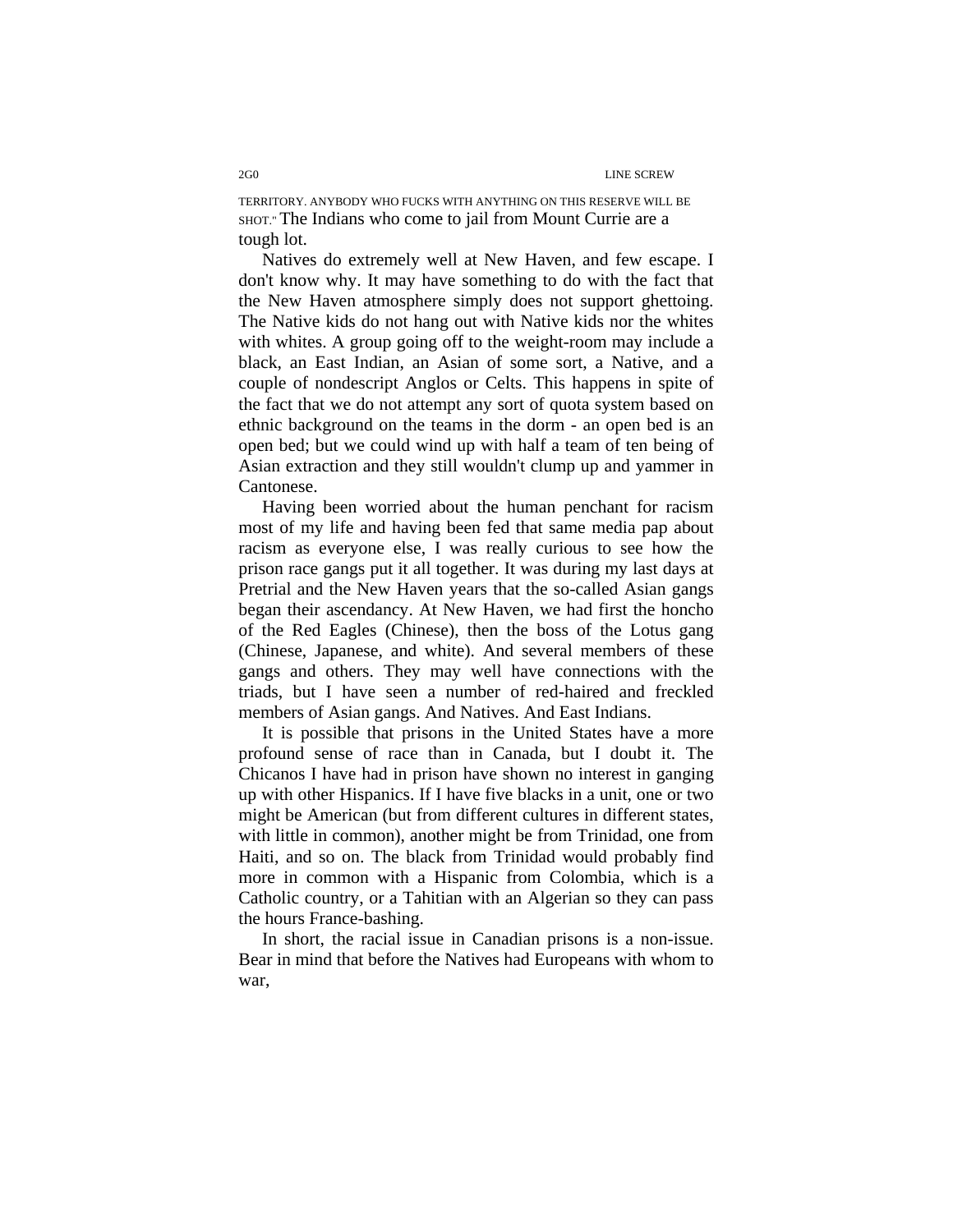#### FIRST SHIFTS 261

they warred against each other. Their traditions are different from band to band, let alone from nation to nation, as are their languages.

One time I had among my cases a Colombian drug lordlet who spoke no English. I teamed him with a black Brazilian who had both Portuguese and Spanish as well as English. But as soon as the Colombian had enough English to associate with other cons of his colour and station, he abandoned the poor Brazilian, who was simply in on an immigration hold. This is the only instance of racism I can remember.

I never did - at any of the three institutions - find the racial families I had expected.

The Indian trainee from Mount Currie, Oliver, had character not because he was Indian, but because he was Oliver. He stood straight, short though he was. The constant expression on his face would frighten a charging rhino, so rocky and inscrutable it appeared. Everyone knew not to fuck with Oliver.

 On the other hand, Oliver never looked for trouble. He never heavied others. He did his own time. He did his own program of work, school, P .T., hygiene, and month by month was promoted from pre-junior to junior to intermediate to senior and, finally, senior/temporary absence. Oliver had served as assistant team captain and team captain. He had served as senior duty monitor: the trainee chief executive officer. And he had done all this without kissing any ass, without ever being assigned extra-duty hours for screwing up, and certainly without ever being charged under the *Correctional Centre Rules and Regulations* for a major infraction. He was his own man. There were skills to be learned at New Haven and he filled his tool-box. Quiet as he was, he even joined Toastmasters. The experience didn't turn him into Almighty Voice or Daniel Webster, but he held his own and placed in the final standings.

Usually on the way to the hospital I'd take a fairly circuitous route, hitting all the main places where women could be seen. It doesn't very much matter whether they're nurses or office workers or whoever; the kids love to see girls. Never mind the fact that their girlfriends are in every Sunday to visit them and they get off campus frequently. Never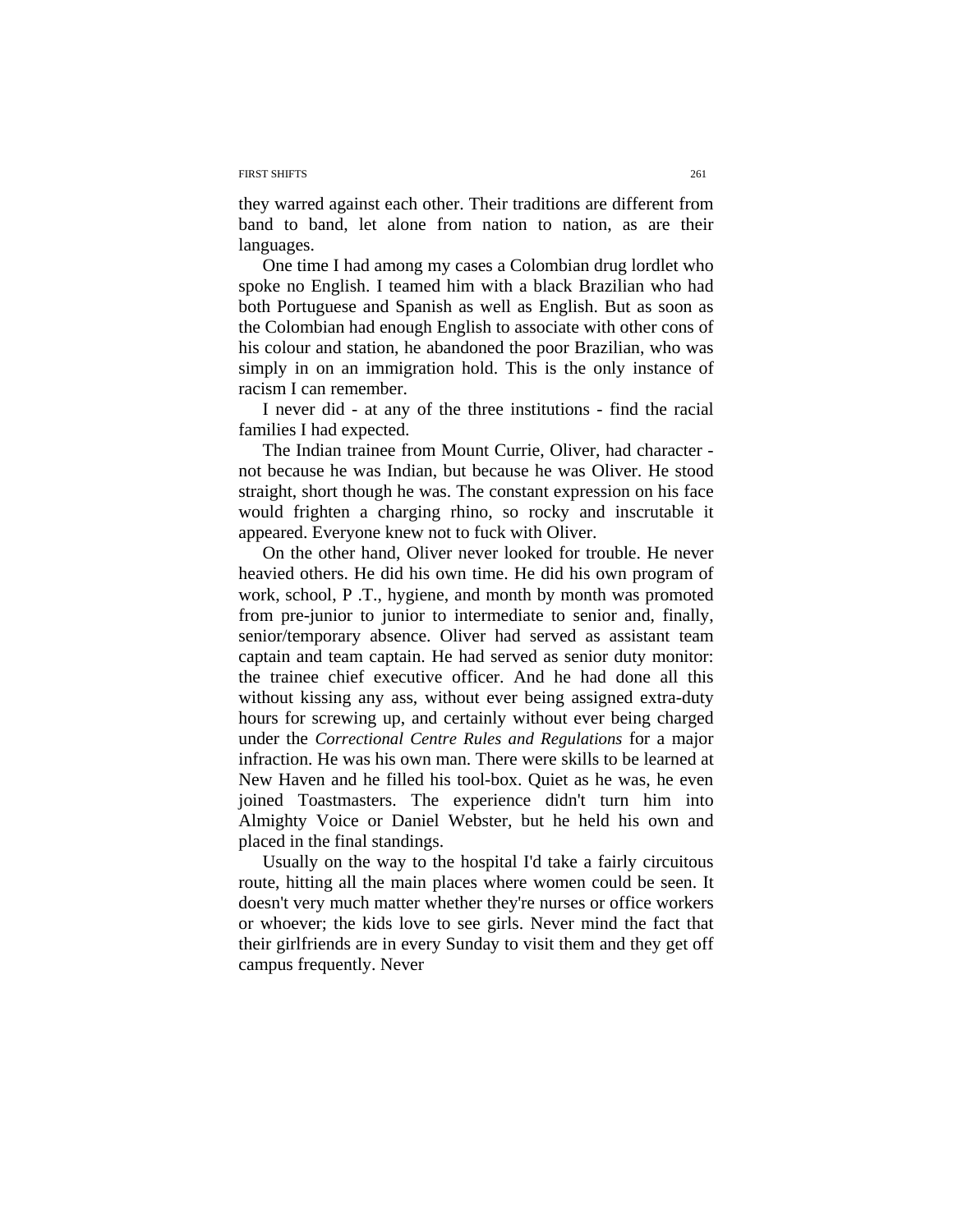mind that we have lots of women on staff and they see them every day. It's the principle of the thing. The trainees like to pretend they're in jail and never see women.

So this time I drove Jones and Oliver through the Metrotown complex and they took note of the gorgeous ladies there, and we drove down Kingsway and saw many a lovely standing at a bus stop. Then we drove into the Vancouver General Hospital area, where there were thousands of nurses wearing tight-fitting uniforms one could almost see through.

I was not very talented at day shift because I never knew when to go to bed; I'd be lucky if I got four hours' sleep before I drove an hour to work. Once I got to the hospital or dental office or wherever, I would try to find a comfortable chair that wouldn't destroy my gimpy back, and nod off.

Not only would I nod off, I'd sit in a position so that when I did nod off, I'd snore. When I fall asleep and snore, it scares the hell out of me and I awaken as though I'm under siege. This always gave the trainees a giggle, and they'd move a little farther away from me, as if they didn't know me. Then I'd set about dozing off again.

At the hospital with Jones and Oliver, I found the chair I was looking for and sat down. And nod off I did. And snore I did. And wake up.

Jones went into hysterics. But Oliver, ever in control of his emotions, his dignity, his pride, managed only a *sourire*. Because he was cool and he was tough.

I dropped my chin to my chest again and had another shot at diving into doze. Before I could, a voice was whispering into my right ear.

Jones (sotto voce): "Hey, Mr. Yates, would you mind if we rode the elevators?"

I (normal tone): "The elevators? Your appointments are right here on this floor, right around the corner there. The nurse is coming for you in due time."

Jones: "Yeah, we know where we're supposed to go. We just . . . uh . . . want to ride the elevators, if you don't mind."

I (whispering now): "Why?"

I looked over at the elevators. This part of Vancouver General is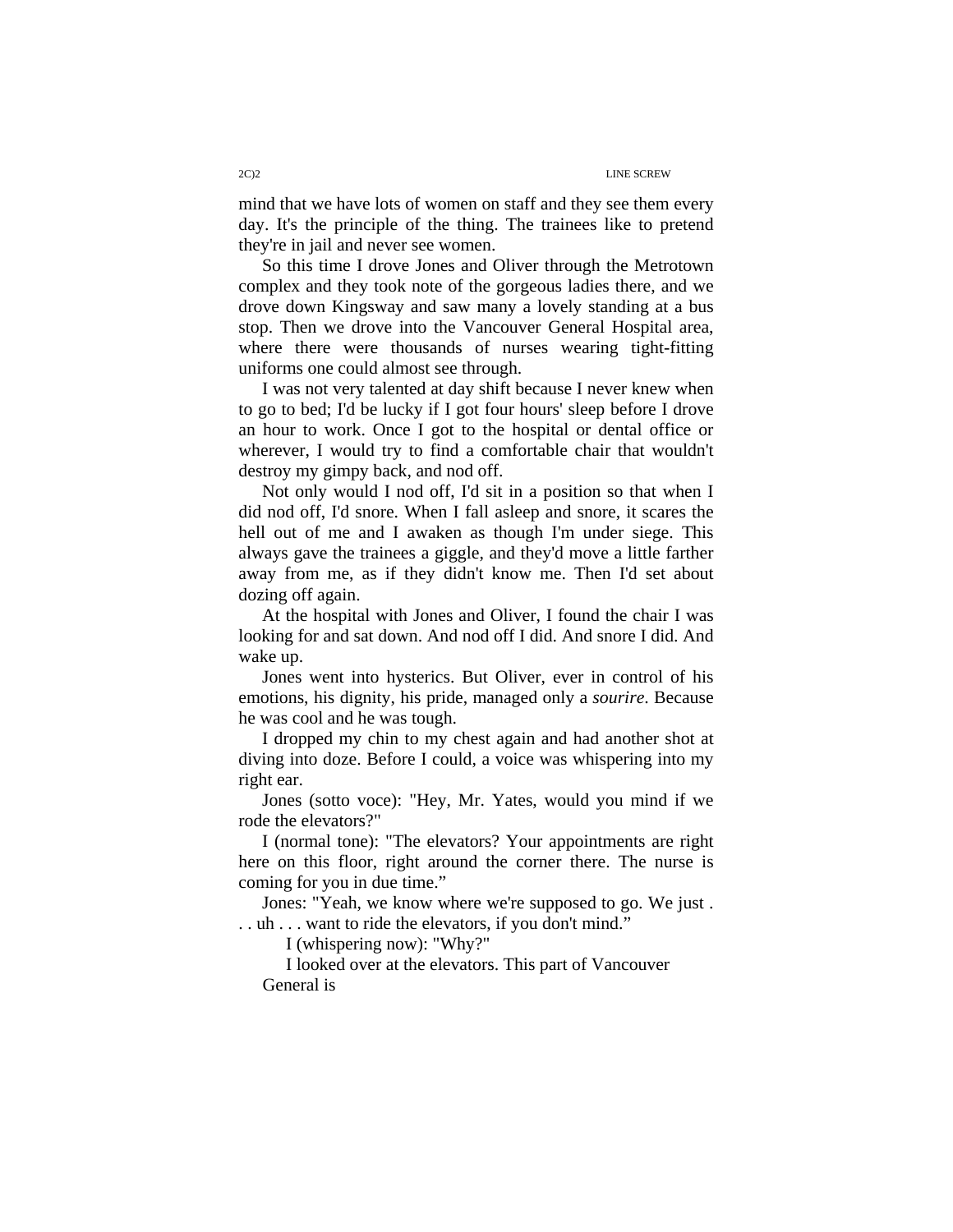#### FIRST SHIFTS 263

heritage-quality. The elevators had the old brass-handled manual doors that you yank open and try not to get your head smacked by while you reach through and grab the handle of the inside hinged web-work door, which must also be opened and closed manually before the contraption will go up or down. When you get in, the damned thing lurches and seems to move an inch an hour.

Finally Jones said, "Well, it's not really for me. It's Oliver."

I whispered back: "Why doesn't Oliver ask?"

"He's embarrassed."

"Why?"

"He's never been on an elevator."

This woke me up instantly. My God, how little we know about the experiences of one another, about backgrounds, about the people we meet and deal with. Mount Currie is located less than one hundred miles from Vancouver, with jet-set Whistler between the two places. Oliver had been in our program for maybe six months. At age twenty-one, he had never been anywhere on this planet where he could ride an elevator.

I said: "By all means, ride the elevators."

The two of them stood with dignity and walked to the elevators -not too fast. Oliver looked at the door system as if it were a contraption of the devil (which indeed it was), but Jones stepped in front of Oliver and handled the doors like a professional elevator operator. Before the doors could damage their manhood, they jumped in.

I didn't time how long they were gone. I was far too amazed to doze again. Then I heard the sound of the elevator door.

The white kid had a smile on his face as though he had just performed a miracle and Oliver was doing his best to be cool. But his eyes were as big as any other kid's on earth who had just had his first rollercoaster ride. This was a complete revelation to him, a kid who had scampered up and down mountains all his life and probably faced down grizzlies, but had never been in an elevator.

Oliver continued to do well in the program and was finally allowed to go out on job search. One day around Christmas I was striding through the Metrotown mall, hell-bent on getting somewhere quickly, when I felt a tug on the tail of my shirt. It was little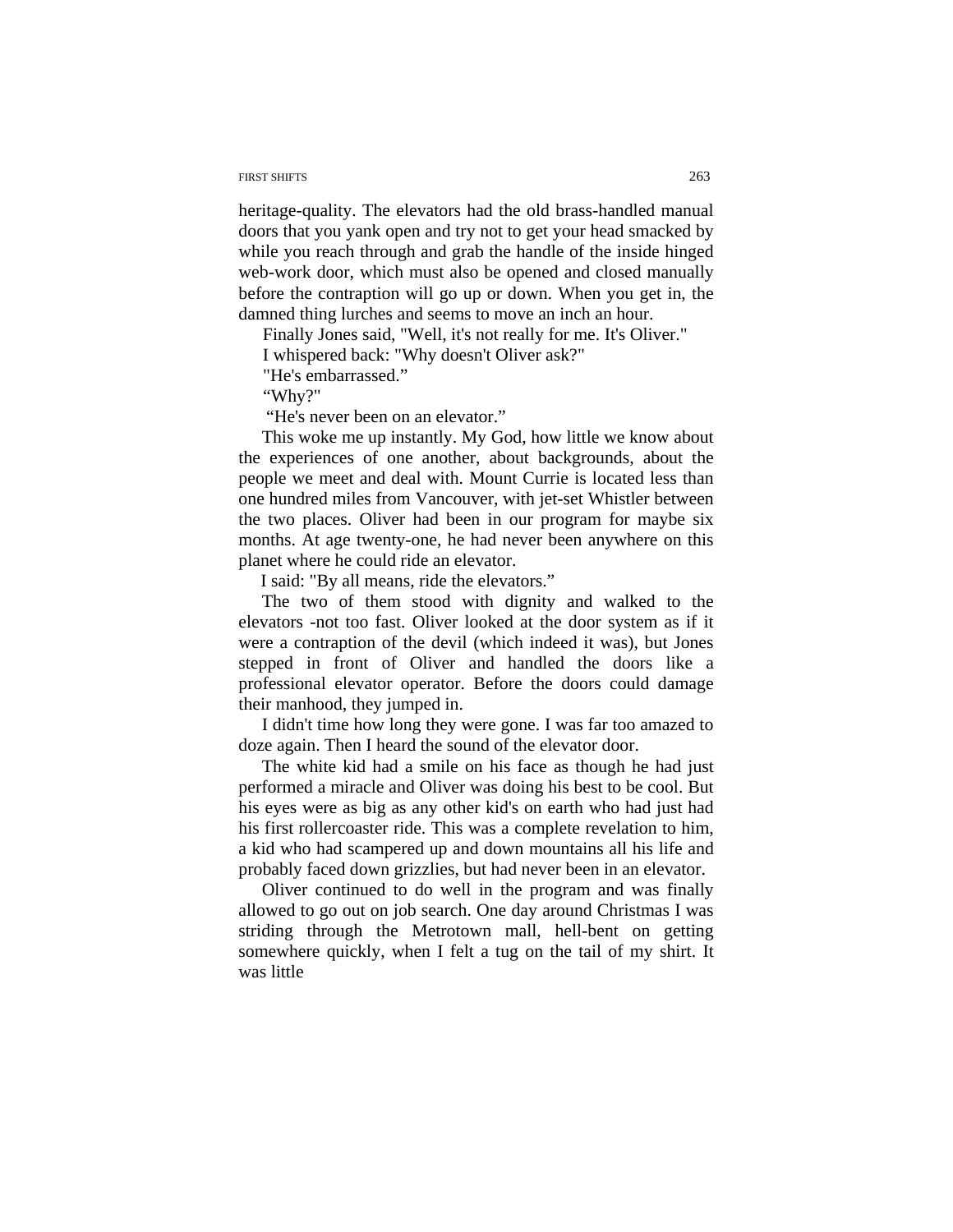Oliver. He had on his street clothes: rugby pants, an AC/DC Tshirt, and a jacket brought in by the Salvation Army. He also wore the biggest grin on his face I have ever seen.

"Man, Mr. Yates, this is really somethin', isn't it? This is really fuckin' somethin'."

The mall was tarted up for the season. It had multiple levels and elevators made of glass and all manner of gauche glitter. Jaded as I was, this was a mall like any other mall to me. And it was a Christmas like any other Christmas - mostly a mess.

I stopped in my tracks and looked around. Remembering the elevators, I saw what to Oliver must have been like Henry James's image of Paris: "a jewel which is at once all surface and all depth." And I put my arm around the kid's shoulder and said, "Goddammit, Oliver, it really is somethin'. "

We stood there looking high up at the upper levels and down at the lower levels, where people streamed though their shopping. Oliver added quickly, "I'm on my job search. I just thought I'd take a short-cut through the mall, it's more direct."

"Perfectly reasonable to me. There are some construction sites around here that look like they could use a skookum dude. Might give 'em a try."

"Yeah."

We went our separate ways down the marble hallways. When I looked over my shoulder, I caught Oliver looking back at me.

"Really somethin', man!" I shouted.

"Really somethin'!" he said. And it was.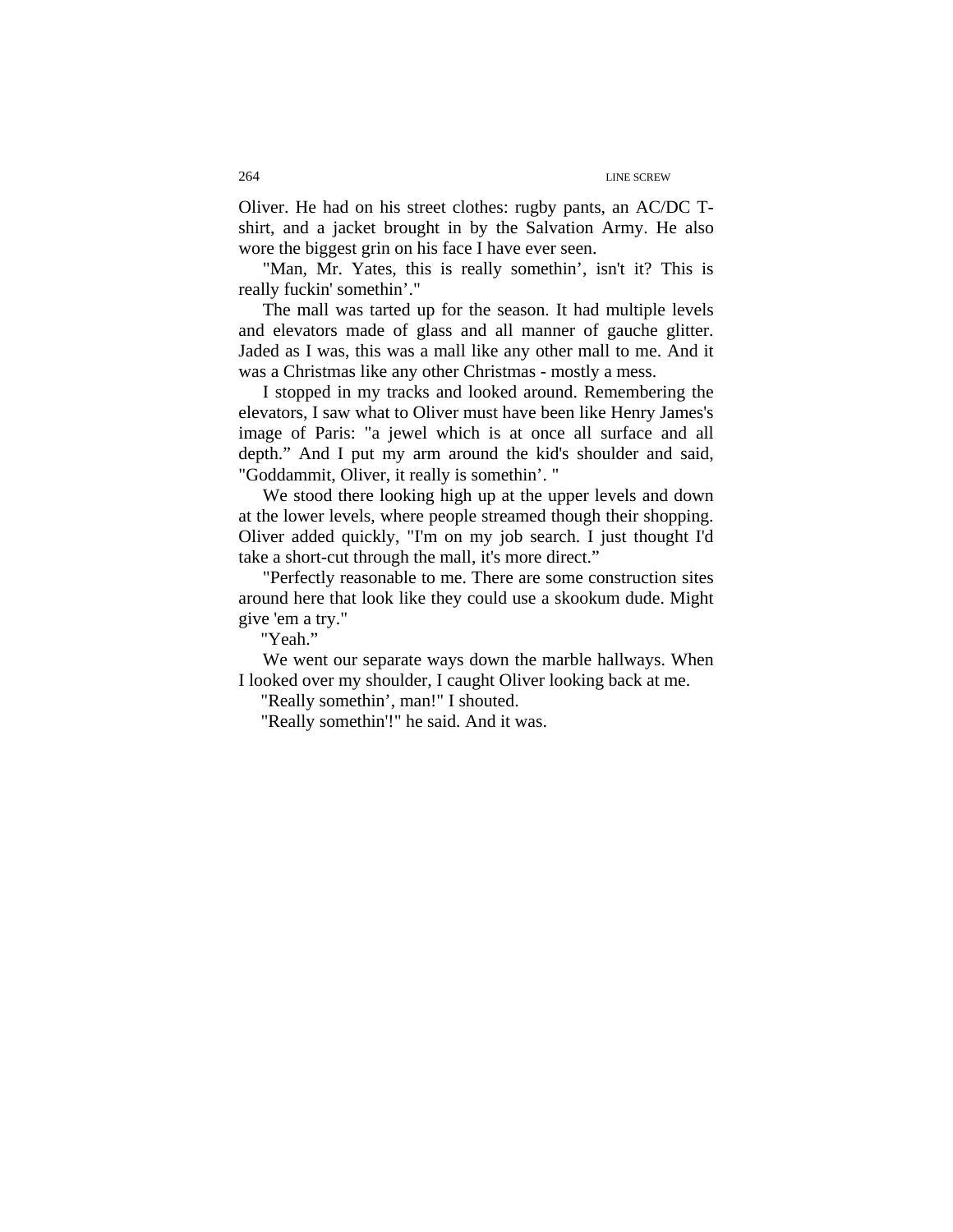### Education at New Haven

### *He who opens a school door, closes a prison. - Victor Hugo*

THE KIDS felt involved and proprietary about my new computereducation program because the computers and software were purchased with money from a contract with Canada Post for the refurbishment of their equipment. The boss and I made up a computer shopping-list and then went to the software outlets as a team. As a professional Scot, Burns was determined to get the best deal possible. I did the talking and wheeling and dealing while he stood there and looked directorial and signed whatever needed to be signed, leaving his card with the merchant. We did our best to give the impression that if they gave us a hell of a deal on the software package, the entire British Columbia bureaucracy would stampede through their doors. What a team. We should have been ashamed of some of the deals we pulled off. We weren't. They virtually paid us to take the software out of the stores and load it on the computers: resume programs, several word-processing programs, grammar checkers, typing tutors, programs to make banners and signs. We loved these forays.

As soon as the computer program was in full swing, instantly the whole place took on a new look. Computer-generated signs were posted everywhere. And we had a new office: that of the computer

265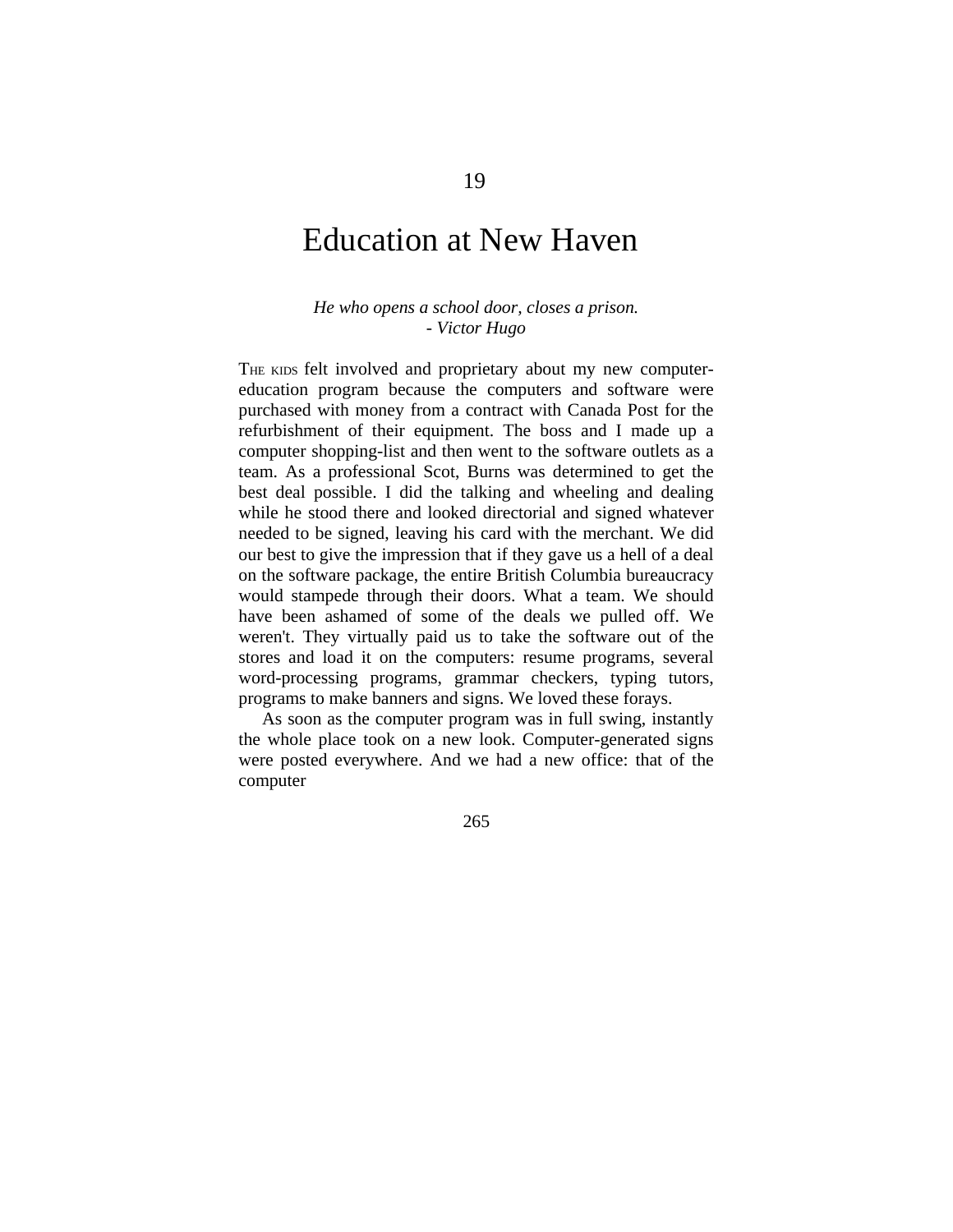monitor. Team captains could make signs having to do with team cleanliness, work-crews, and so forth, under his watchful eye and assistance. Many of the kids learned skills through the program that opened up new, legal career-paths for them, earning them terrific incomes. Norman Huntington was the most successful.

Norman and Abbie Matharoo were booked in together as coaccused. Matharoo was a particularly dark and skinny East Indian; Norman Huntington was a particularly light and skinny WASP. Just looking at their teeth, clothing, and skin, you assumed that these were two sidekicks from good families. Then from listening to how well-spoken both were, it was clear that both were as well-educated as you could get by age twenty.

When I looked at their files, I couldn't believe it. These ninnies had been nabbed on robbery thirteen times - mostly Ma and Pa grocery stores - with a pocket knife. On each and every charge, the Crown had to prove theft and assault beyond a reasonable doubt. And if they had been nailed on thirteen, how many more had they gotten away with? Lots.

And why would two well-bred young men go on a robbery spree? Their only explanation was that they were bored and tried it once and got away with it and so kept doing it. I don't think they knew the exact number of robberies they had done in a period of a couple of months. They could have gotten fourteen years on each count. They didn't because they had never hurt anyone. And neither one had any previous record.

Abbot Matharoo was hyper and yappy but remained aloof during the time he was at New Haven. He did just enough vocational work to get by. He had a couple of years of postsecondary work and so was allowed just to read under the supervision of the teacher. Staff didn't pay much attention to him. There wasn't a hell of a lot the program could do for him other than get him in physical shape. He was determined to be above the rest of it all.

I told Matharoo he'd better get his act together or he'd never make parole. He had all his paperwork in on time, but I was sure they would dork him on the first try given the seriousness of the charges. I'll be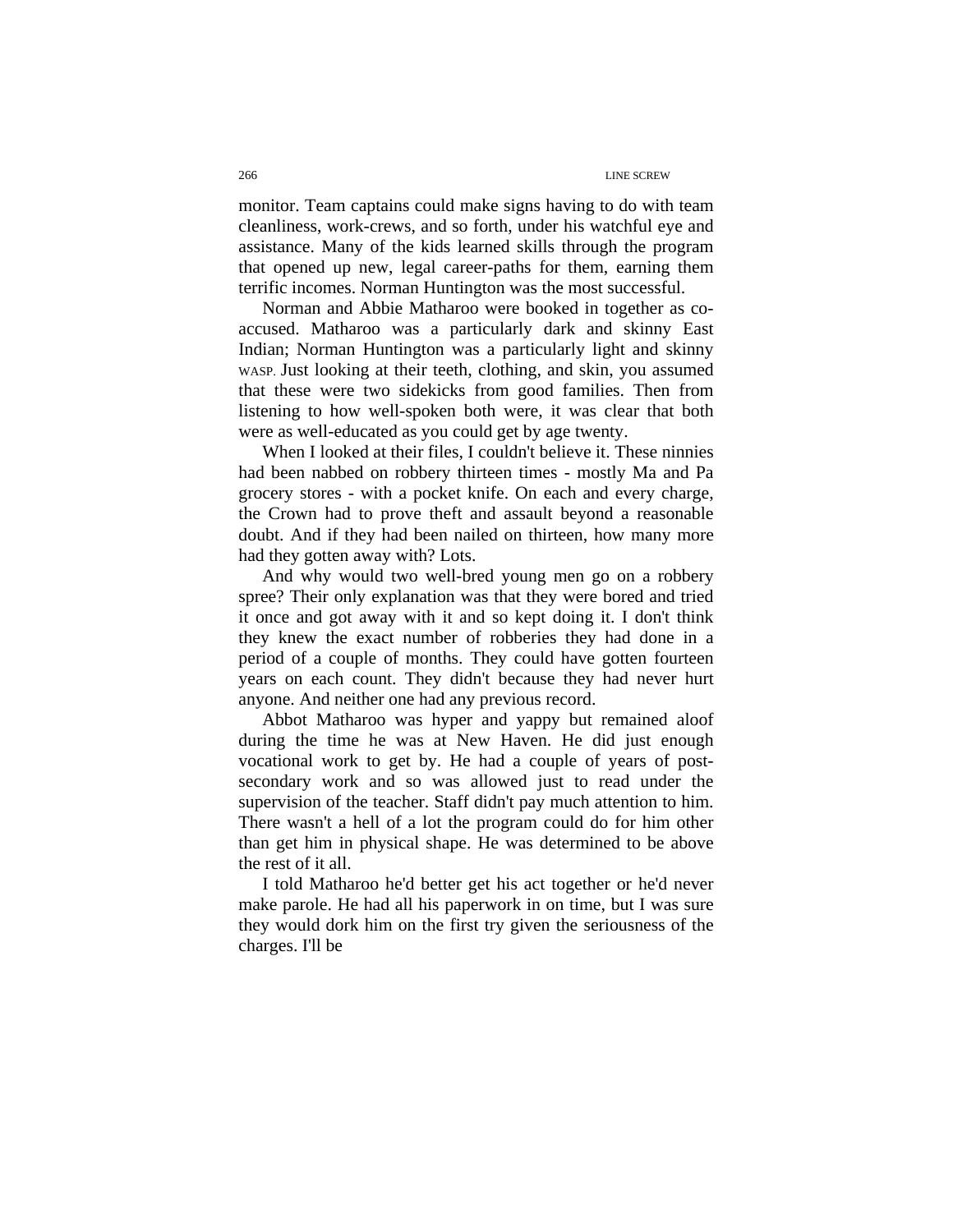damned if he didn't go in and fast-mouth his way into parole. We never heard from him again.

Norman Huntington was another story. He was as quiet and composed as Matharoo was loud and jittery. Unlike Matharoo, he jumped into the program and took what he could from it. He had grade is and a year of university, but he had never touched a computer before coming to New Haven. I started him out doing simple menu-driven tasks like making signs. It was love at first touch. He was gone on computers. He moved into word processors, databases, spreadsheets, and when he wasn't working on the computers, he was reading about them. Burns and I brought in a computer-assisted design (CAD) program for him. CAD programs are about as tough as computer programs get. He was on top of it in no time, and Burns had Huntington designing, to precise scale, all sorts of buildings, including new shops and changes to existing buildings.

Huntington became computer monitor and held every other office New Haven offered, including senior duty monitor. He was so busy he decided not to go for parole but take two-thirds of sentence and walk out without probation. He was as good a role model as ever came through New Haven. And he was a natural teacher. Whether he was explaining the responsibilities of a duty monitor to a new intermediate or explaining the difference between base and extended RAM, he was patient and clear in his presentation.

Eventually, it was time to go. He had a lovely girlfriend who had a job and had arranged accommodation for the two of them. He was enrolled in Douglas College to take drafting and he had a job lined up as a clerk in an engineering firm.

Norman stayed in close touch. He and his girlfriend would drop by of an evening to see the staff and trainees and sometimes come for dinner. He often telephoned to tell me about the fancy computer equipment and plotters they had at the engineering office. He knew it would make my mouth water. I countered by asking whether he got to play with the toys, knowing he didn't, and I could hear him grinding his teeth over the phone.

One evening shift, on a crazy Tuesday, he called with an impish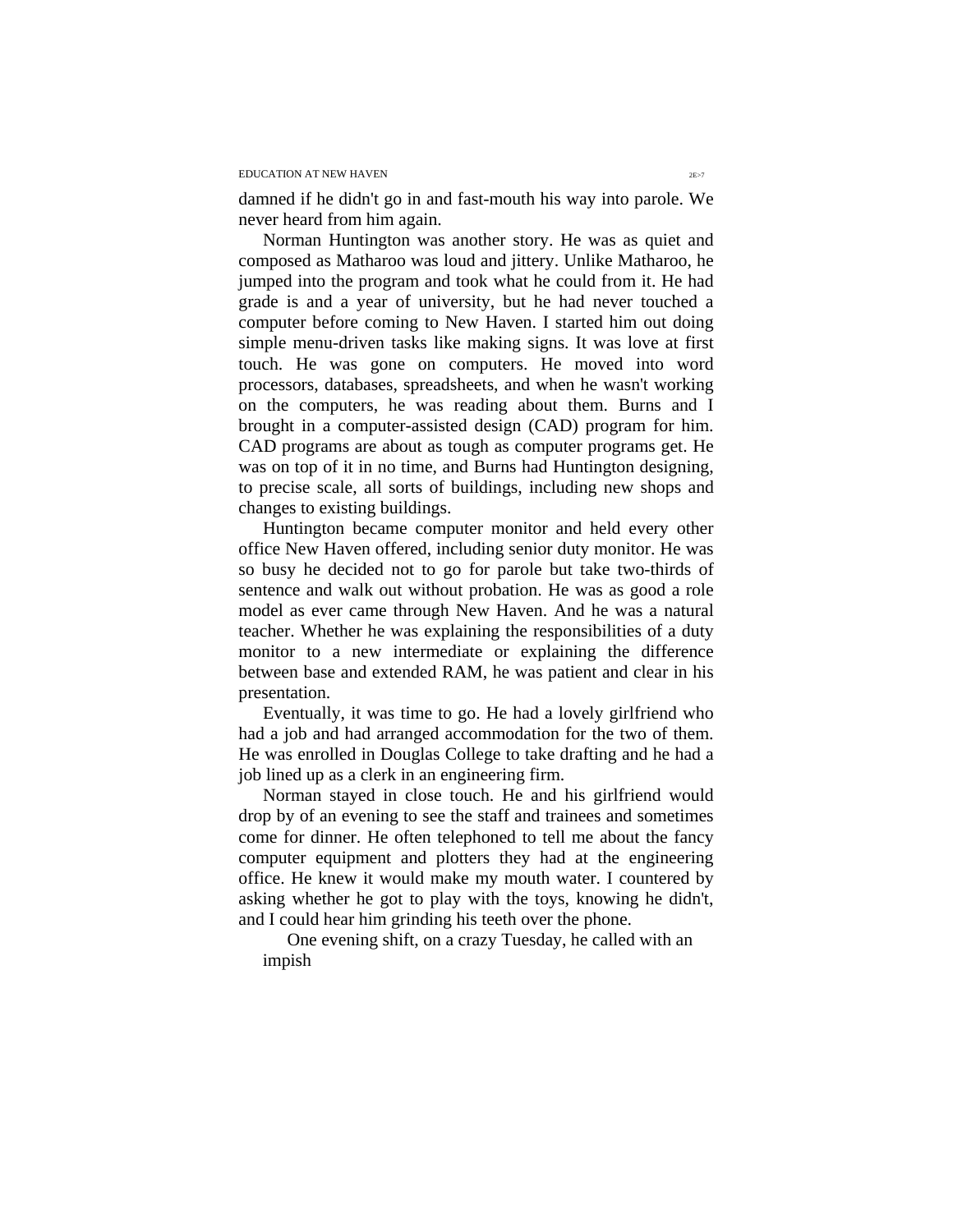tone. I was going out of my mind with people running in and out of the office, screaming questions, horseplaying outside the office, and the religious troops were queuing up to ask for keys to the chapel, consultation rooms, whatever.

"Norman, go on, but make it quick, it's Tuesday, man."

"Right, okay. I just have to know how much you make?"

"I dunno. Last time I heard, we were the lowest-paid prison guards in Canada, including Newfoundland. Somewhere between eleven and fifteen bucks an hour. Then there's shift differential. A few more cents per hour on afternoon shift and a few more for graveyard. Some years there's a lot of overtime, some years not. Depends on the call-board. There are a lot of variables."

I was nodding at one kid who had weight-lifting gloves on to give him permission to go to the weight-pit. Shaking my head at another kid who was playing air guitar because he wanted to go up to the chapel and practise. "The Christians are using the chapel. You can, however, go up there and quote John Lennon that the Beatles were bigger than Jesus and come back and report what their reaction was." He shook his head. He wasn't going for it. He trotted back to the lounge to play pool. Back to the phone.

"Yeah, Norman, where were we?"

"How much would you say you make a year? I've been figuring. Around twenty-five thousand."

"Yeah, fine, twenty to twenty-five thousand. Is this research for a class? I thought you were doing drafting, not criminology."

"Just listen. I got a raise."

"That's nice, Norman, you're a good boy. Now, I'm busier than a one-legged man in an ass-kickin' contest, you dingleberry. Get off the phone and let me go completely crazy."

"Mr. Yates, Mr. Yates, listen, I got promoted."

"What?"

"I was doing my clerk stuff and walked through the computer room with all the big drum plotters and consoles. One of the big partners in the firm had a CAD program up but was having trouble making a part he was designing for a big hydraulic piece of equipment pivot on its axis, and then he wanted to zoom it. I was going to shut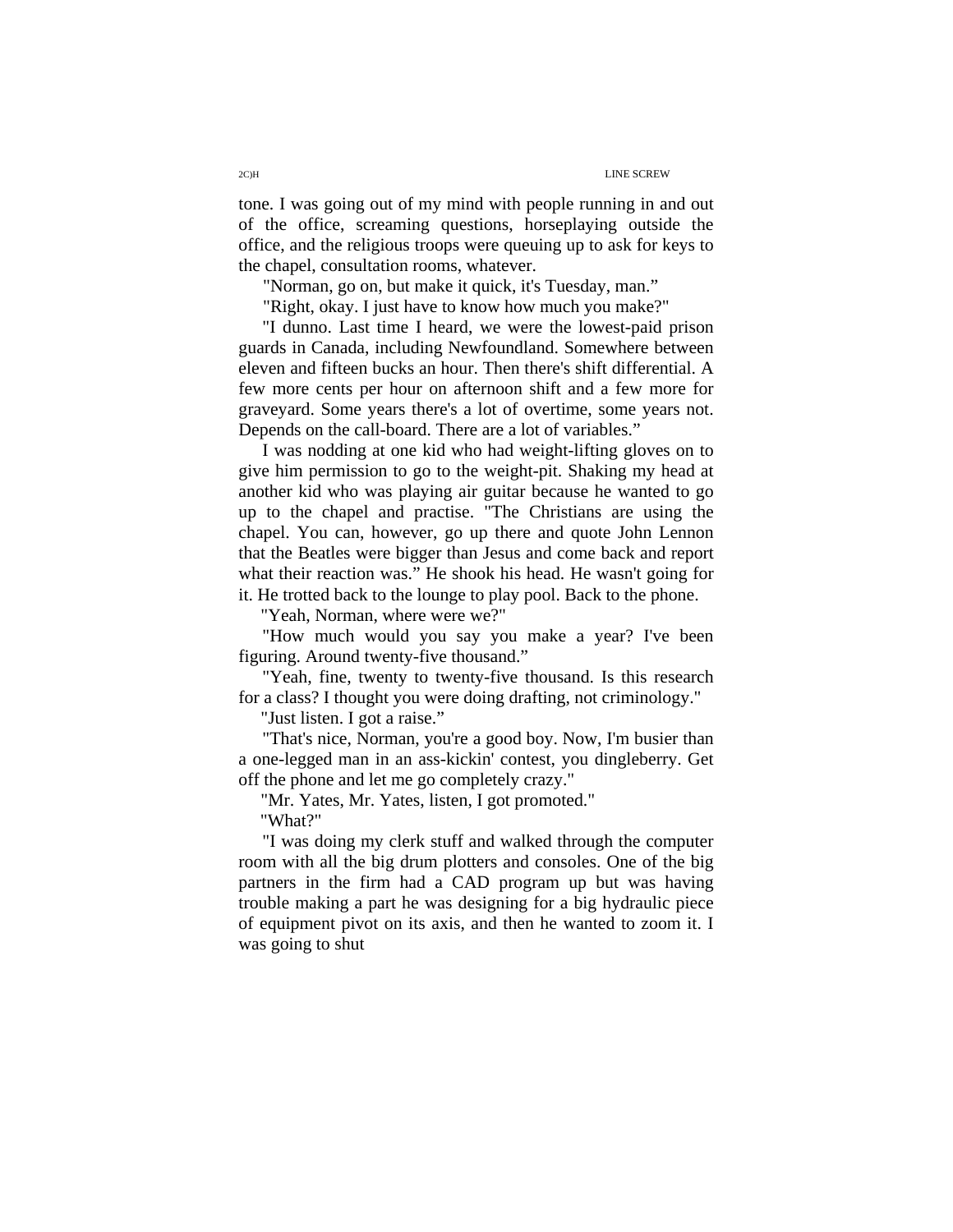up and keep about my business but I didn't. I said, `Excuse me; and asked if I could help. The guy barely knew I worked there. He asked if I was familiar with the program. I said yeah. He got up and told me to sit down. He told me what he wanted. I did it. Then he gave me the size he wanted me to zoom it. Then he gave me some other co-ordinates and I finished up the drawing for him and sent it off to the plotter."

"You're a good boy, Charlie Brown."

"Uncle Mikey, shut up. I'm just getting to the good part."

"Okay"

"He went in his office and got me the specs on a couple of other projects. They were easy, man. I banged 'em out and dropped them on his desk. And the next part is really unbelievable. He looked at the drawings and then took them and dragged the other partners into the boardroom for a meeting. After a while, they asked me to come in. They told me they were giving me a raise, and promoting me to draftsman and they would pay for all further schooling I might need to stay abreast of computers and CAD programs."

"Hey, congratulations, man. How much did you get in total with those robberies. Five hundred bucks, you said?"

"Yeah, but get this. Not counting benefits, I'm making sixtyfive thousand bucks a year as of today. Lisa and I are going to buy an apartment . . . Mr. Yates, are you there? Not too shabby for a twenty-one-year-old kid, eh?"

"Is this for real?"

"For real. I'm no good at bullshit." This was true. He couldn't even tell a joke without cracking up before the punch-line.

"Well, good on ya, Norman."

"Yeah." The kid was so full of joy he could hardly talk.

"I just want you to know I'll be thinking about this for a long time. Like the rest of my life."

To my everlasting surprise, ping-pong became as useful an educational tool as our shiny new computers were. At most jails, staff supervise programs, but they don't actually join the cons in such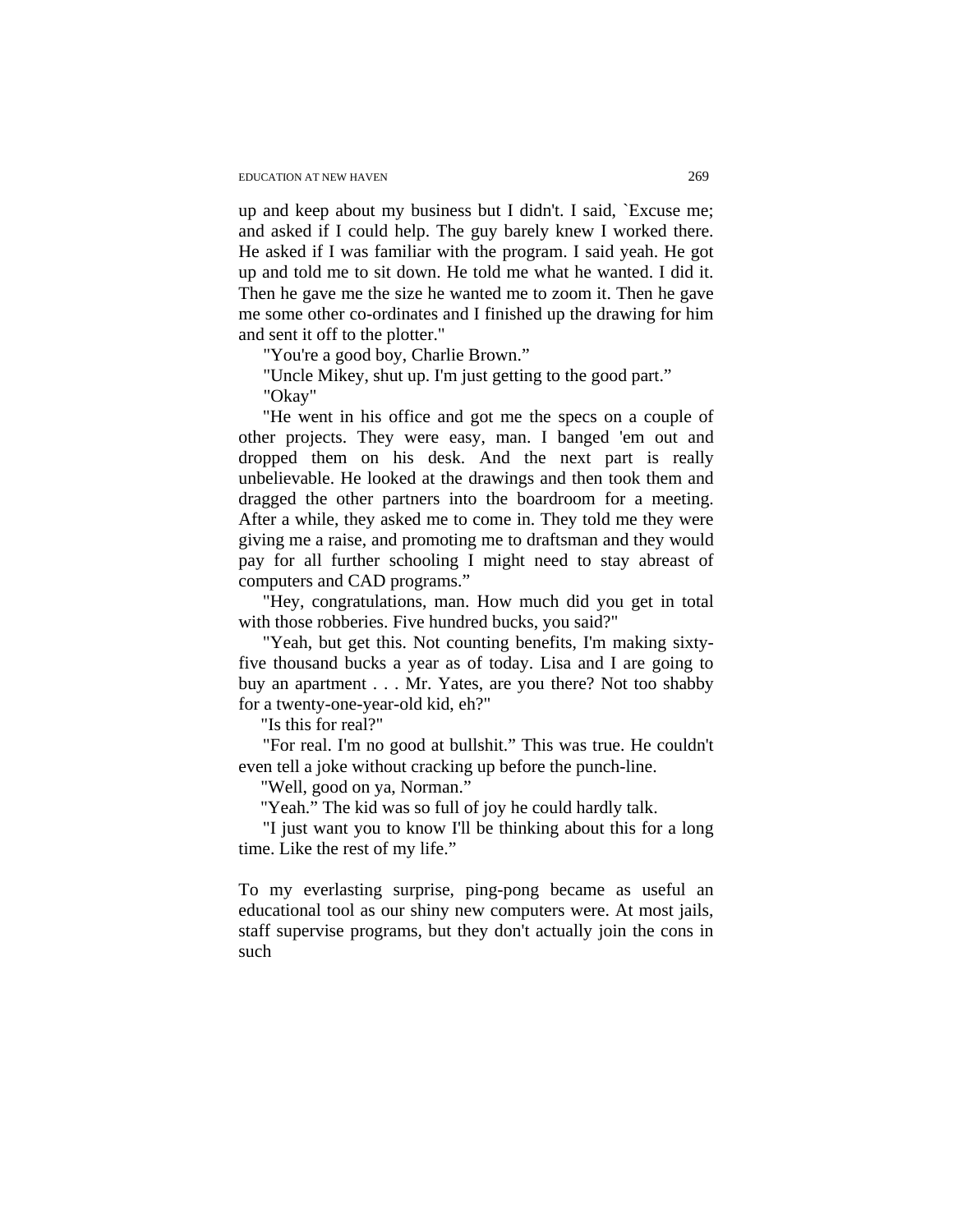things as sports. At New Haven we played on the floor-hockey and baseball teams and got involved in pool and ping-pong. After dinner one night, one of the kids came in and got the ping-pong paddles and balls. "Why don't you come on out and play a game with me?" he asked. "I'll really make you look bad."

"Are you the best player on the campus?"

"No, but I'm pretty good."

"I only play the best of the best."

"Carver Zilber is about the best."

"Tell him that if he wants to graduate downward to secondbest, I'll take him on."

I had watched the kids playing ping-pong and hadn't noticed much talent. They all loved the grand slam that usually went straight up in the air, smirched the ball, or missed the other side of the table by a country mile.

I liked the Zilber kid. He was about six-feet-five and had a hell of a reach. He was Native and had been adopted by whites up in Pemberton. I kept insisting that with a name like that, he was Jewish, not Indian.

"Bullshit, I'm a chug."

"What do you think I am."

"You're a wigwam-burner."

"Wrong, I'm two flavours of wagon-burner plus nigrescence [African] plus a bunch of Missouri Valley Irish," I declared. He held his skin by mine to show he was darker. Actually, I was a little darker because I had been out in the sun. "You see, you were misclassified. They should have made you do time on a kibbutz in Israel with your own people."

"Yeah, we could play Jews and Indians."

After I made my ping-pong challenge, Carver appeared at the door of the bull-pen and gave me the eye with a big grin. "I hear you think you can play ping-pong," he said.

"I'm the Muhammad Ali of ping-pong, only prettier."

"Give me a break."

"That's what you'll be saying if you play ping-pong with me." In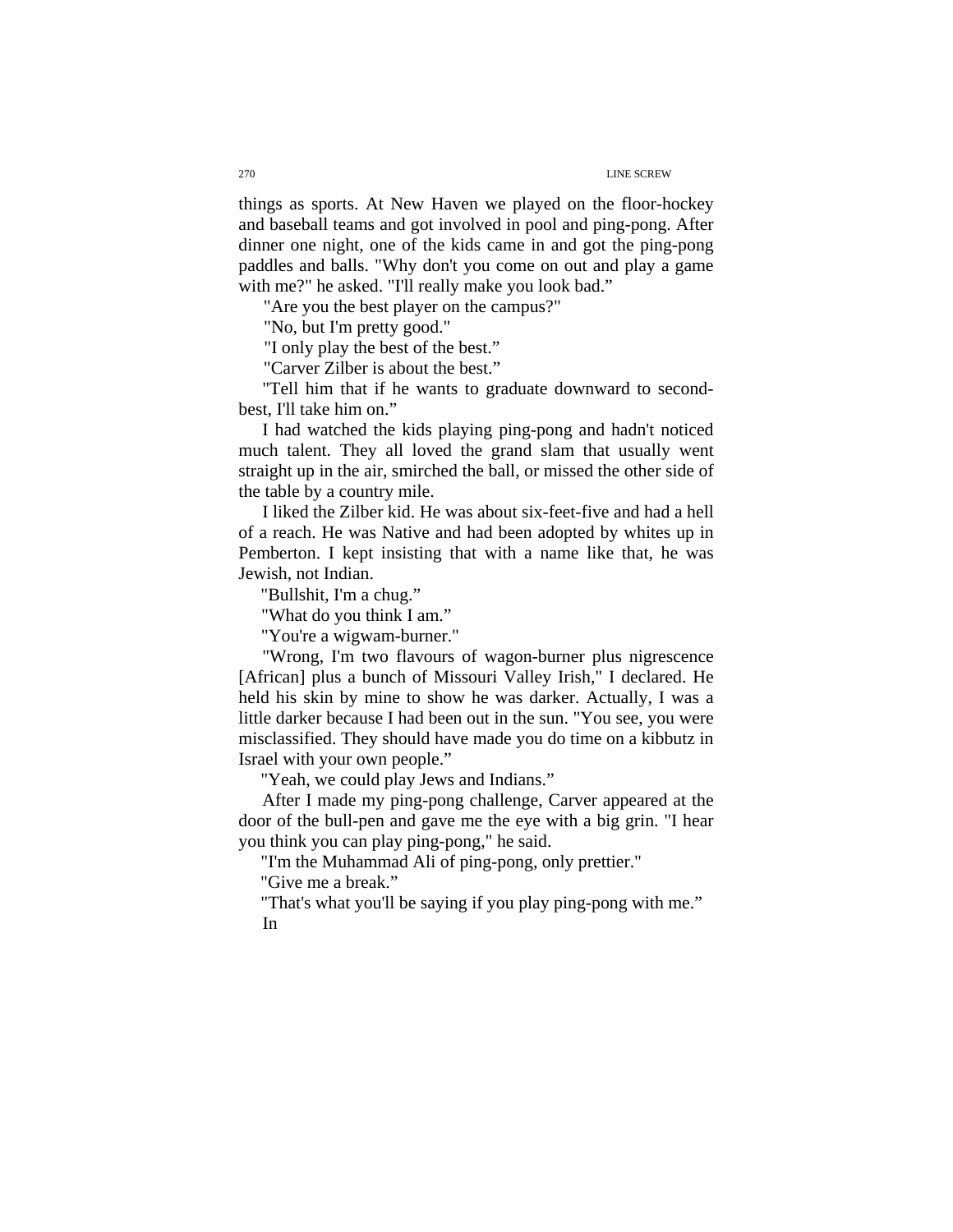my undergrad years, I had been singles and doubles champion, but I didn't tell him that just then.

"Let's go."

Carver served me a fast ball with lots of overhead spin. I undercut it and lobbed it high back to him, knowing that he would sucker in and slam it with everything he had. I was right. It hit his side of the table before it whacked into the net. I smiled. He wound up with the same serve, with the same result. At the end of his service, it was 5-zip, mine. I gave him two serves with opposite spins and he couldn't return either one.

"I believe that's a skunk, Carver."

"It's a fucking fluke. Change sides."

I could hear the kids who had been watching telling those playing pool and watching television, "Hey, Mr. Yates just skunked Carver."

"Bullshit! That fat old grey-haired fart?"

"Yeah, I was watching."

By the time I had skunked Carver three games in a row, we had the whole dorm gathered around the table watching. He began to get the hang of what I was doing to him, and managed to return a few balls gingerly, but never enough for a rally. He had never seen a real defensive game before. Mostly, they simply played by slamming the ball from one side to the other and whoever could keep it on the table won. But Carver had a dynamite reach and a deadly offensive game that was very narrow in scope. After ten games, we were both drenched with sweat and Carver slammed his paddle down on the table. He hadn't gotten closer than 5-ai. "Fuck, I couldn't beat you if I had a federal sentence," he moaned.

I walked over to his side of the table. "Let us look at this rationally. When I was your age, I was really pretty good, and you have great potential. I'm thirty years older than you are. Now, it makes sense that if you just pay attention, you'll learn how to kick my ass, but you have to broaden your game. I'll never give you a game. That would be insulting. You'll have to win any game you get from me."

"I've played a lot of ping-pong, but you do stuff I've never seen before."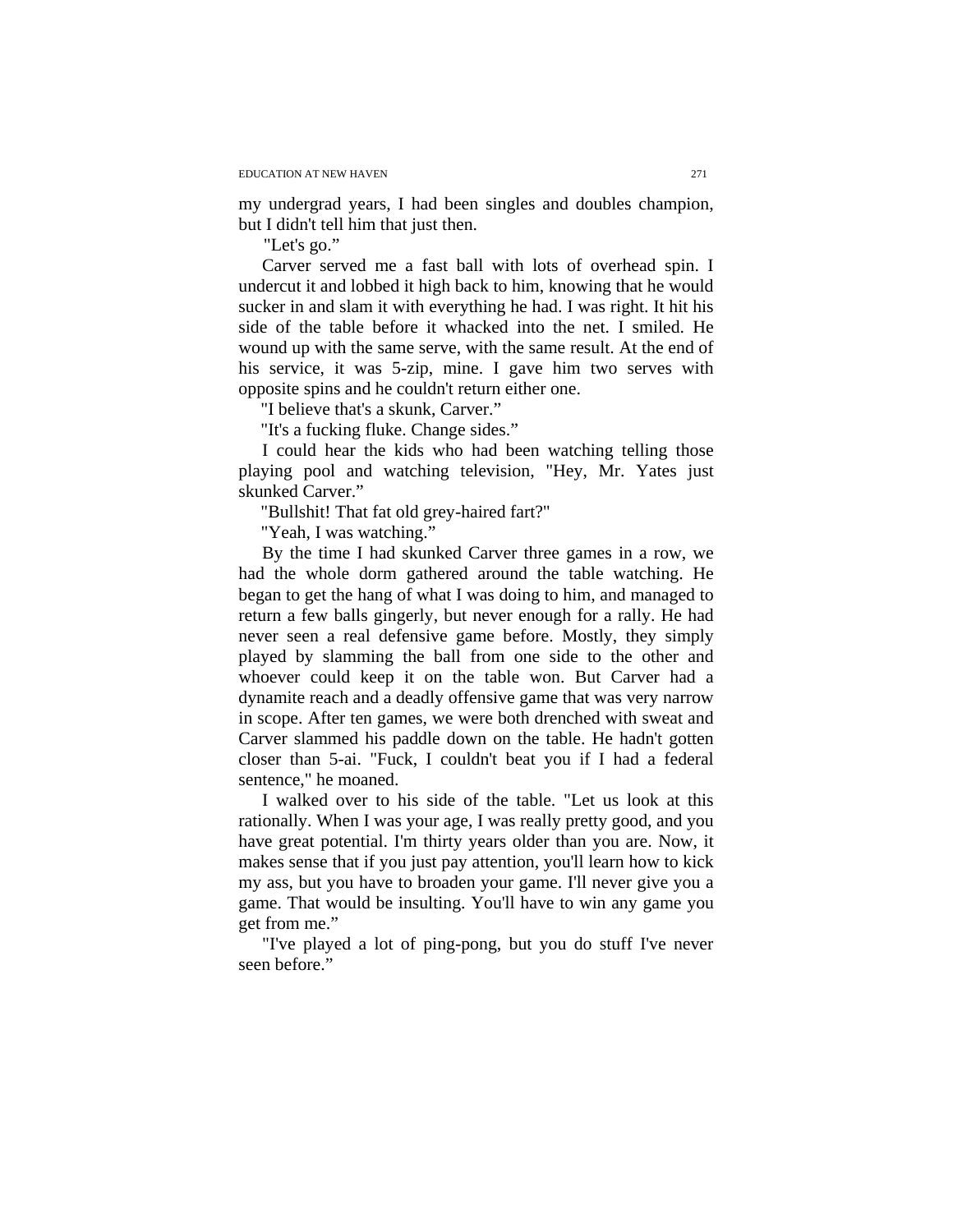"Tomorrow night, we'll play again. In the meantime, take it just a step at a time. First, when you lock onto the ball with your eyes, you zen the ball. Concentrate on it so hard that you almost become the ball. Never mind who's watching the game. Block them out. Get into a trance. Your body will do the rest. And don't blow off energy by screaming and swearing when you lose a point. You fuck up your attention. Next, as you follow the ball with your eyes, pay attention to the contact it makes with my paddle. I've been killing you with undercut. The only thing that will cancel undercut is undercut. You do a mirror-image of what I do and eventually you'll wear me down because you have energy and reflexes on your side."

"I don't know."

"Think it over and we'll see tomorrow night."

Another kid stepped up and said, "Play me, Mr. Yates."

"Can you beat Carver?" No.

"When you can beat Carver, I'll play you."

Those ten games launched an interest in ping-pong that no one at New Haven had seen before. The line-up for the table was long. When I came on duty the next night, Carver was waiting for me at the dorm door. "Do I get another shot at you tonight?"

"Yeah, we better play. I'm so damned stiff and creaky from last night, I need the exercise."

"I'll take advantage of that."

"Don't count on it."

"After last night, I won't."

We played another ten games and Carver began to practise what I told him rather than try to win the games. His scores were marginally better than the previous night and I only skunked him once.

"How long do you think it will take? That's twenty games."

"Depends on how much time you put in playing with the others and practising what I said. You have to get to the point that you don't beat your chest when you get a point by fluke. The only ones which really count are the ones you get by skill when your concentration, strength, and co-ordination all come together. And the point of the game must become the hypnotic sound and dance of a great ping-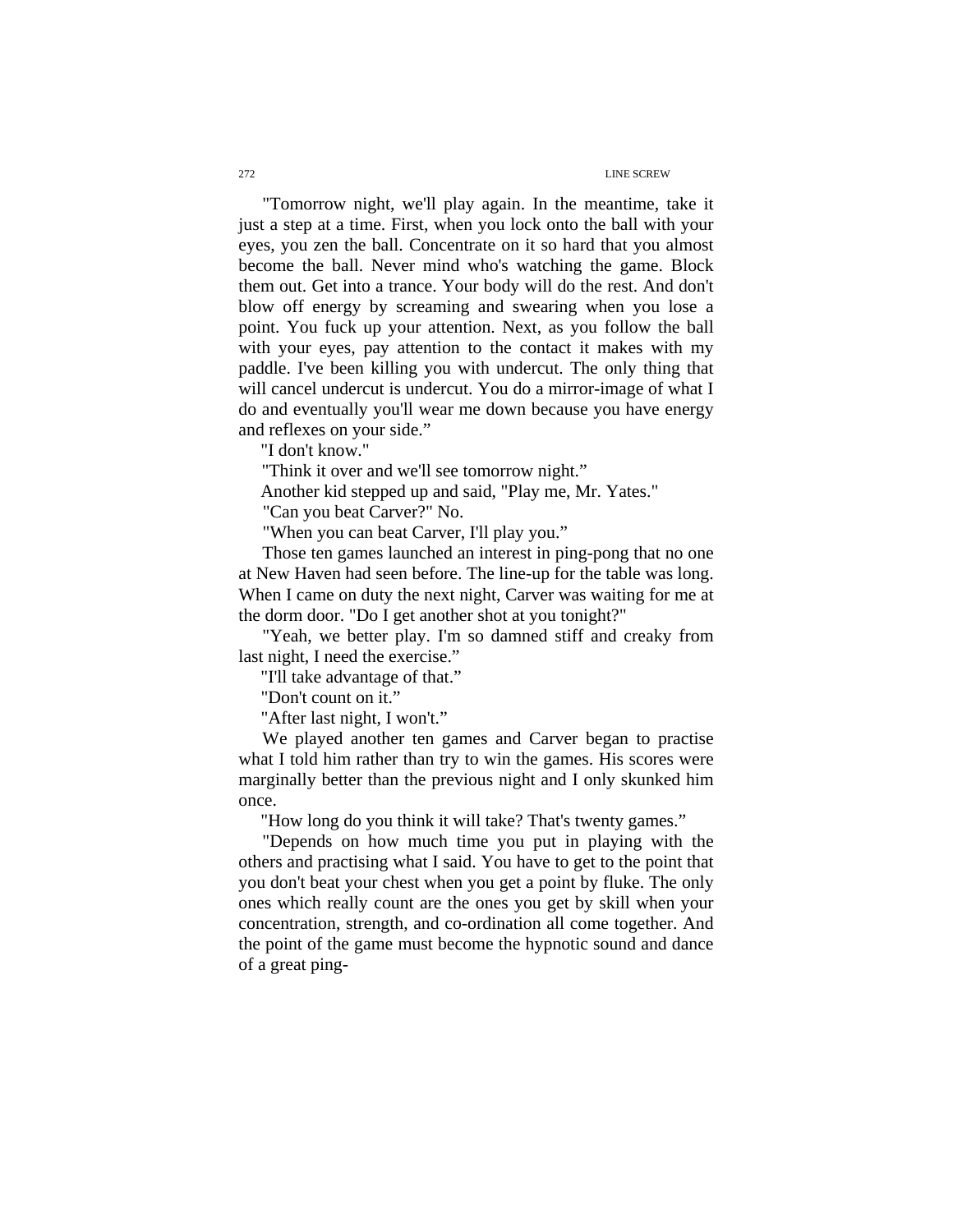pong rally. It doesn't matter who wins at all, just that it has been a great game. To win is nothing."

Carver chewed on that for a while. Then I had about a week of days off.

In time, Carver began to get the spiritual side of it. Carver would apologize for a flukey point and we complimented one another on great returns. I noticed that when he played others, he carried the same etiquette into his game with them. It caught on. If someone slammed a ball wildly into the wall in anger, five or six trainees would tell him he was a horse's ass.

Game by game, Carver's scores crept up. Then he would get as much as a five-point lead or more and I would advance on the table and change the game completely by shortening it to a fast no-spin game and the lead would disappear. One card at a time, I showed him my whole hand.

Hot weather came and we took the table outside and played in the sun. The director and the probation officer would sometimes watch with other trainees as Carver got closer and closer. Eighty games came and went before we were finally getting to deuce scores. On the eighty-first game, we must have gone seven or eight adds into deuce when Carver won with a dramatic slam that I got my paddle on but dropped just short of the net.

We were both bagged. I went around the table and shook his hand. "You see? Didn't I tell you it would happen?"

He nodded. Out of breath. "Yeah, but like you said also, it's no big deal. You were right."

From that point on, we played fantastic high-level ping-pong. We would trade games one night, and the next night one of us would be slightly off and the other would take the best six or seven out of ten.

And all the time that I was playing Carver, he was bringing along the talents of other trainees. By the time he was released, he had brought along a kid named Bartlett to the point where we were all three playing at about the same level. When I brought in expensive five-ply paddles from home, we played only with those. And I never backed away from playing only the best of the players.

Recreational ping-pong reached far more trainees than the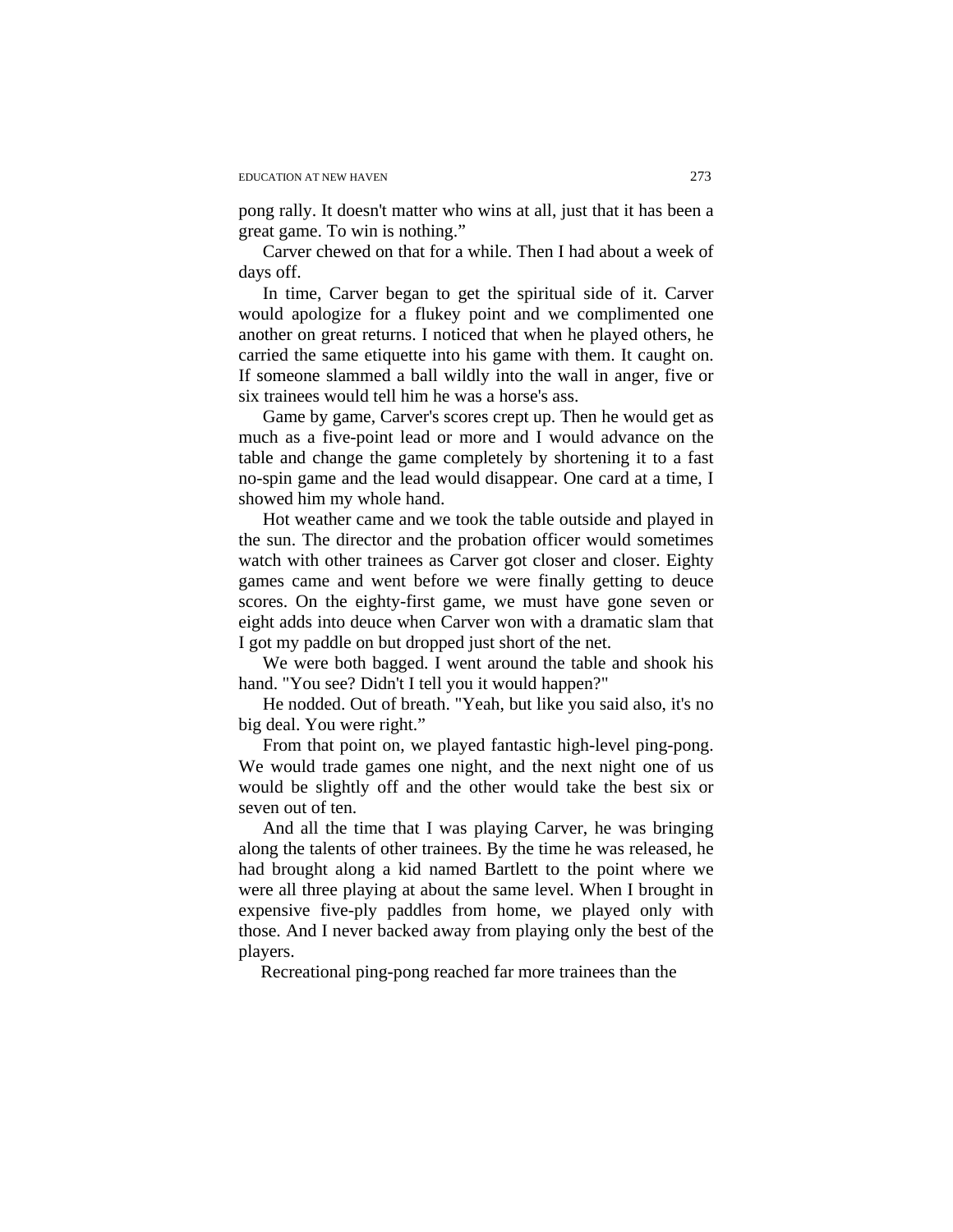computer-education program did, and had more far-reaching implications for their lives. In the end, these kids had learned a lot about skill-development, and about winning strategies that they could apply to any aspect of their lives and any goals they chose to reach for. They learned, often for the first time, that with correct application, rather than physical force, they could achieve just about anything they wanted.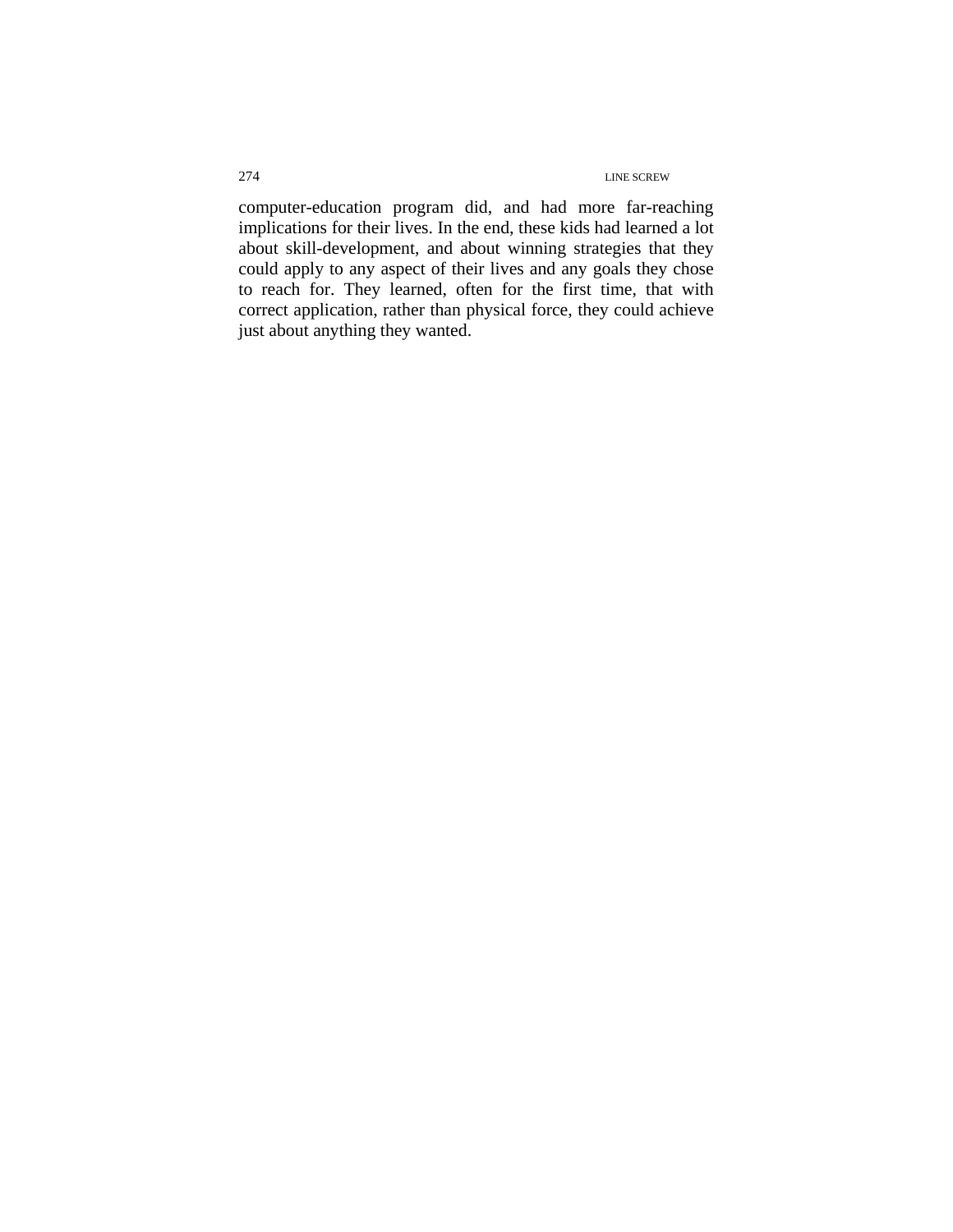# Hoods in the Woods

*The most beautiful experience we can have is the mysterious. It is the fundamental emotion which stands at the cradle of true art and true science.*  - Albert Einstein

IN THE good old days the staff at New Haven were paid to take the trainees climbing, boating, and on various other activities. But by the time I arrived, money for such things was no longer available. There was a time when members of the Borstal Society volunteers, getting a bit long in the tooth now, volunteered to take the kids here and there, but in my time the most active volunteer was Bill Box-leitner. On his own time he organized such things as outings to hockey games for up-country kids who would likely never have an opportunity to get to a pro hockey game. By and by it dawned on me, while talking to one of my shift partners who was a climber and had been there for twenty years and remembered the good old days, that there had to be a way to get a hiking program together. But he wasn't going to do anything on his own time, not after having worked there during the better days of being paid to do it.

I worked up support among staff for the nifty new idea I had of a hiking program. I bounced it off Bill Boxleitner before taking a run at the director. I even went so far as to choose the first hike: Wedgemont, a local glacier north of Whistler Village, near Mounts Wedge and Rethel. I collected a bunch of text and maps about the place and, with materials in hand, I charged in to have a go at Andrew Burns. It would

275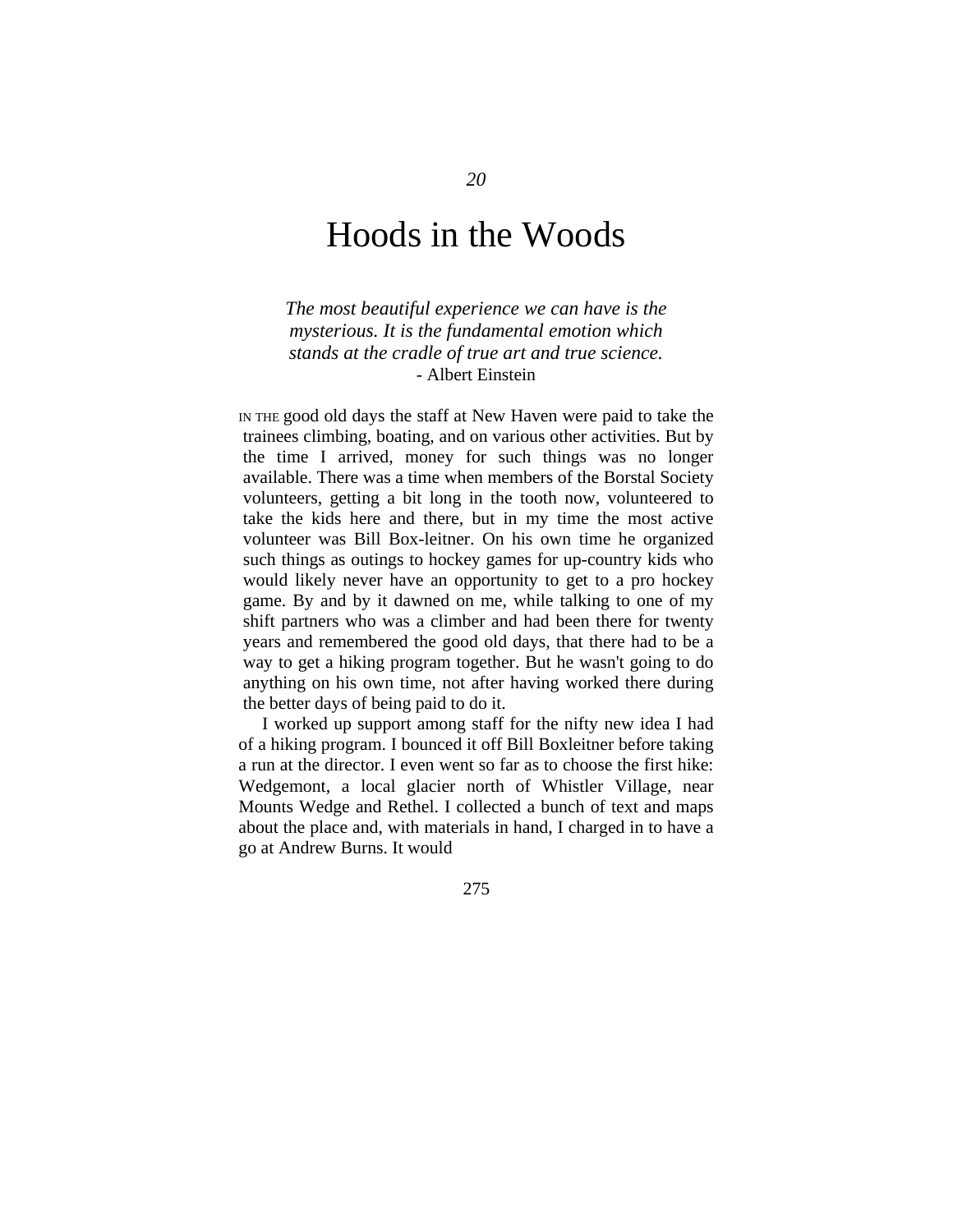mean taking only those who were senior/temporary absence because I would have to be doing this on my time and they would have to be on leave, an important technicality. Otherwise I'd have to be paid, and there was no budget for such stuff. And it would have been over-time to boot.

"I like it," Burns said. "And I think Luke Burton will like it. I'll take this material and present it to Luke and see where we go from here." Burton was our district director and New Haven was the pride of his kingdom.

The hike I had selected was high - up to about nine thousand feet, to the very toe of the glacier, so we had to wait until the snow was off the trail. That meant late July or early August. That allowed plenty of lead time to put together equipment, select the trainees, and get everything approved.

 It was the beginning of a wild odyssey of paperwork. Burton's first response was that the project was creative and we should start preparations while he chased clearance from Victoria. As soon as I mentioned it to the other staff- especially Boxleitner, Meg Trumble from the Borstal Society, and Bob O'Callum, who had recently transferred in from the Oakalla hospital - and the trainees, there was all-around

enthusiasm. The trainees began to calculate who was likely to graduate to senior/T.A. by the time of the hike, which was targeted for early August. We had a couple of months. When Dave Sorensen, the P .O. who had been there for almost thirty years, heard of the hiking idea, he was sure that there were some old wooden-frame back-packs gathering dust somewhere on the campus. Eventually we found a pile of parts of packs high up on the third floor in a room off the museum and personal-effects rooms. The trainees and I began to work on them and we wound up with five complete packs.

In the beginning, it was expected that the mandarins of corrections policy in Victoria would check their manuals of standards and operations and appropriate legislation and come back with a simple go or no. The idea had been pronounced "creative" by the district director. From a bureaucratic point of view, it was sound because it required no money to speak of. The kitchen would provide food, which it would have to do in any case. If we had one restaurant meal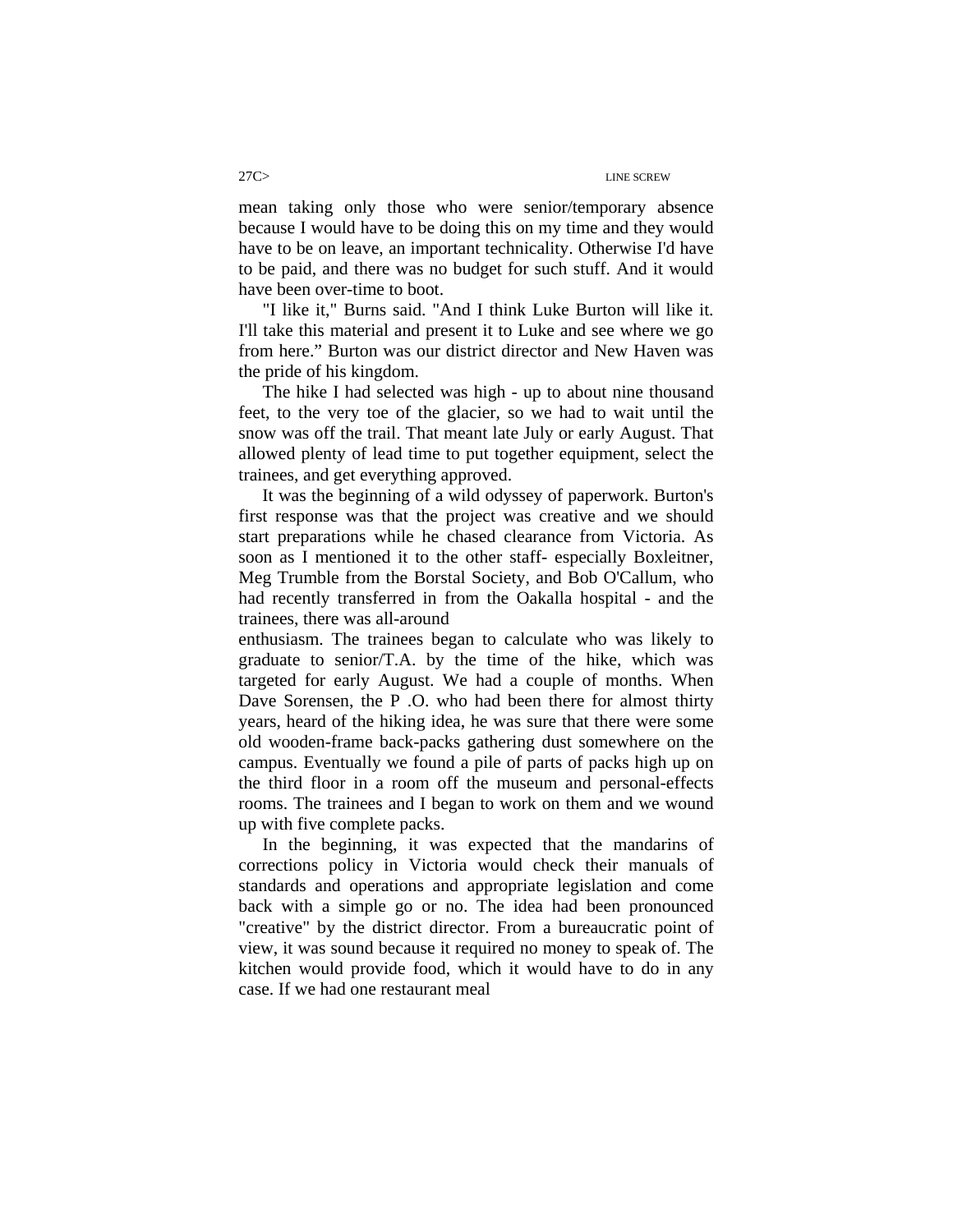#### HOODS IN THE WOODS 277

on the way back from the hike, it would be at the expense of the trainee participants, who would withdraw ten or fifteen bucks from their accounts as they would with any temporary absence. It was close enough - just above Whistler - that we could do the hike as a dayhike. We would travel in an institution vehicle, thus covering everyone on government insurance. And, since I would be doing it on my own time, it would not involve staff costs, nor set a dangerous budgetary precedent.

There were clear regulations for juvenile programs like Outward Bound, with guidelines for qualifications of staff, and so forth. Likewise for simple outings like bike rides through Stanley Park. But Victoria went nuts because what I proposed had attributes of Outward Bound activities and attributes of other outings, but the proposal was neither, and I hadn't all the formal certificates required for Outward Bound instruction.

Numerous questions came back through Burton and Burns. How many hours would be required? Did I have a certificate in survival first aid? It began to look as if it wasn't going to go. The probation officer, John George, was one of those people who is a wind-sock; he guessed the direction of the power and jumped on the bandwagon. And his attitude was rapidly changing from enthusiastic to I-don't-think-it-will-happen. He had mysteriously begun to hear the wrong kinds of noises and started to pour cold water on the project. Burns said we should continue to plan until a final decision came in from Victoria.

Unfortunately, Burns was going to be away on holidays at the time of the hike. Then Burns was gone, the time was nearing, and there was still no decision, only more questions from Burton, who came in once a day to sign releases and do other paperwork of Burns's, and John George, who had assumed other of Burns's duties.

Were there any plans to climb in any areas where there was no clearly marked trail? No. This was a provincially designated and maintained trail which was well described and mapped and photographed, in documents that each of us would have. Did I have a topographical map? Yes. Compass? Yes. Altimeter? Yes. First aid kit? Burns had gotten a fancy fanny-pack first-aid kit before he left.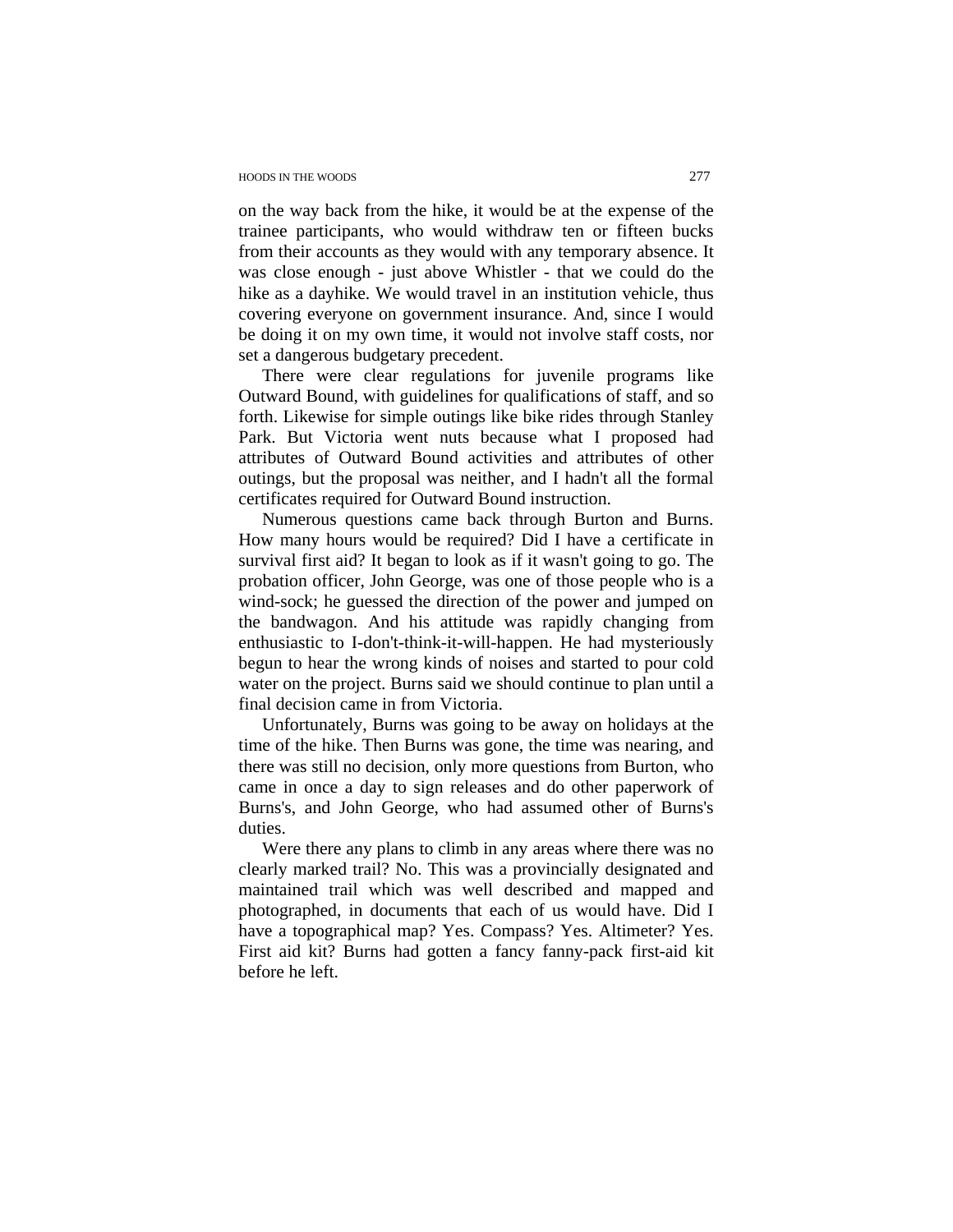Silence. Frowns from John George. Finally, one day I came in on shift and George intoned, "Mr. Burton has some serious questions about your proposed hike."

"Where is he?"

"At the district office."

"You have the number?"

"You're going to call him at district office?"

"If you give me the number." I jumped on the phone and asked Luke Burton how it looked.

"They haven't said a final yes."

"How would you call it?"

"Continue with your preparations. Just one last question. Have you hiked this trail yourself?"

"No, I specifically chose a trail I hadn't hiked so that my level of anticipation and adventure would be consonant with that of the trainees. I think this an important element. I have checked with the Federation of Mountain Clubs of B.C. to make sure that all bridges and parts of the trail are passable. No rock-slides or washouts."

"Right, sounds good to me. I agree with your sense of spirit of the thing. I'll have something definite for you no later than tomorrow."

When I got down to the dorm, I found the five eligible trainees standing around the door looking down in the mouth. They said that George had told them the hike was pretty well off.

"I'll tell you when the hike is off. I've been fighting this paper war for all this time and I just spoke to District Director Burton, and he's in our corner. He said to continue preparing. Give me the checklist and a report on what things we still need." They brightened up and I later ripped a strip off George and told him to keep his mouth shut. I was dealing with Burton directly.

One kid was just getting over mild pneumonia and had to be checked by the doc. Another was a physically lazy sort and I was surprised that he wanted to go along. Victoria had decided that one supervisor to five trainees maximum was the acceptable ratio, and we thought that was reasonable. I had tried to find another staff-member who was free to go, but it wasn't to be. Those who would be willing to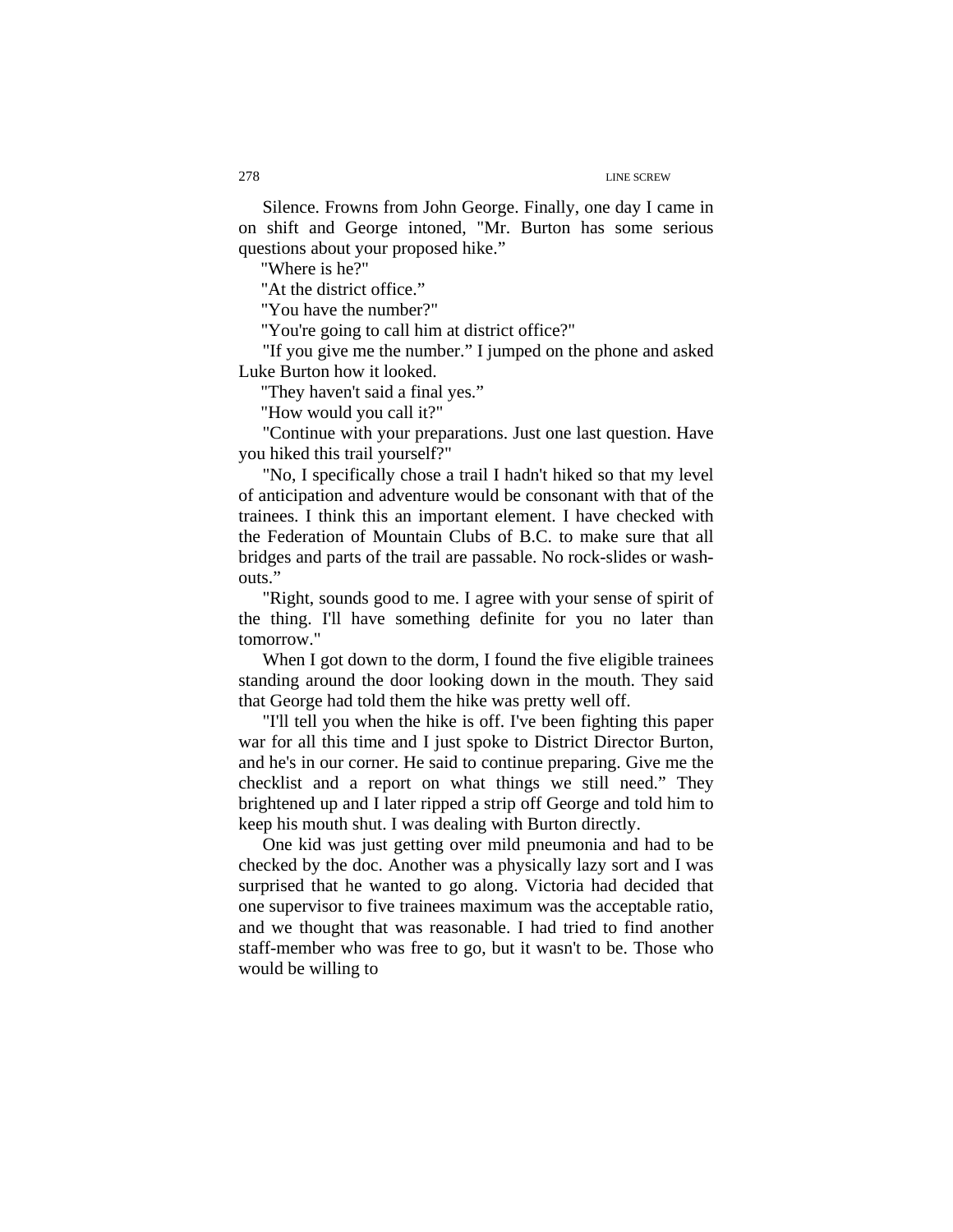go had shifts the day of the hike. For later hikes I would find both staff and civilian volunteers.

The next day, Luke Burton drove over personally to tell me it was a go - with a look in his eye that told me Victoria had been diffident and would be looking at the results of this hike very closely.

The sick kid wasn't allowed to go and the lazy one bailed out. The three remaining had been pumping weights and running the track for a couple of months. I spent the next day with them going over the equipment. They had organized everything. Davey was foreman of the metal-shop and had gone over the Suburban from bumper to bumper. Rafferty had co-ordinated the food with the kitchen. And Anatoly had laid out all the equipment in the dispensary. We would be up at about o33o and leave the campus at around five. That would put us at the trailhead easily by daylight.

There were a few final decisions about clothing and other incidentals. Anatoly and Rafferty had been home and brought back their expensive cameras because I promised to bring a tripod and cable and give them some pointers. In a previous incarnation I had made a living as a photographer and was packing my two ancient Nikons.

They didn't have hiking-boots, but they had agreed to wear two pairs of socks (the outside pair wool), per good mountaineering protocol, and we were all going to wear moleskin patches on our feet's "hot spots." Mountaineers look to their feet above all.

Anatoly decided he would wear runners instead of boots. The four of us had a huddle about this. Said I: "Now, when we leave here tomorrow, aside from the joint vehicle and food, you guys are really on your own. You're on T.A. and I'm on a day off: Technically, we're just four guys going on a day's expedition. What you wear and what you do is up to you. We have no idea what we're going to encounter in the terrain. The work-boots you guys decided to wear have shanks and steel toes. Probably better protection than my boots. If you were leading the rest of us on a pilot project that might have important implications for all outings to come, what would you advise the trainees?"

"Boots. I hate 'em, but I'll wear 'em," said Anatoly.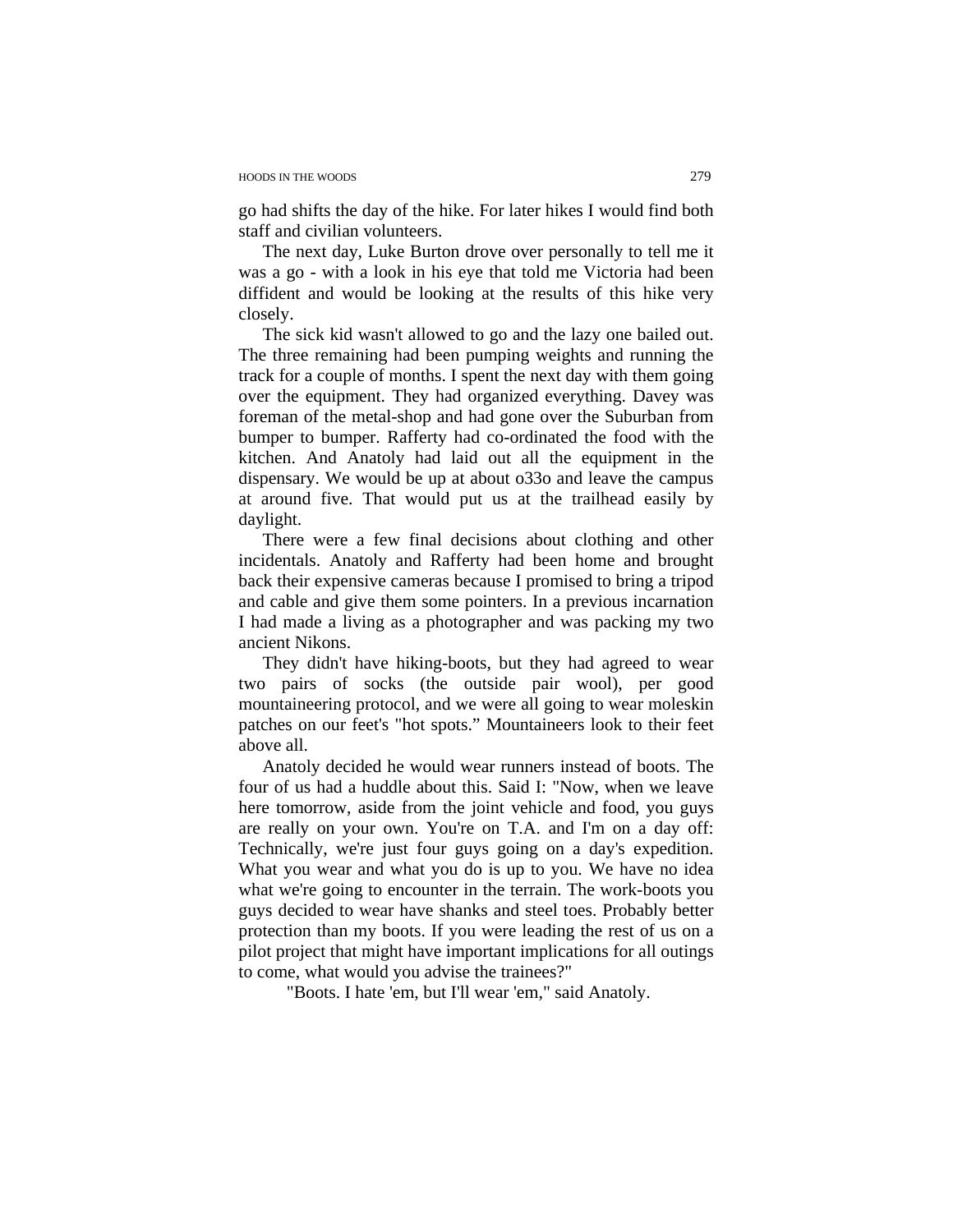## 2H0 LINE SCREW

Thus we reasoned together about all details. They hit their beds early, fearing they might be not be able to sleep for their excitement, and I headed up the hill to my apartment, scarcely believing that the whole thing had finally come together. I spent the next several hours pacing up and down from bed to TV set worrying about what would go wrong, what we had forgotten.

The kitchen crew got up early and threw something together for breakfast for us. They had the packs loaded. We stowed them in the Suburban and hit the road.

I had brought along a portable recorder so that each of us could record his impressions on the trail and later write an article for the New Haven paper. Tape-recorders were contraband at New Haven. I had also brought a handful of rock-and-roll tapes we could sing along with. They kept switching tapes and describing the view of the Squamish highway on tape. In Squamish we stopped for a quick fix of junk food, then rolled on northward, past Whistler Village (where we planned to have some hot food and check out the jet-set young ladies after we came off the mountain), and coaxed the old Suburban farther and farther up the log road. The clearance of the vehicle was good, but it didn't have four-wheel drive, so we pulled off finally and donned packs and boots.

The dawn sky looked indecisive. It wasn't supposed to rain, but when you get above five thousand feet, you enter white-out country. Cloud can drop on you in a matter of a couple of seconds, the fog so thick you can't see your feet.

The trail was steep and rough and surprisingly varied. I always hike with a ski-pole and had brought one along for each of them. I thought it would be a war to get them to use them as walkingsticks, but they tacitly agreed to humour me. I might just know something they didn't. After a couple of hours on the trail, it turned into root city. When you step on a wet root, your foot slides suddenly sideward, and it can be quite treacherous unless you have something to steady yourself. After about an hour over the roots, we hit an old rock-slide. I slipped and banged my camera against a rock and jammed the lens-cap. It wouldn't come off. Davey was the mechanic and Anatoly the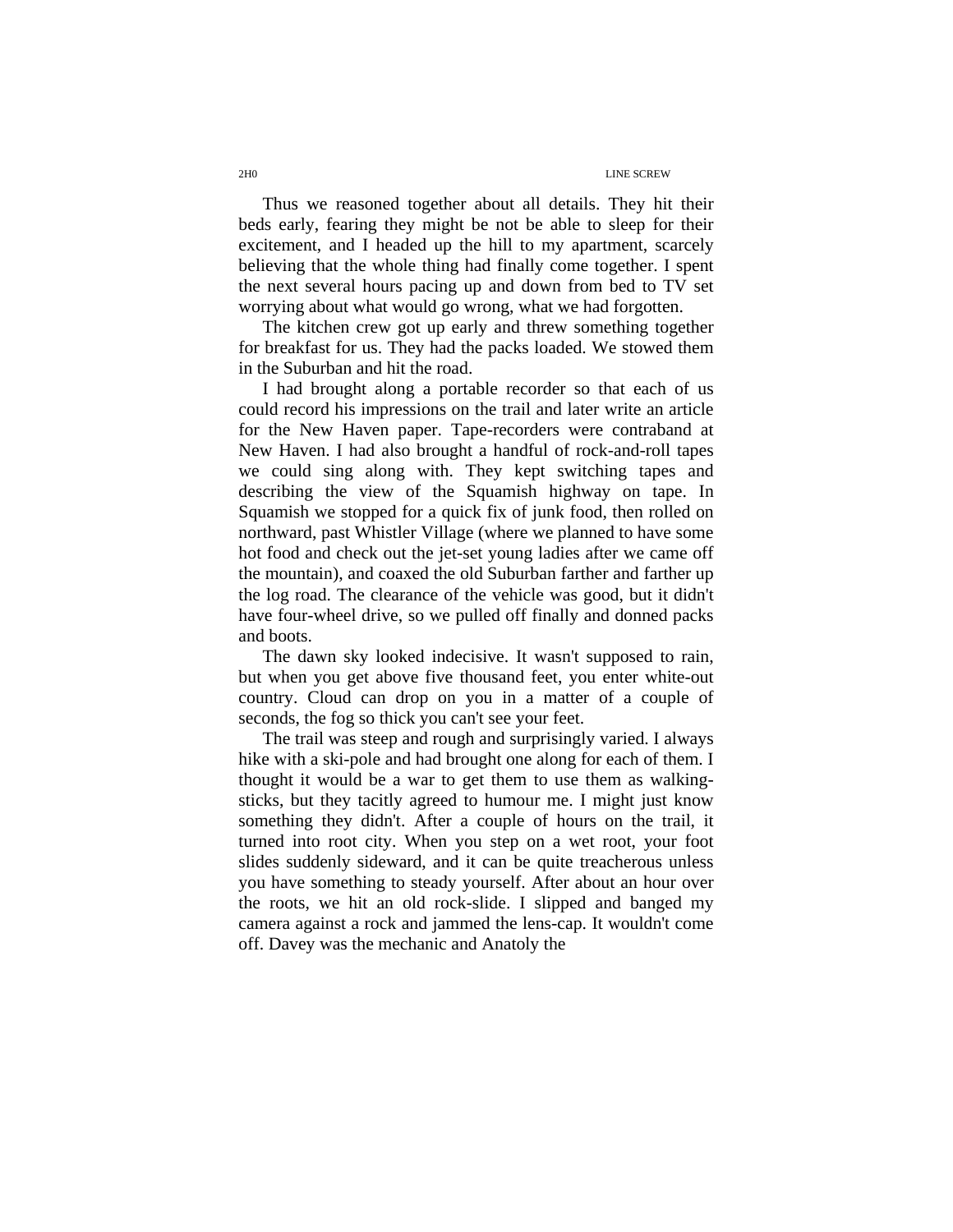electronic whiz. Between them, they finally unjammed it so that I could use the wide angle.

When we got to about seven thousand feet, we were walking through wisps of white-out and the sky was not visible. This gave me some pause, but we kept going because it didn't seriously affect visibility of the trail.

On the lower parts of the trail, I had hit a pace and wouldn't budge from it. The kids whimpered and complained that it was much too slow. I had been hiking a good deal that summer and was in good shape. I tried to explain to them that all exercise is training-specific, and while their running and weight-lifting didn't hinder them, they still hadn't been walking trails. Rafferty and Anatoly insisted on charging ahead. We agreed on a buddy system. You keep your partner on visual, and they all had to stay within earshot. They flew ahead and then waited for Davey and me to catch up and razzed us. I insisted that they drink more water than they wanted and lectured about water and hypothermia and heat prostration. By the time we were on the final approach to the lip of the lake and sight of the glacier, they were listening to every suggestion I made. And there was no more razzing. We were far above tree-line and the approach was a lichen-covered scree slope. Good place to rest and have a drink and a bite to eat. Scree meant big steps up from boulder to boulder, and everything was wet from the fog condensation.

We had heard a Swiss couple coming up behind us comparing our Coast Mountains to the Alps and deciding that the Alps were much superior. You could hear voices clear as a bell half a mile behind. The kids kept asking me what the Swiss were saying and I had been translating. The kids were honked off by the foreigners who didn't show proper respect for this grandeur. I told them to hang on and let them pass and just watch me. When they came by, the Swiss couple switched to English, "Hello. We're from Switzerland, visiting."

*"Ja, ich weiss. Schone Landschaft, nicht?" I* replied.

They were visibly embarrassed. The kids loved it. "What'd you say, Mr. Yates?"

"I said `Yes, I know. Nice landscape, eh?"'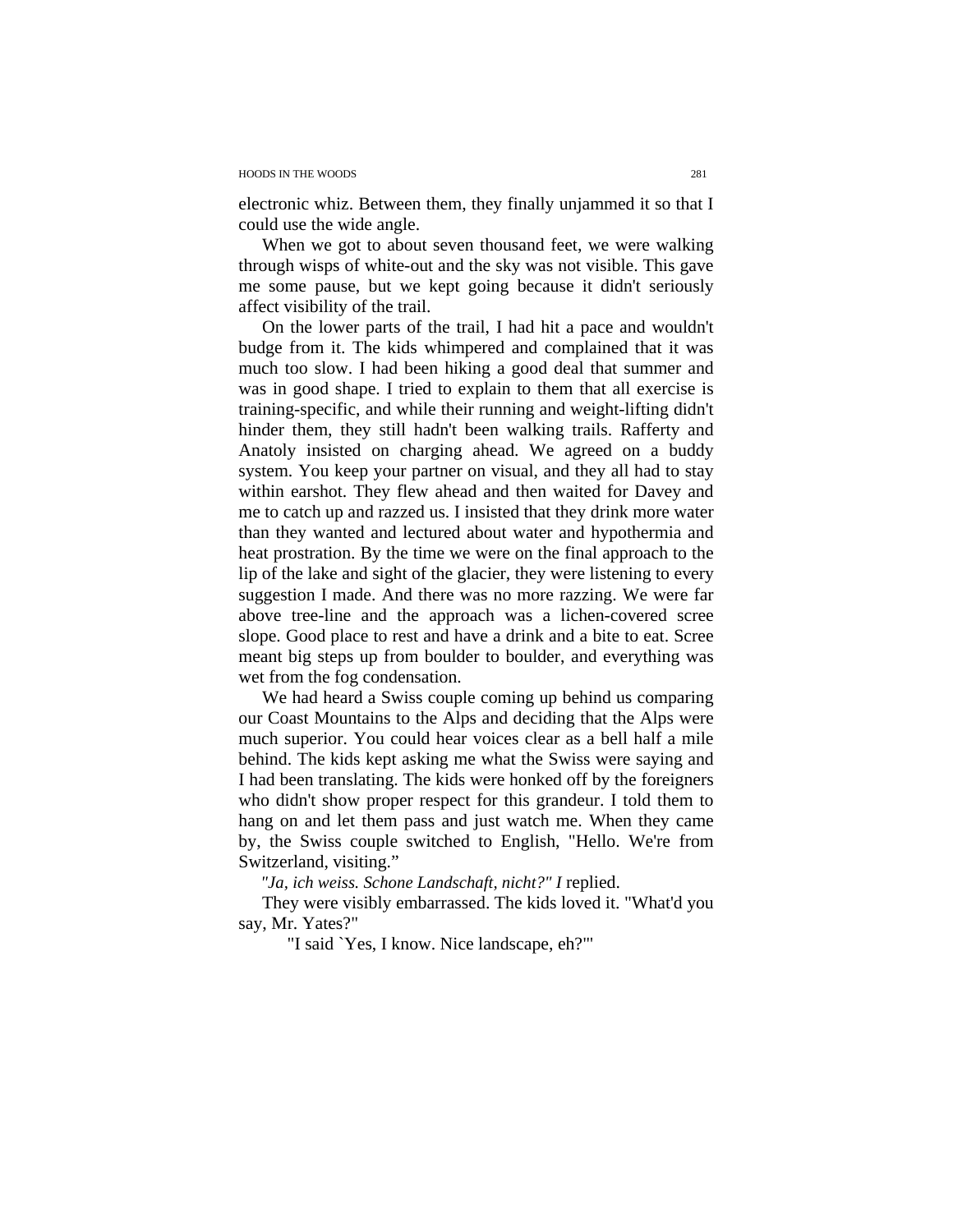"Right on. Do all the tourist assholes think that nobody in this country speaks anything but English?"

"Seemingly... Probably part of the Ugly American syndrome."

The redeeming aspect of the scree slope was the wildlife. When the first marmot whistled, Rafferty thought one of us was a ventriloquist. I pointed out the varmint and it was telephoto time. Then I saw a rock rabbit, a pica. And then there were picas and marmots all over the place and we were all burning film like crazy. Anatoly decided he would make slow advance on a marmot. The whistling sound they make is what the village of Whistler is named after. Some of them are as big as badgers and wolverines. We stood quietly while Anatoly stalked one marmot with his Nikon. I couldn't believe how close he got. On two or three shots with a normal lens he filled the frame. It took him half an hour to get that close. By that time, it was final-ascent time. Rafferty and Anatoly scrambled for the top almost in a dead heat, but Anatoly was the more nimble and he vanished over the top first. Rafferty popped over a couple of minutes later.

Davey was glad enough to hang back and proceed at my pace. He was the skinniest of the bunch, but also the heaviest smoker. Good kid. He was in jail as a victim of his own metabolism. The doctor had given him some medication and he had no way of knowing it wouldn't mix with the beers given him by his fiancee's father. Before he came down, he had stolen a police car and there had been a high-speed chase with bullets flying all over hell. He was lucky to find himself alive and in jail in Dawson Creek. Davey had no prior record of any kind, unlike Rafferty, who had the distinction of breaking and entering the home of a famous Canadian movie star for booze and finding all sorts of amazing and unexpected items, and Anatoly, who also had a long juvie record before entering the adult system. I'll always remember Davey saying to me with a big grin as we started up the last hundred yards of near vertical scree, "Guess we've pretty well got her beat now, eh, Mr. Yates?"

"Roughly twenty-five per cent, I'd say," I said traversing my way up.

"I mean we're almost there."

"Yup." I stopped and looked at him puffing up behind me with a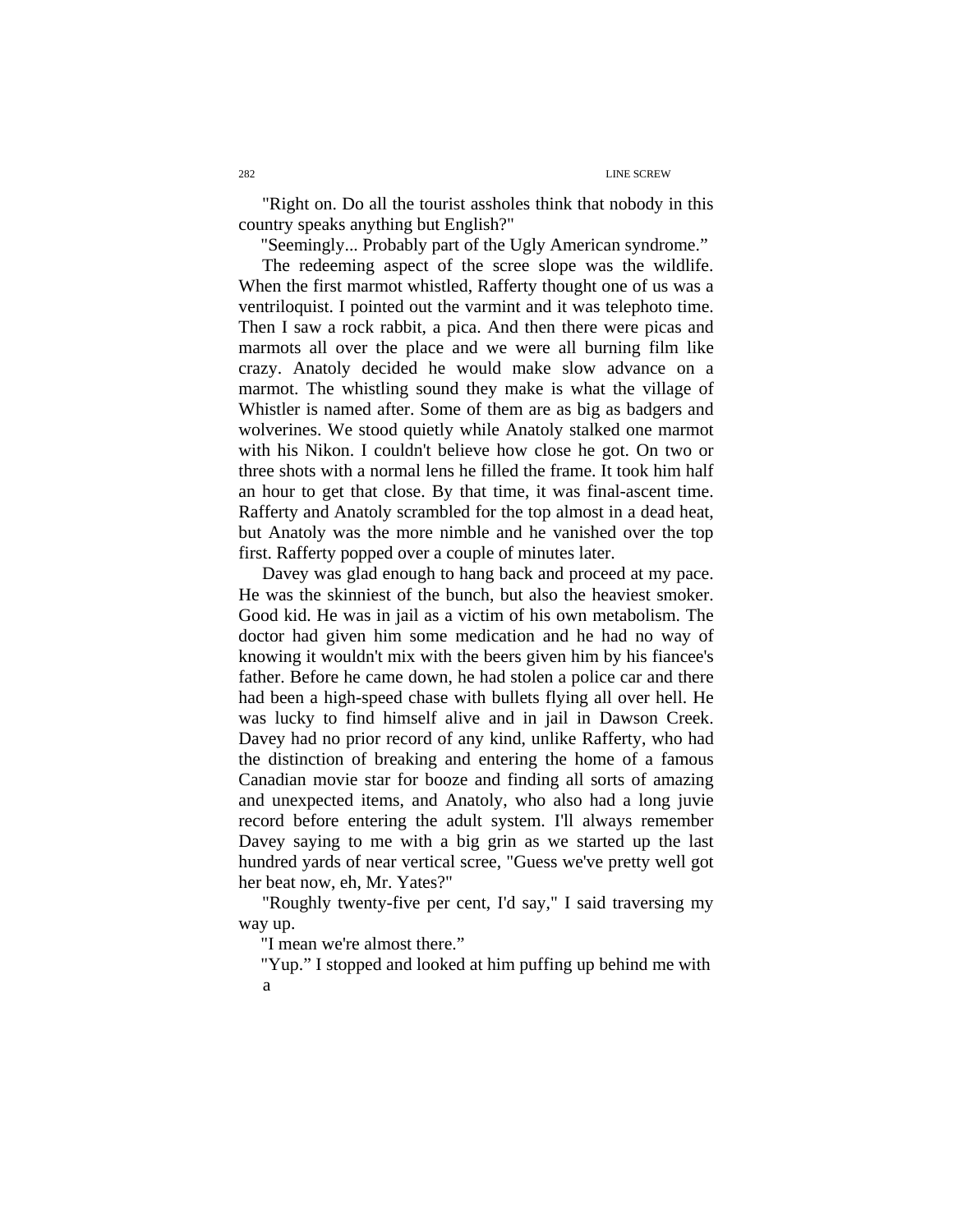disbelieving look on his face. Then I looked up at the hovering whiteout and hoped we'd get a good look at the glacier before it hit us.

We were now exposed to the wind that was whipping around the col. When we were perhaps half-way up I heard a noise and looked up. There was Rafferty's upper body and head looking over the edge shouting something urgently, but I couldn't make out a goddamn word. Then he was beckoning us up furiously. What raced through my head as we sped recklessly up was every possible disaster. I thought perhaps I had misread the topographic map. It was supposed to flatten out at lake level on top. In my mind's eye, I saw Anatoly hit the top and instantly drop off a cliff... and Rafferty had stopped just short . . . The closer we got to Rafferty the harder the wind blew in our ears. Then we fired over the top. And there was the turquoise lake from which the stream we had crossed and followed all day flowed. And the refuge but and even an outhouse. And, in the distance, the Swiss couple heading back toward us. I was standing beside Rafferty who was pointing at the lake and glacier (Anatoly was booting down the trail toward the Swiss). "Ah, fuck, Mr. Yates, isn't that the best, the most beautiful fucking glacier in the whole fucking world. . ." He was jumping up and down and slapping his thigh, sweat rolling down his forehead from his hairline and into his eyes.

"Do you mean to tell me that you almost gave Davey and me heart attacks just to get us up here, where we were coming anyway, to see your glacier?"

"Well, isn't it the most beautiful glacier?"

"You said you've seen a glacier before."

"Pictures."

"Yeah, a great looking piece of ice." We started toward it. Anatoly was booting toward a trail along the left side of the lake toward the toe. I cupped my hands and whistled as hard as I could. He turned around. "Stay away from that trail to the ice. Wait for us." He stopped near the but and waited. The Swiss nodded as they beetled back toward the ridge. We caught up with Anatoly. When we caught up, I unslung my pack and reminded them, "What did we tell Burton about the flight plan? We said no technical climb. Glacier climbing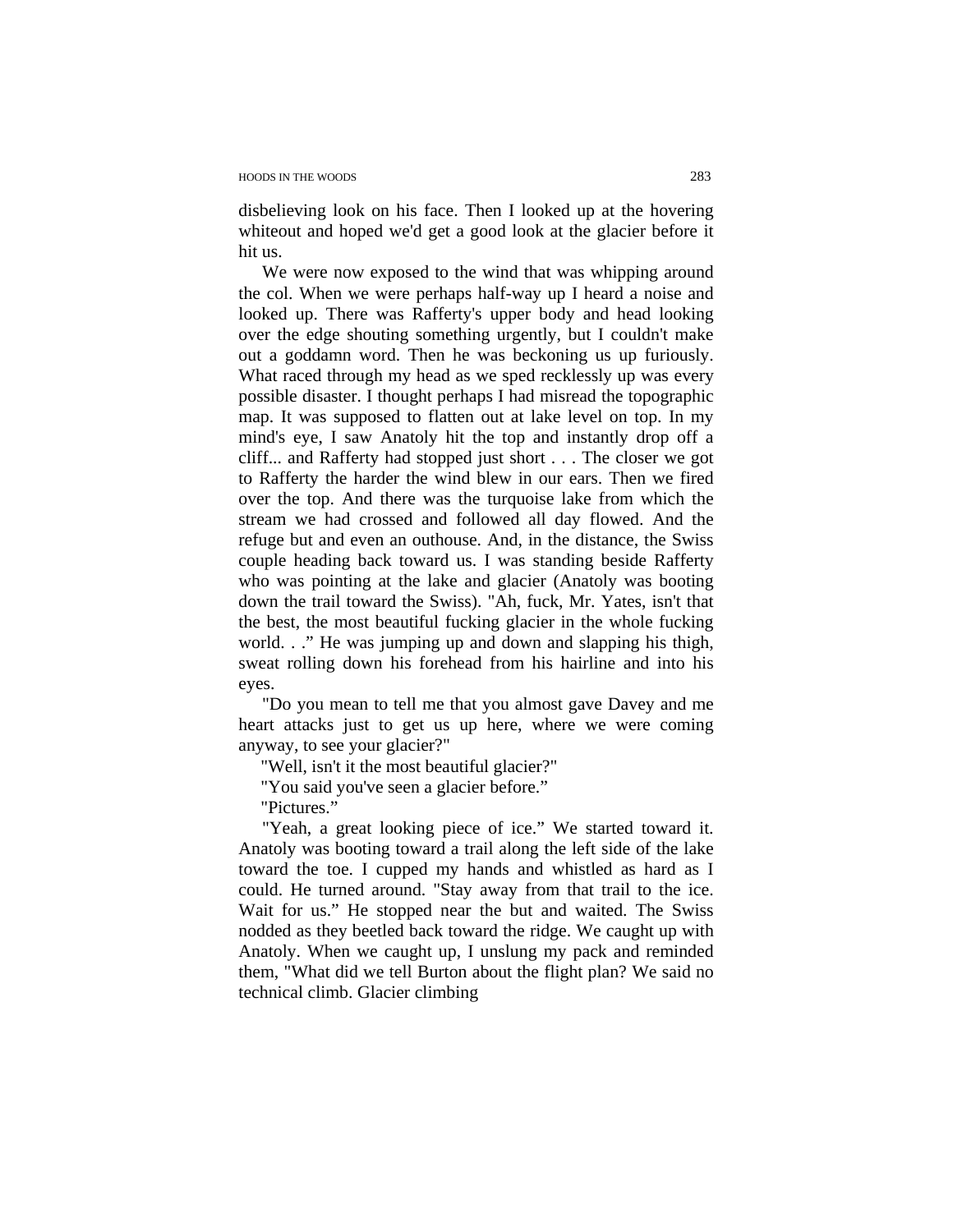requires crampons, different boots, ice-axes, and jumars. We eyeball the glacier. We don't step foot on it."

"Aw . . . just at the edge?"

"Nope, I did that once on Helm, but at least I had an ice-axe. It was foolhardy. I slipped once, but I arrested with the axe. I was lucky to get off with my old ass still alive.

"We just shoot pictures this time. If this hike goes well, maybe we can get a guide to rope us up and take us across a glacier on some later trip." They all dumped their packs. And we began to dig into the huge lunches that Stan Watson, the kitchen program instructor, had prepared for us: sandwiches, all kinds of fruit, even macaroni salad in plastic containers held together with strong rubber bands. We had been packing a hell of a lot of weight. Stan must have given us ten pounds of food each.

We ate and relaxed and rested and shot pictures. But before we could finish lunch, the white-out dropped on us.

"What now, Mr. Yates?"

"Let's go have a look at the cabin." It was a tin chalet. Rugged as hell. Enough floor space for ten or twelve people to sleep on the combined footage of the loft and main floor. We could get through the night here if the white-out didn't lift. But when we looked out the door, it was already lifting, and we heard voices in the distance. We looked around the cabin. A couple of very athletic and very gay hikers were headed toward us. These kids were not very enthusiastic about homo folks. They were already looking at one another.

The two were very pleasant, but much preoccupied with one another and getting their gear inside in the loft. They were definitely staying for the night.

We went back outside and continued with lunch. The whiteout returned and was fogging up my glasses. I could just imagine a night in the refuge cabin with the cons and the couple. I could hear Rafferty saying to Davey, "I didn't know gearboxes climbed mountains." I could see the headline: OLD POET-GUARD DIES REFEREEING FIGHT BETWEEN CONVICTS AND GAYS AT 9000 FEET. They were all about the same age, early twenties.

The white-out got thicker and the kids had that "What now?"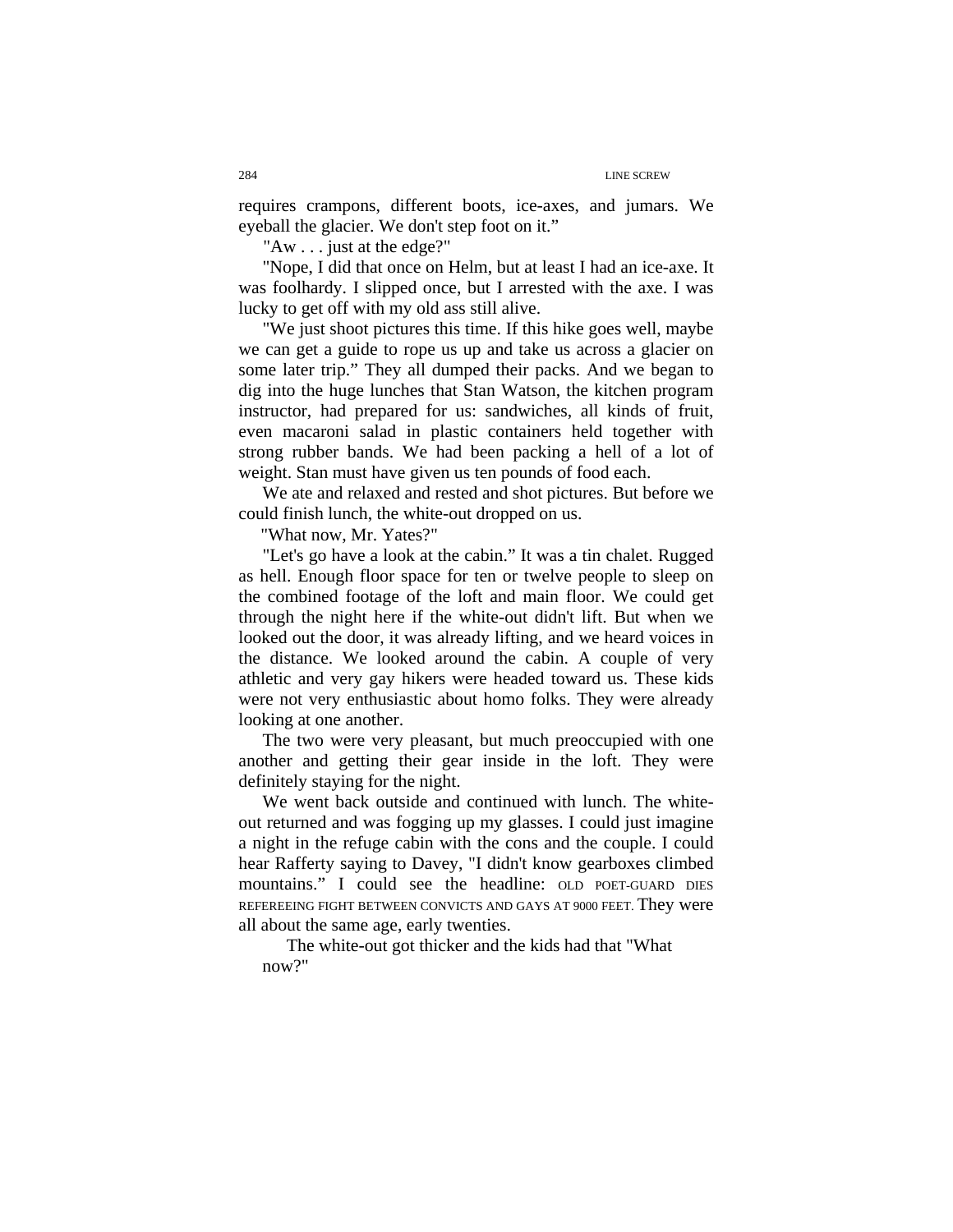## HOODS IN THE WOODS 285

look. I had told them that white-outs can last a few minutes or keep you on a mountain for a couple of days. I sure as hell didn't highlight the possibility of white-out when putting together the proposal for Victoria. We would be fine for the night in any case.

Then the white-out blew off as quickly as it had dropped. It still hovered overhead. I cleaned my glasses and suggested we all fill our water-bottles in the lake. Because of the fog we couldn't see the very tops of the spectacular spires of volcanic rock around the lake, nor could we see the very top of the glacier, but we still got some superb photographs.

The gays had vanished into the refuge cabin and were arranging the loft to their liking. In it was a log-book for visitors. We had all entered our names and the date. Anatoly had stayed in for several minutes. We got on his case about what he was doing.

"Writing a note to my girlfriend telling her how I really feel."

"Is she going to helicopter in to check it out?" Rafferty asked, and we needled him to hurry up. The white-out was looking nasty again. I was making odds on whether we could make it the couple of hundred yards to the ridge before it dropped.

Just about that time, two cowboys from Alberta popped up at the rim and started down the trail. They made it before the whiteout dropped again. They had huge back-packs with sleeping bags and inflatable mats and were climbing in western shirts and blue jeans. They, too, were going to overnight. They hadn't climbed in cowboy-boots, but they were cowboy and redneck from head to toe otherwise. They put down their packs and "howdyed" the hell out of us, and Anatoly was laughing so hard he had to walk down to the edge of the lake near the glacier. Then he called us. We were all choking back laughter and jumped at the opportunity to get away from the Albertans who hadn't yet discovered the surprise in the cabin.

Mercifully, the white-out lifted again and we could see the rim. I suggested we grab our packs and go for the gusto. We hit the trail just as the cowboys were gathering up their gear to go in the cabin. We hot-footed it to the rim and started down the steep scree. Skeins of white-out were hanging here and there. By the time we got by the big rock-slide, I figured we were in the clear.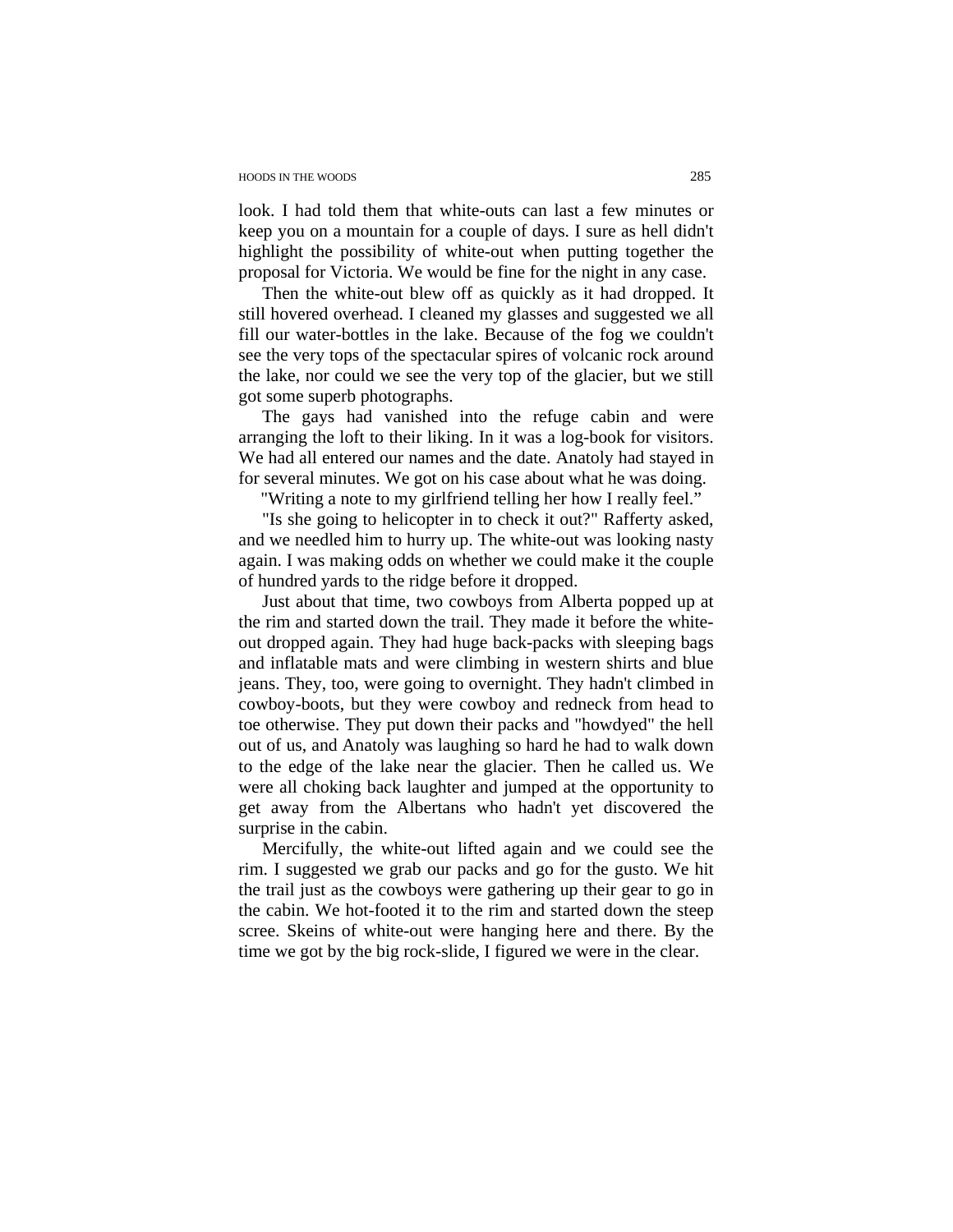Back down on the protected trail, it was windless.

Our conversation rocketed from one topic to another. Anatoly had the idea that he could take a nine-volt battery and get massive voltage from it and then return the voltage to the battery, which would recharge it. It would be a limitless source of energy.

"Anatoly, do you know what you'd have if you made it work?"

"Perpetual-motion machine." Rafferty jumped in.

"Right."

We were back down on the rooty part of the trail. I was just ahead of Rafferty, who was bringing up the rear. I stepped on a root and invented several new balletic airborne routines before finally landing squarely on the expensive fanny-pack first-aid kit. Instantly the kids were warning me to watch it. "You got us in here; now you have to get us out." We had already made a plan that if something happened to me, one would stay with me and the other two would take the keys and go for help.

The condensation of the white-out was falling in huge drops from the boughs of the trees. Davey went down, then went down again while getting up. Anatoly was in the lead; he went for a skate and then fell.

Never have I lectured on as many subjects as I did that day. Rafferty had a million questions about photochemistry and journalism. Davey wanted to know why if he stopped smoking, he would have better wind. Anatoly's mind was always whirling. He was writing a novel longer than *War and Peace* that we were serializing in the newspaper. They wanted to know about the lichens hanging from the trees, and that led to my childhood and the Spanish moss hanging from the cypress in the swamps in South Carolina, and that led to Tony Joe White, which led to a general discussion of music ranging from Metallica to Bach. I had to keep sending down the bucket into the well of memory to remember the name of every alpine flower we encountered: Indian paintbrush, foxglove, cow parsley, pearly everlasting. It was endless and exhilarating and the talk helped because Davey and the others were beginning to see what I meant about climbing up being only twenty-five per cent of the hike. They were leaning on their ski-poles heavily and trying to lower themselves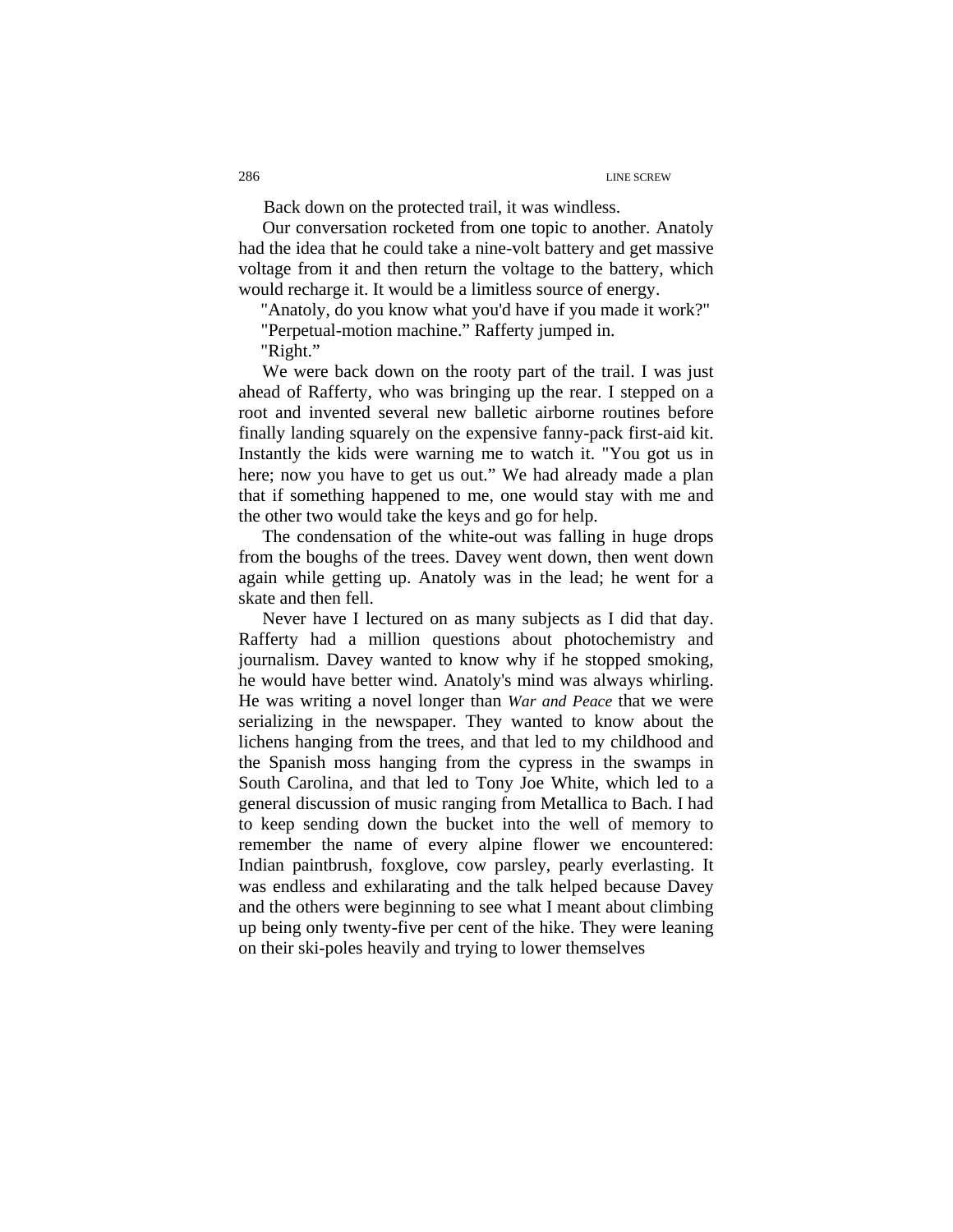down step by step without bending an ankle. Then they began to complain out loud and asked why I wasn't complaining.

"I'm tired and sore too, but I do this all the time. Rafferty, what happens every time you bump up another ten pounds on the bench-press and try to break through a plateau?"

"I'm a little sore the next day."

"But not sore enough to make you give up pumping iron?" "Naw."

"Remember that tomorrow."

The last couple of miles on the trail were hilarious. It was getting pretty dark. The three of them would beetle ahead of me and out of sight. I'd come down the trail and they'd be lying on their backs, resting on their packs. I'd walk past them and they would jump up, charge on ahead, and then lie down again.

It was a short drive from the trailhead to Whistler, no more than five miles. Anatoly and Davey were dead asleep when we arrived for the hot meal.

We had been fourteen hours on the mountain. I called the joint to let afternoon shift know we were okay and headed home. Davey and Anatoly couldn't get out to eat. Rafferty and I found a pizza place and got a big one and some pop. They were bagged.

By the time we got back to New Haven, they were all asleep. We had been a total of twenty-two hours away from the campus. They dragged their asses to their bunks in the dorm and slept with their clothes on, leaving me to unload the gear and stow it back in the dispensary. Then I drove up the hill to bed myself.

Anatoly stayed in bed for a day and a half. Davey booked off work for half a day. Rafferty went to work, but when I came down in the afternoon he hobbled over to me.

"Damn, Mr. Yates, aren't you sore?"

"Yes, but not as sore as you are. You did things with your muscles and ligaments yesterday that you don't customarily do. You just have to get some blood to the places you exercised. Go up to the main building and go up the stairs two at a time and come down the stairs two at a time. Do that twenty or thirty times and tell me how you feel."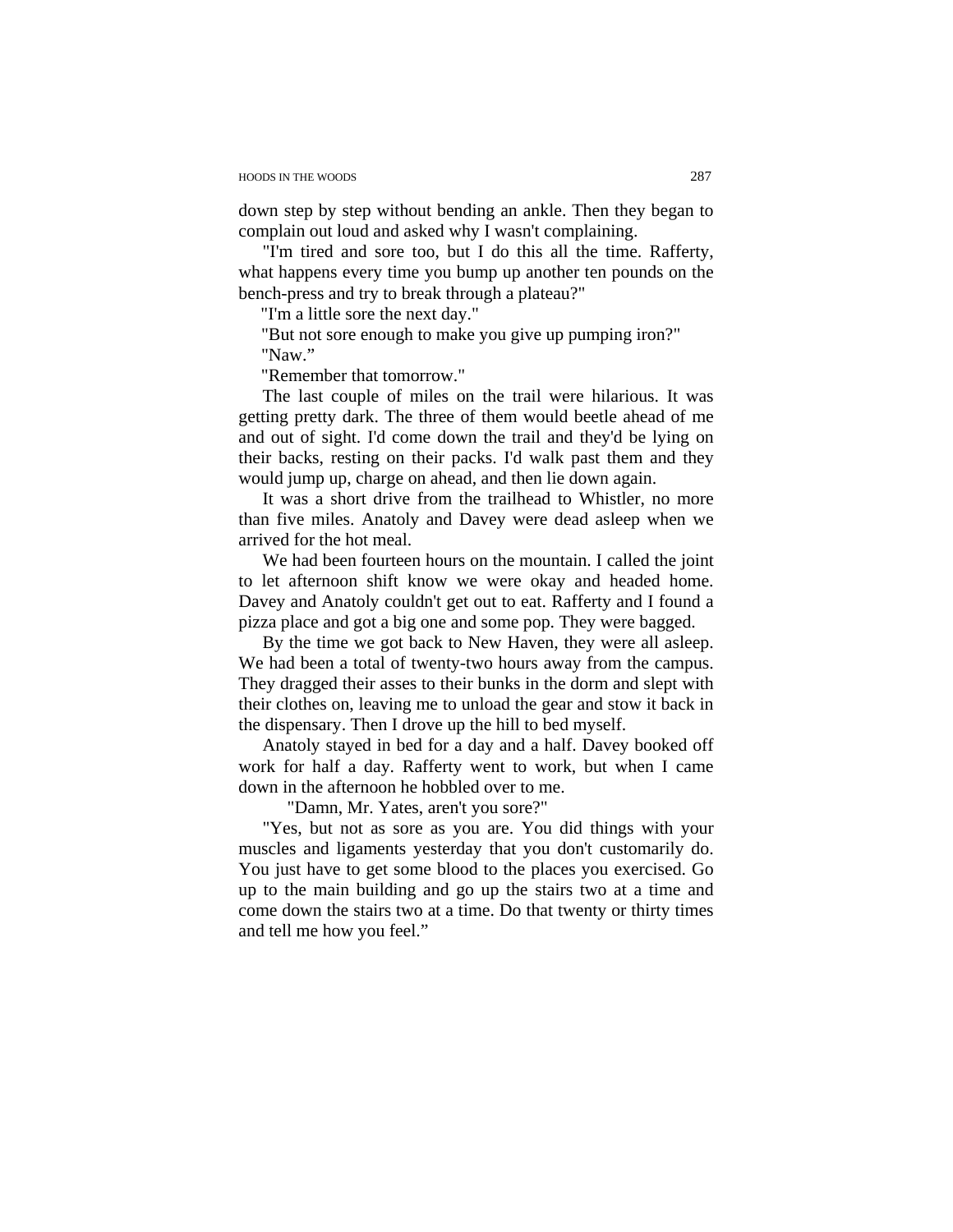This was a revelation. He felt a lot better after he'd tried the stairs and trotted off to persuade Davey and Anatoly they should do the same.

When all the film was developed, we had a magnificent album for New Haven, which Burns sprung for, as well as duplicate prints. There were many other hikes with plenty of adventures and silliness and great memories, but none was as memorable as the day Uncle Mikey's Hoods in the Woods was born. I still write to two of the three kids who were with me that day, and see them from time to time.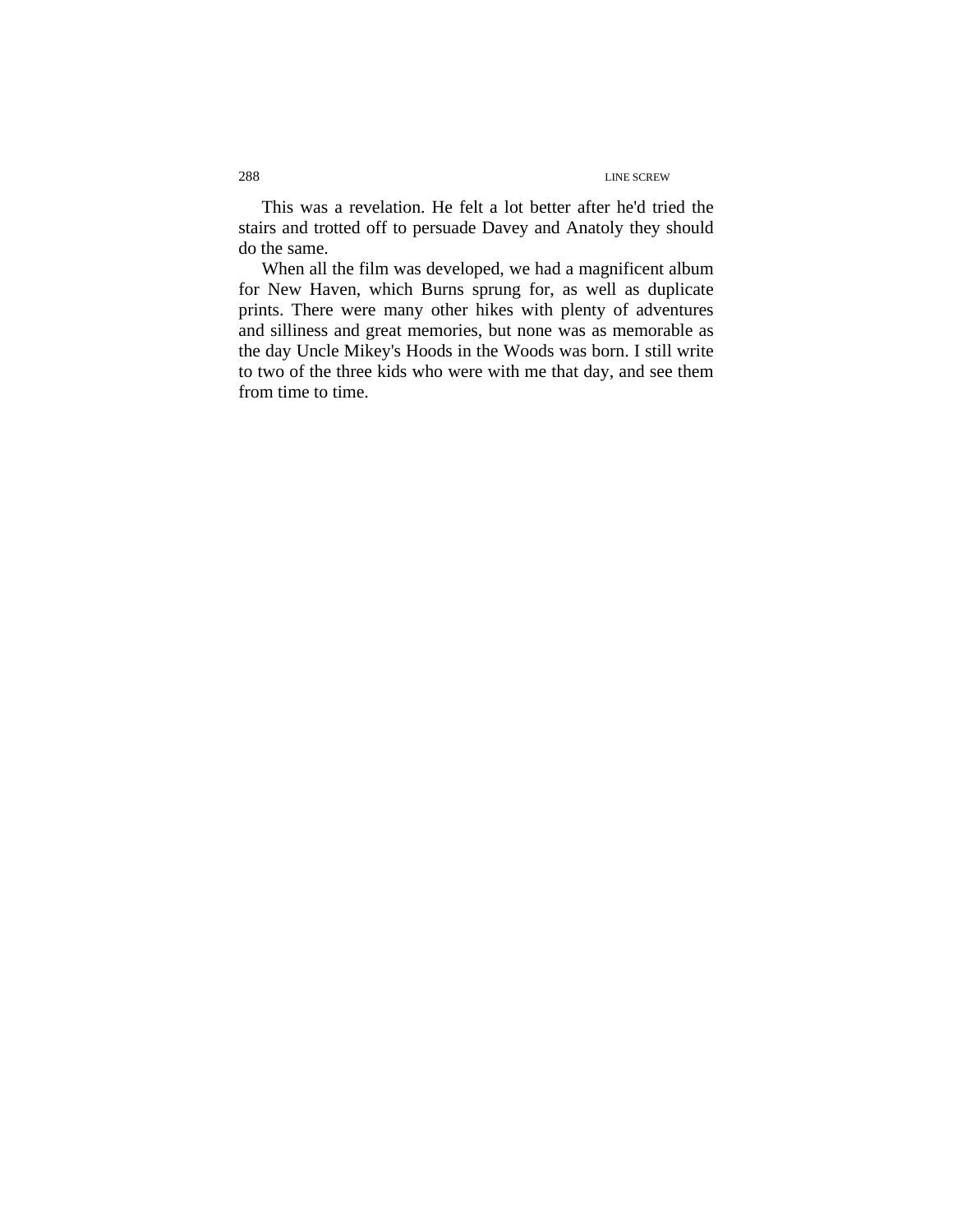# Tales of Coitus Interruptus

*The impromptu forms of sex in prison are to the accepted sexual forms what guerilla warfare is to formal warfare. - Commissioner Horst Schmidt* 

 IN THE summer, the farm crew needed extra manpower. They used numerous trainees, cottagers, and, later, even the intermittent inmates. Farm-crew duties included all groundskeeping, as well as care of the livestock, planting and harvesting, care of the greenhouse, and the running of all kinds of back-hoes, Cats, tractors, and tractor-related equipment.

Working on the farm crew successfully for a long period conferred status on an inmate. It meant that he could be trusted to work without close supervision. The instructor couldn't be everywhere at once with sixty-eight acres to supervise. The trainee could be off by himself with his shirt off, enjoying the sun, and he could also be the designated mule to pick up a drugdrop or a bottle of booze and stash it for the crew who came out after dark to lock up and check on sick animals or the feed supply.

If the farm instructor had any special instructions, he would leave them with afternoon-shift staff to pass on to the foreman or to oversee themselves. There were certain areas that were out of bounds for trainees in general, unless by special permission, and other areas that were out of bounds on visits days.

One crazy Tuesday, when the self-help support groups and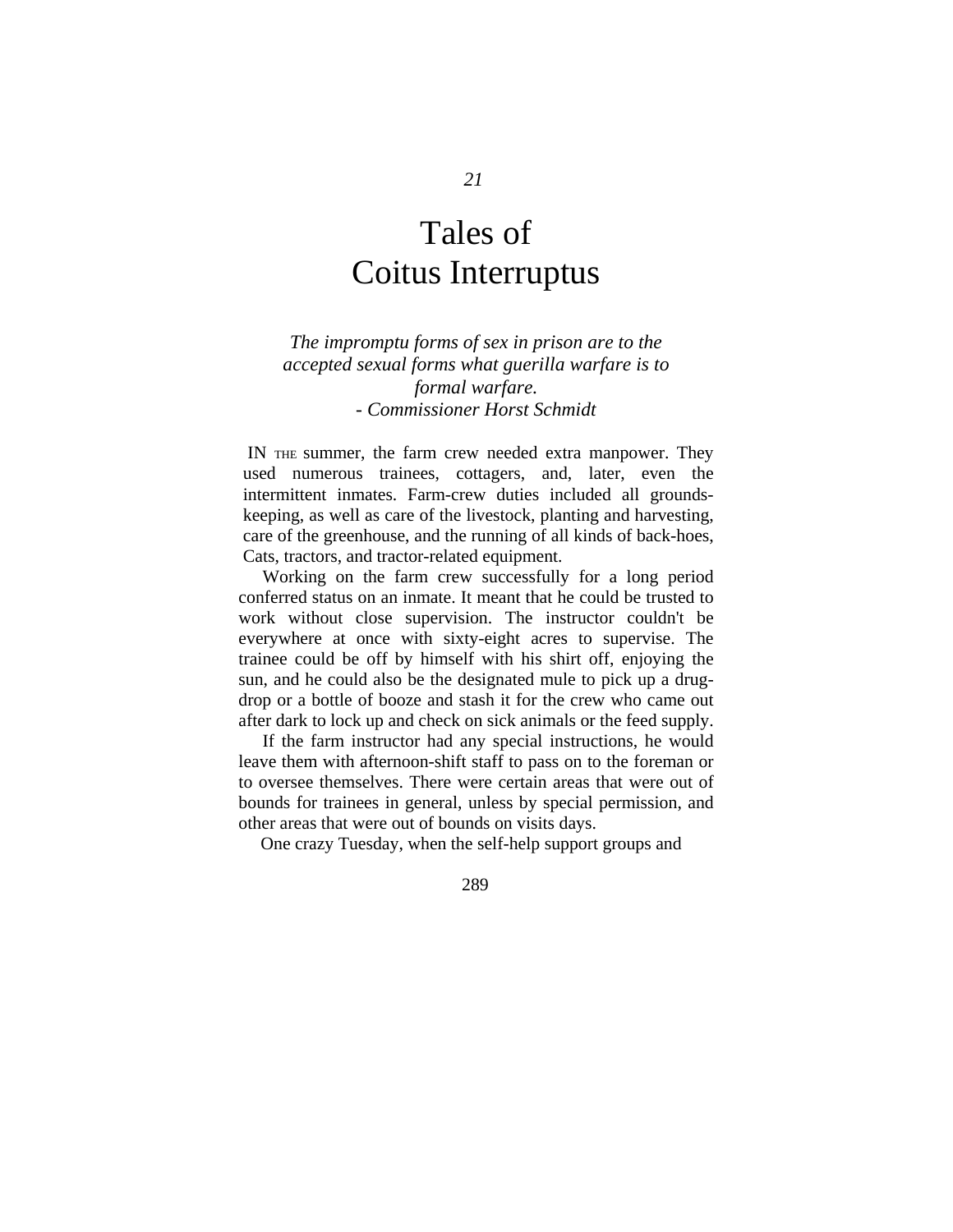religious types inundated the place, we had the usual groups in during the evening, with traffic heading in every direction. In the middle of it all, around 203o hours, the two farmers designated by their foreman to do evening check came in to get the clipboard and form and keys.

They waited to do so until the bull-pen was filled with people jumping around and asking questions, and the kitchen crew was attempting to set up coffee and cookies. I was a bit amazed that these two nitwits had made it to the farm crew. Both had been walking on the edge of disaster since they entered the program. Each of the two, Jantzen and Hardy, had received "hours" (extra duties) and been confined to rack (his bed area in his team) for being out of bounds (in another team or any place designated out of bounds), but had done nothing to get them into serious trouble.

There was something about their manner that started the stopwatch in my head. It usually took about twenty minutes to do the farm-check rounds, unless an animal had to be medicated (which might add ten minutes). Intermittently over the next hour, while finding temporary-absence and parole applications, helping to fill them out, dashing next door to bail one of the kids out of a computer problem, and stepping to the door of the lounge to threaten the herd with mayhem if they didn't turn down MuchMusic, there was something nagging at my consciousness. Finally, I looked up to my right to see if the farm-check clipboard was back. Nope.

I called the duty monitor in to see if Jantzen and Hardy had reported back to him. Nope. I called in the farm foreman to see if he had seen them. Nope. And he offered to dash out to the farm to check on them. I thanked him anyway and said I would handle it.

I told Mike Schwarz, my partner, that I was taking a walk to do a little farming in the dark. I grabbed a flashlight and both radios and handed one to Mike. Just outside the door, I did a radio-check and started by looking around the main building, sticking to the shadows. Then I passed the pond and entered the farm area.

The big barn door was wide open and all the lights were on. I stuck my head inside. Nothing. No noise. Without turning on the flashlight, I passed the chicken shed and pig shed. It was a bright moonlit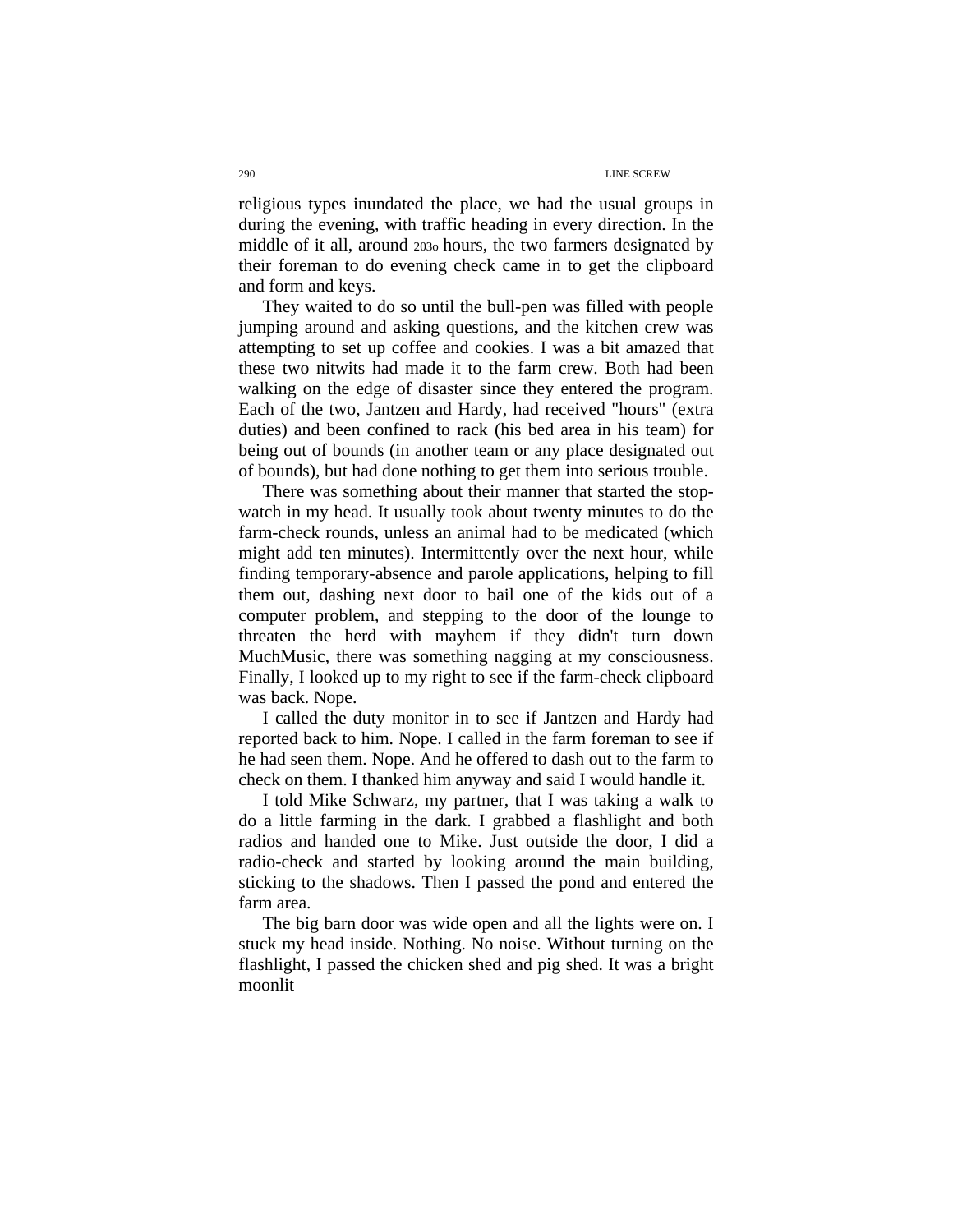night. There was a little glassed-in alcove at the end of the connected buildings. I eased up to the window and looked in.

Suddenly I was looking at the back of the head of Hardy. Then I looked down. A young woman was on her knees in front of him applying oral relief. She looked up and saw my outline. Coitus interruptus. Hardy looked down and saw her looking up. He turned around and saw me and burst into tears. She, on the other hand, got up and composed herself very nonchalantly. As I stepped around the corner to the door, I hit the radio: "Portable One to Portable Two, I need you out here on the double."

"Roger." Mike Schwarz was athletic as hell and could run like a deer.

I walked into the barn and addressed the interloper, "You're under arrest, young lady. Both of you come with me."

 I yelled for Jantzen to come out. Not a sound. Then, as Schwarz flew around the farm gate, Jantzen came out of the barn door. Schwarz asked him what he was doing in there. He bumbled and stumbled around. Mike had good instincts. He told Jantzen to come over and stand with Hardy and the girl. I'd take the three of them back to the main building, while Schwarz looked around some more. I walked them down to the P.O.'s office. The P .O. had been listening to all the action on his radio.

I had the two cons and the girl up in his office and we had been there for about ten minutes when Schwarz showed up with a tall girl who was still pulling bits of hay from her sweater. Schwarz had headed up into the loft for a look. There was a lot of hay up there, but he was sure there was someone under there somewhere. He finally had to pick up a pitchfork and threaten to jab it into every square inch of hay in the loft to get her to come burrowing out.

 Schwarz took the boys into the P .O. while I questioned the girls. As she emptied her purse, one girl sheepishly withdrew a condom. I told her that in spite of the various illegal things that she and her friend had done that night, the carrying of the condom showed that her sex education hadn't been entirely wasted, and praised her for it. Both girls were under-age, one from a grouphome and the other living at home.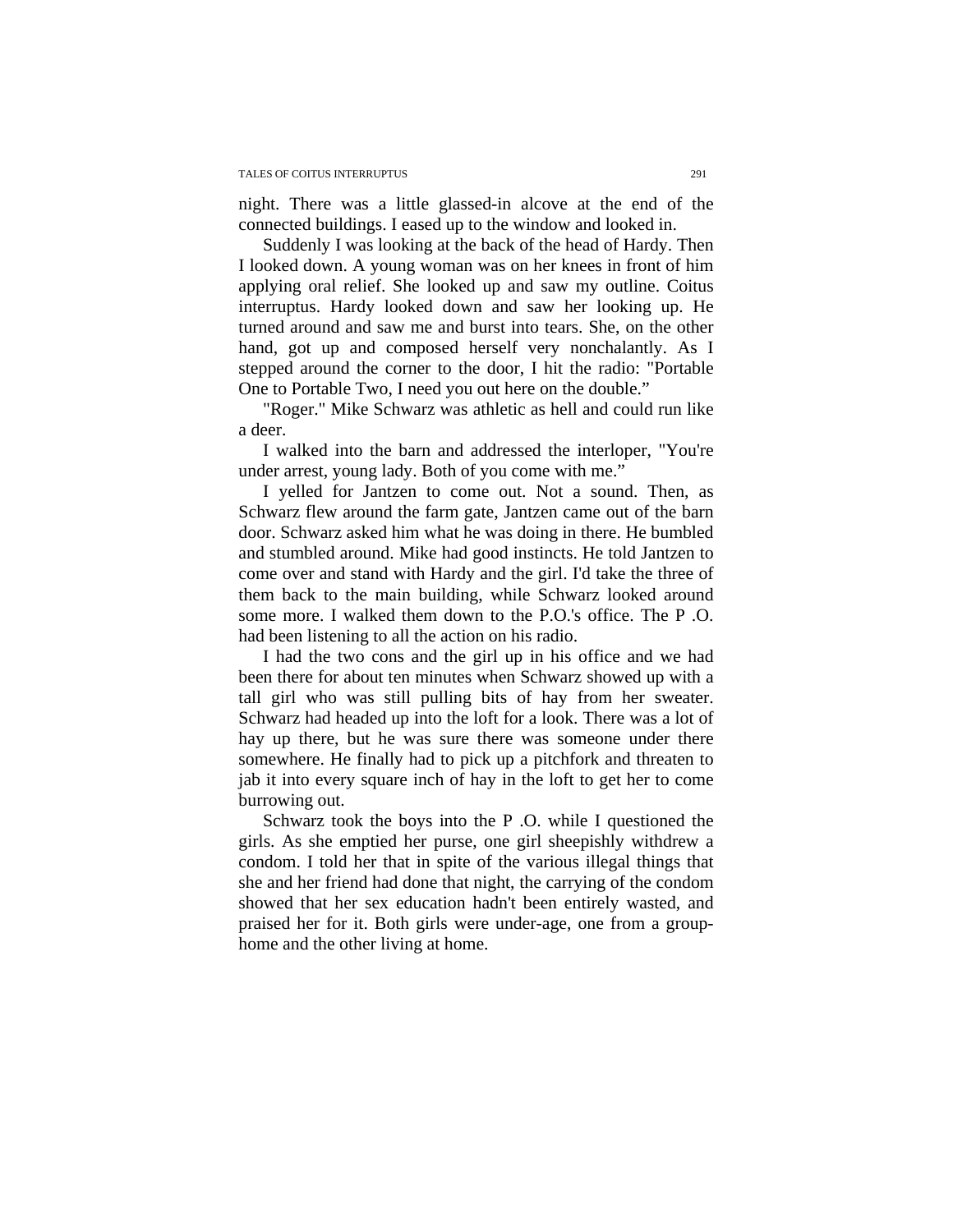Hardy continued to boo-hoo throughout the proceedings to the complete disgust of staff and the other three culprits. Then the girls were taken home by the horsemen who, like the rest of us, could hardly maintain an official mien in view of a situation wherein two young women would break into prison for an assignation with two idiots who presumed they could be missing from the count indefinitely without being missed.

Tweedle-dumb and Tweedle-dumber were charged, internal court was held, and they were transported over the hill to the Oakie segregation unit (after stops at records and the hospital). On the way over, I told them to write to the director and apologize and ask that their sentence be shortened. After about three days, he sprang them early, and they returned to be razzed by the other trainees for lousy planning. Both were fired from the farm crew. Come board day, neither was promoted, and they lost remission time. As far as anyone knows, neither attempted to import female company again. Like everyone else, they waited until they reached senior/temporary absence, at which time they could go home and screw themselves cross-eyed, and come back bowlegged.

Because contact visits occurred weekly at New Haven and security was minimal, it was not unusual for trainees to attempt conjugal visits in unlikely circumstances. One graduate came back for a visit to his alma mater with his wife and his teenage son, in order to show the boy where he was conceived: behind the New Haven gymnasium, an area definitely out of bounds. It was probably the quickest place to get to when kissing and groping got out of hand. It was a blind spot to any of the administrative areas.

We tried to make all visits pleasant and thus didn't intrude with guardly presence too obviously. We would amble from picnic table to picnic table outside on visits day, meeting parents and uncles and babies, and eventually work our way around to the back of the gym to take a quick peek.

We had a tiny Moslem East Indian with us for a while. Allah must have had a serious grudge against this dude. He was as round as he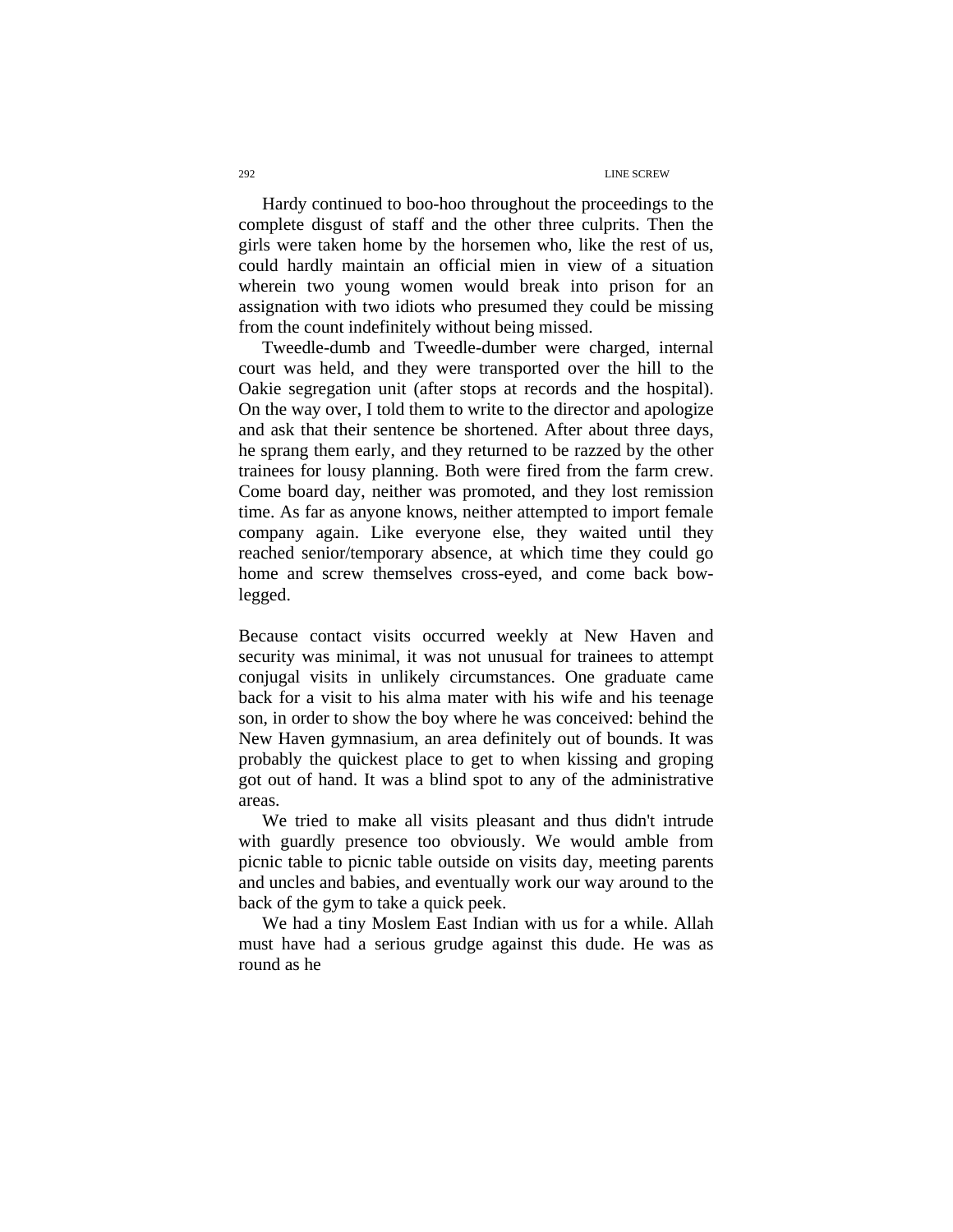was tall. He couldn't get anything right. If a trainee said boo to him, he would burst into tears and materialize in the bull-pen to tattle and whimper. We would have to settle him down and tell him that in jail you don't come to staff with everybody watching and fink on people, because this gets you labelled and you wind up with knots on your head faster than you can rub them; then we'd talk to the team captain and get him to lean on the team not to crowd the guy. The East Indian was too fat to play sports. He was a hypochondriac and asthmatic, and so lazy he was fired from one work-crew after the other.

 His wife came in on a visit one day wearing traditional dress, with trousers and a shirt cut at the sides. She must have been eight months pregnant, and he looked pregnant, too. He was wearing rugby pants with an elastic waist and no fly. Later the P .O. just happened to go for a stroll around the back of the gym where he found this ninny attempting the near-impossible with his wife. Given their morphologies, it would have taken a week and required assistance. But it did give us the final ammo to ship him to the Oakie hospital to do the rest of his time. It was protective custody for the lame of brain and limb.

Rob Richie was tall, skinny, bright, but generally nondescript. He had been involved up-country in drug trafficking on a small scale and had had a few scrapes with the law. In a small town, it is difficult to get away with something like dealing dope indefinitely. Then came one scrape too many involving more dope than the RCMP and the local judge could live with, and he got solidly busted. He cooled his heels in Kamloops for about a month until we had a bunk for him, and then he was New Havenbound.

The kid was quiet and easy to get along with, but he was one of those who ranges from the middle ground to the background of the human landscape. He did all right as a pre-junior, except that he was first posted to the kitchen crew. He didn't take well to working in a confined space. So he was moved to the farm crew where his work reports improved almost immediately. He flourished on the farm crew. He moved up through the ranks in the general program and moved up from farmer to assistant farm foreman to farm foreman.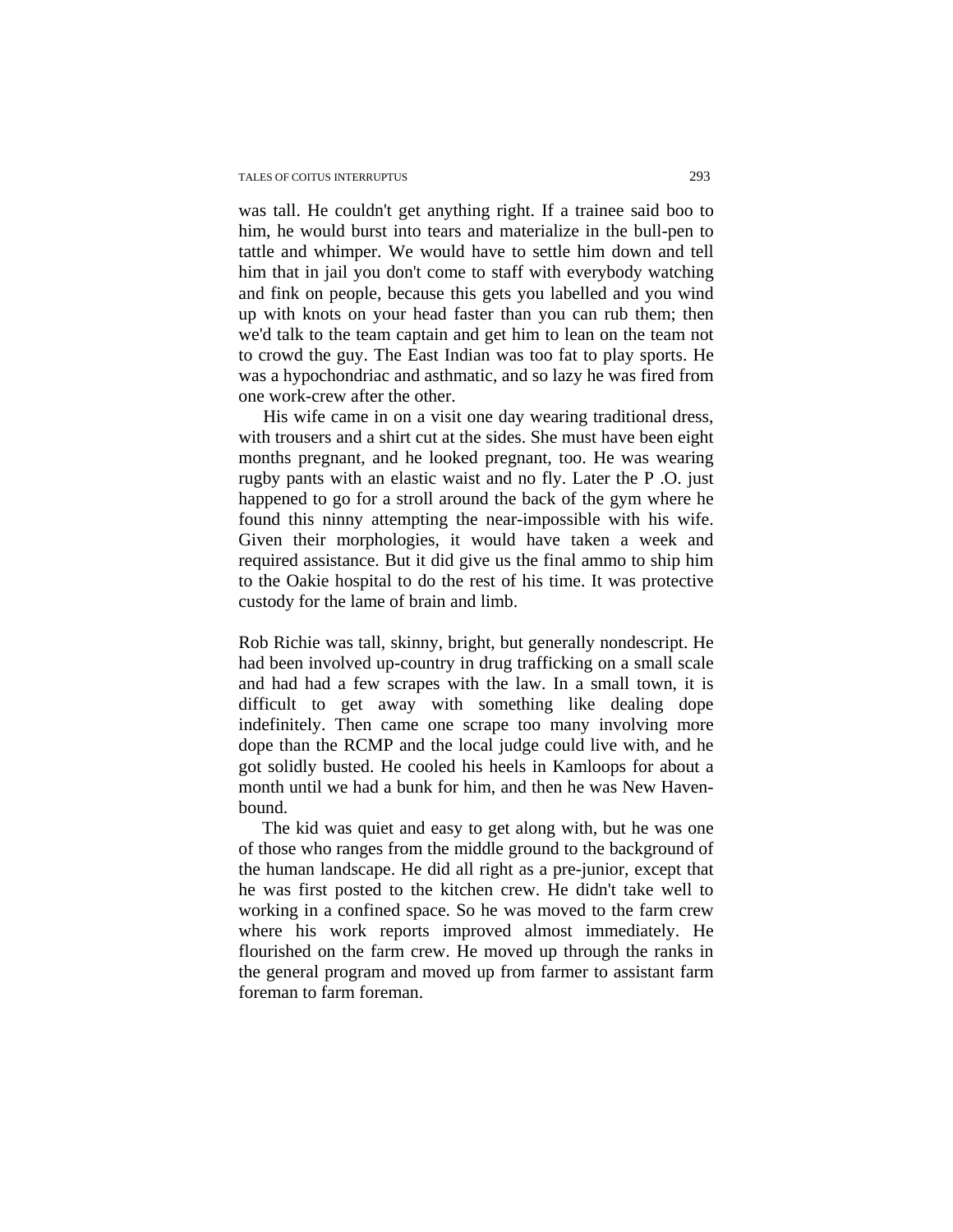In time, his parents came down from the Peace River country for a visit and brought along his fiancee. They came in the middle of the week and a special visit had to be arranged. It was the policy of the institution to maximize contact with the community. Some of the trainees had relatives who worked on Sundays and had to visit in the middle of the week. Unless the policy was abused, New Haven was always flexible enough to accommodate.

His parents were very pleasant blue-collar people who were distressed that their son was in the pokey, but glad to see that he was part of a program like New Haven. He took the three of them on the grand tour, lingering long at the various farm projects.

Rob never seemed to prefer one project to another. He was as happy to run the machinery as he was to work in the chickenhouse, handle the cattle, or tend the pigs. He was foreman during the time that we had the great chicken debate. One of the farm crew had seen a program on free-range chickens and other animals versus those kept in enclosures for the duration of their lives. The whole campus chose sides and the debate was on. New Haven sells eggs and the money goes into the Inmate Welfare Fund. If they couldn't find the eggs, they couldn't sell them. In the end, the farmers and instructor decided on a compromise measure: to allow some of the chickens to range while the rest remained in the coop.

Rob never made senior duty monitor because he simply hadn't the presence for it, but he did make assistant team captain and team captain of Stanton team, as well as farm foreman. When he reached senior/T A., he went up-country for Christmas and New Year. However, in temporary absences to come, he went to the Dick Bell Irving halfway-house and spent his time getting to know Vancouver. He wrote to his girlfriend often, but never seemed to miss female company. Several of the kids from Vancouver offered to fix him up with dates, but he declined.

He decided he liked Vancouver. On job-search T.A., he found a job with a commercial flower outfit not far from New Haven. They liked him and sent back good reports. And the job had opportunities for promotion.

So he built his parole plan around the job, enrolling in the B.C.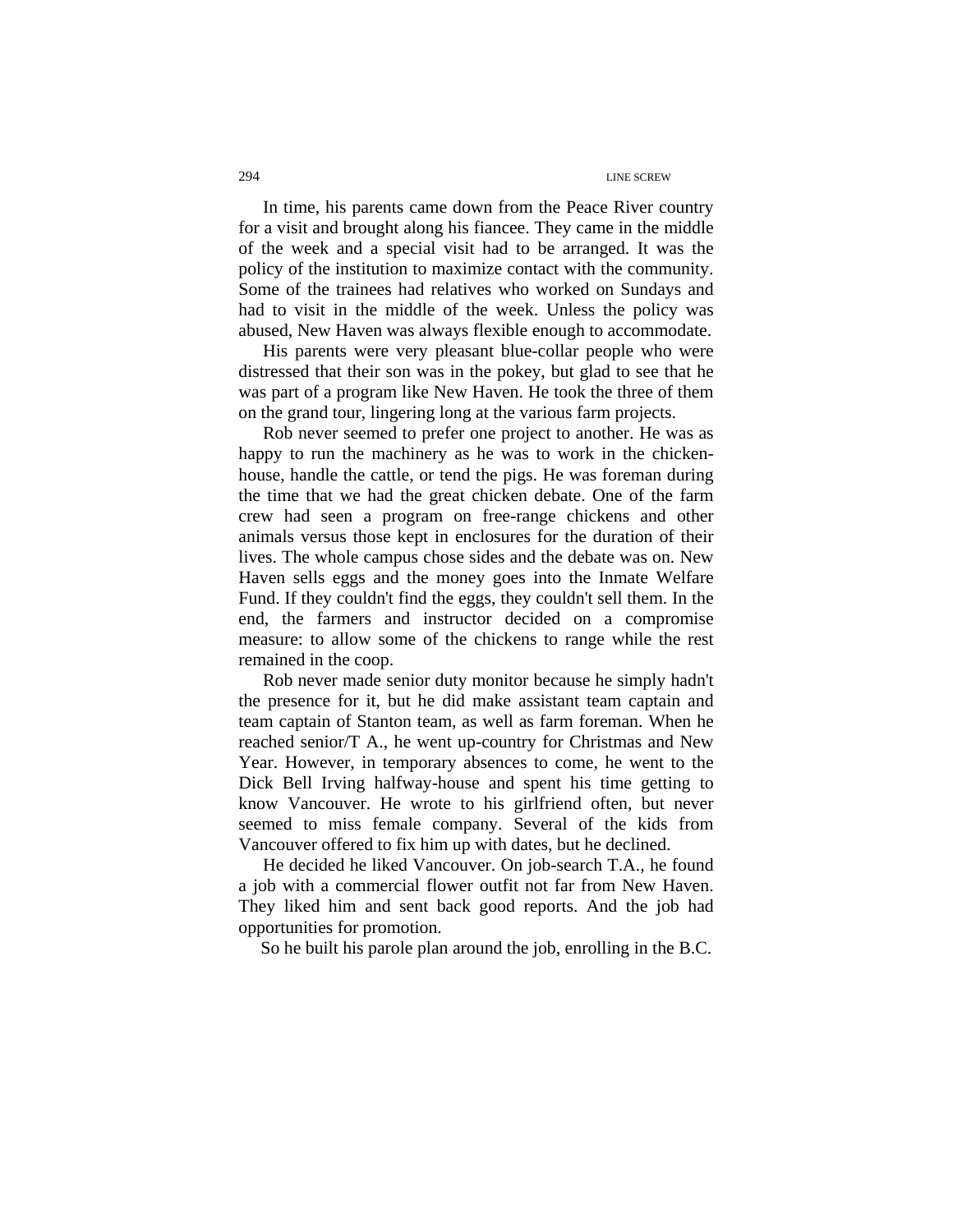Institute of Technology to upgrade his business knowledge. He had an uncle in Burnaby who would underwrite his efforts. When he stepped into his parole hearing, he had crossed every *t* and dotted every *i* of the elements they were looking for. His folks came down, his fiancee came down, his local uncle was present, he had a line on an apartment and could stay with his uncle until he could move in, and he had names of counsellors and registrars to whom he had talked at B.C.LT. In short, he blew them away with his presentation and won parole on his first roll of the dice.

And Rob Richie was out the door. He stayed in touch by phone and he kept in touch with one or two of the local kids who dropped back to visit from time to time and called to catch up on New Haven gossip. He obtained permission from the director to come back to New Haven to attend Narcotics Anonymous meetings. The job was going well. The fiancee had moved in with him and found employment. Everything was going his way.

One afternoon shift, my partner was Mort Vedder, who was an auxiliary, a teacher in North Vancouver who was running for alderman for the fourth time. The kids and I had been whacking away on the computer designing a questionnaire for his campaign for most of the shift. It had been good practice for them. And fun for us all. But my ass had turned to stone and my neck and shoulders were stiff and numb. I needed a walk. It was about 2200 and the graveyard shift would be there in another half-hour. I strolled out toward the farm, which had been locked down by the new foreman and his crew a couple of hours earlier. It was a warm summer night and it smelled great. But as I passed the pond, the "hint of pig," to use Lawrence Durrell's phrase, was stronger than usual. I paused at the pond and leaned on the fence looking at the pattern of moonlight upon the water, filtered through the weeping willows. It had been a very satisfying shift. I reflected on the big return we got on any effort invested in the program at New Haven.

I would have turned back at the gate to the farm, but I noticed that the light was on in the pig barn. I could tell because the door, which should have been locked, appeared to be slightly ajar.

If someone were going to break into the barns, this would be the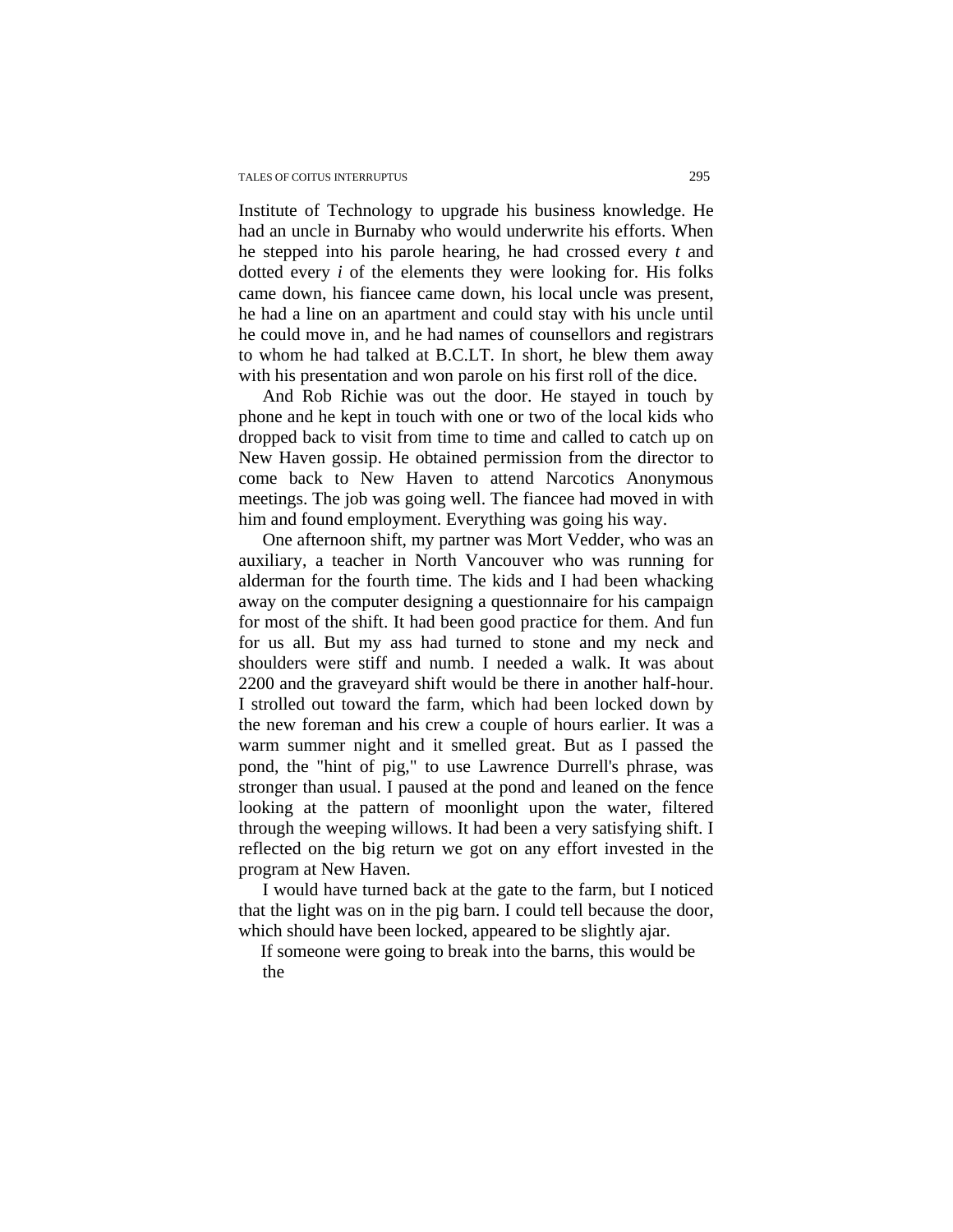perfect hour, between the time of the farm-crew lock-up and the first patrol of graveyard. We had had equipment stolen before. Most recently, a number of air-compression tools from the woodshop had been lifted.

I tiptoed up to the door. The lock had not been japped. It had been unlocked. The key was still in the lock. I quietly pulled the key out and slipped it into my pocket. Whoever was in there wasn't going anywhere. I was blocking the door.

I eased the door open and looked in. The six or eight pigs picked up on my presence and began to squoink and snort but they were used to humans and didn't kick up much of a fuss. The door was at one corner of the enclosure. As I peered through the dim light toward the opposite corner, I discerned a human form with its back to me. It had a shirt on, the shirt-tail out, and the jeans were bagged in the back and at the knees as though the belt had been loosened and the fly opened. The legs were slightly bowed to keep the pants from dropping to his ankles.

I thought I could determine some backward and forward movement and thought maybe it was one of our trainees who had imported his girlfriend and was getting it on standing up in the pig barn, of all places.

During my prison career, when I have surprised someone doing something he shouldn't in a place which was off limits, I had a terrible habit of yelling "Hey!" at about a hundred and fifty decibels. It not only scares the hell out of whoever is doing whatever, it usually rattles me that such a noise came from inside me.

I opened my mouth and out flew the almighty "Hey!"

Goddamn, I wish I hadn't done that.

I suddenly had six or eight airborne big pigs pirouetting in the air, squealing their heads off and ramming the boards of the enclosure, threatening to destroy it. I was hanging onto the door trying to keep from being killed by a porcine juggernaut and inwardly cursing myself for stirring them up. A cattle stampede is nothing compared to a pig frenzy. I kept glancing over at the figure which seemed to be hitching up its clothing and reaching forward. In front of him was a pig which he had tied to the corner post loosely. I say loosely because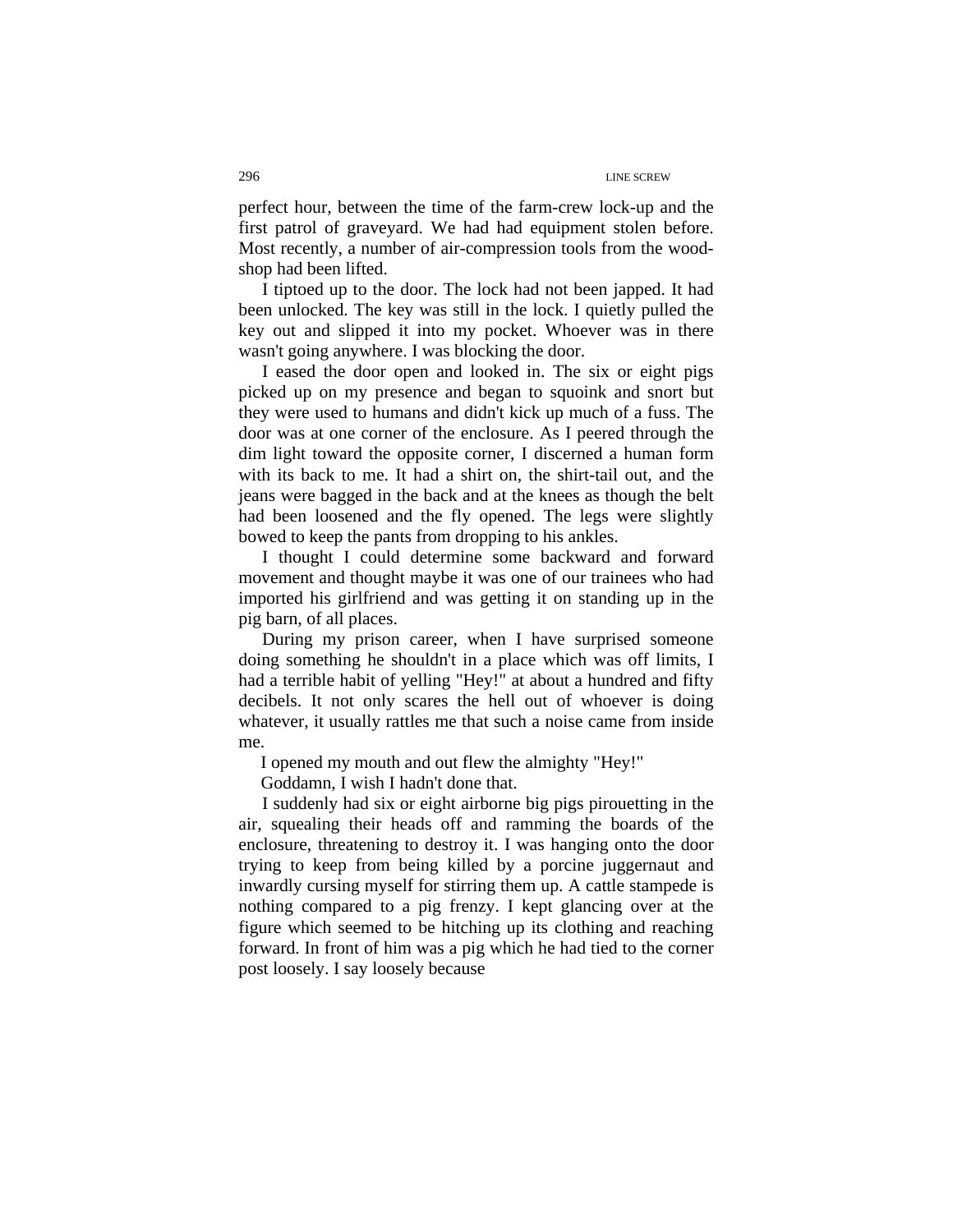it seemed to take no time for him to slip the short length of rope off the pig and post and toss it off into the darkness of the barn. The pig joined the others leaping and rushing and roaring around the enclosure. I was motioning to the person I still couldn't recognize to come toward me and attempting to dodge and shush the pigs at the same time. I knew you said "Soooooooey" when you wanted to call them, but I had no idea what sort of noise to make to assure them they were not under siege. The kid was up on the boards out of harm's way.

Finally, he began to ease his way around the edge toward me, squishing through the dung and straw. As he entered the light, I saw it was Rob Richie. Finally he crawled over the pen and was beside me. I turned out the light and closed the door and locked it.

"Where'd you get the key?"

"Had it made on T.A." I remembered that the farm-key had disappeared some months earlier and we had to use the P.O. keys until we could get another made and then the missing key turned up again.

"Do you have any idea how much trouble you're in?"

He nodded.

"For a pig? Gawdalmightydamn, you fucking nitwit!" Now that I hadn't been killed by rampaging porkers, I could feel hysterical laughter coming on. The sight of all that flying, wheeling, squealing bacon came back to me and I was gone. I sat down on the bench outside the pig barn, put my head between my knees and roared until I didn't have a molecule of breath left to laugh with.

Out of the corner of my eye, I saw the little bastard tuck the last bit of his shirt in his pants, pivot and sprint up the trail toward the Southview part of the property. I brought the radio up to my face, but exploded into laughter again. I plunked the radio down on the bench and reached in my pocket for my chewing tobacco. I opened it, but feared I would begin to laugh again, swallow a great glob and begin to hiccup wildly. I stuck it back in my pocket.

All the way back to the dorm, my mind was full of likely scenarios. In courtrooms where the kid is charged with bestiality or about to be breached on his parole and is appealing the breach, I could see myself being asked, "Officer Yates, can you identify the pig? Did you actually see penetration? Were there any other witnesses?"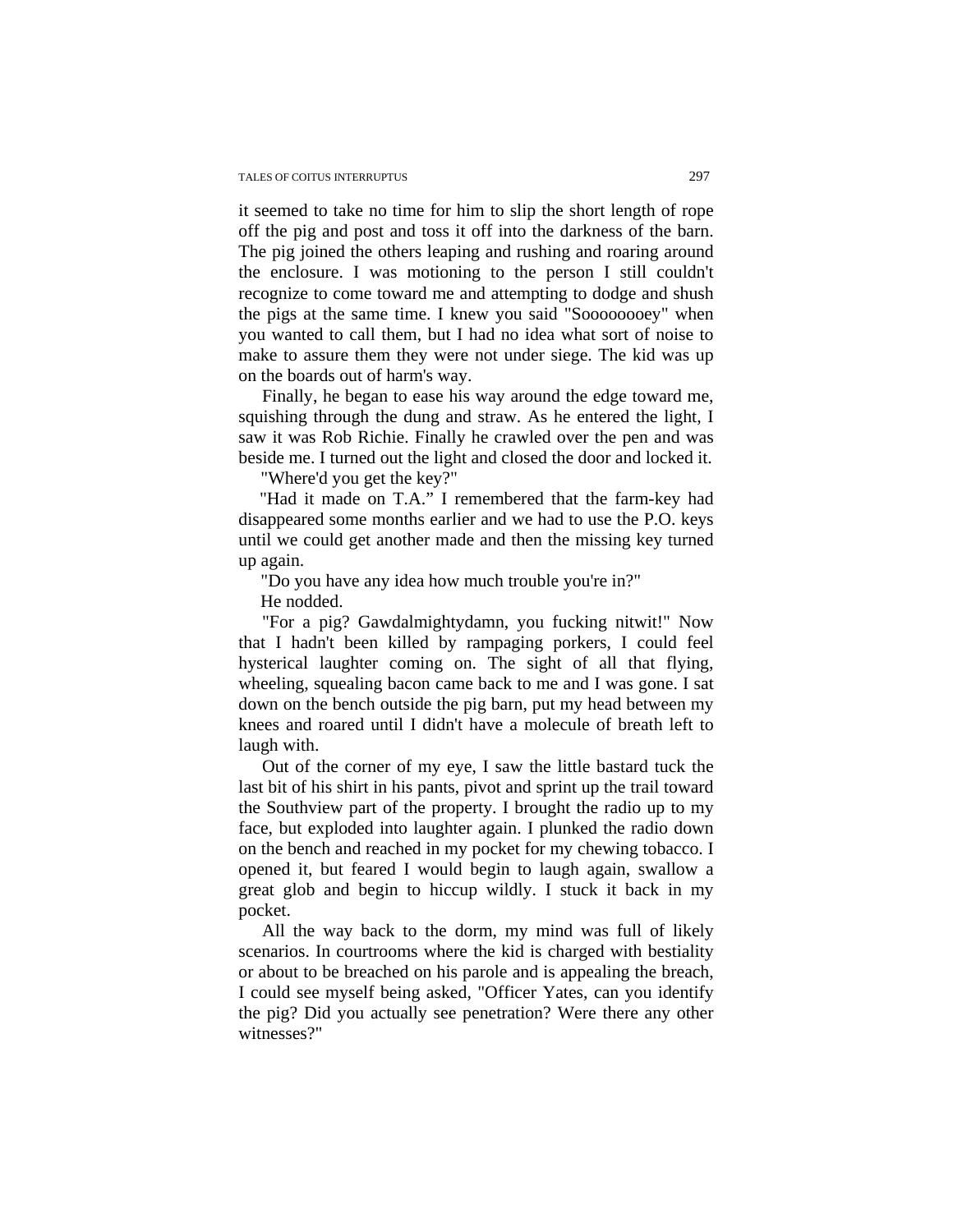Just about that time, the ministry had closed Pine Ridge Camp because of cutbacks and were threatening us. Burns and Gosse were doing battle at all levels to keep the institution open. I wasn't going to jinx them. Anyway, by the time I got back to the dorm to grab all my gear and drive home, I was still too convulsed to talk to anyone. Some of the kids accused me of walking out to the farm and smoking wacky tobacky, and it must have looked that way. I dropped the radio in its charging nook, walked out the door, and drove up the hill.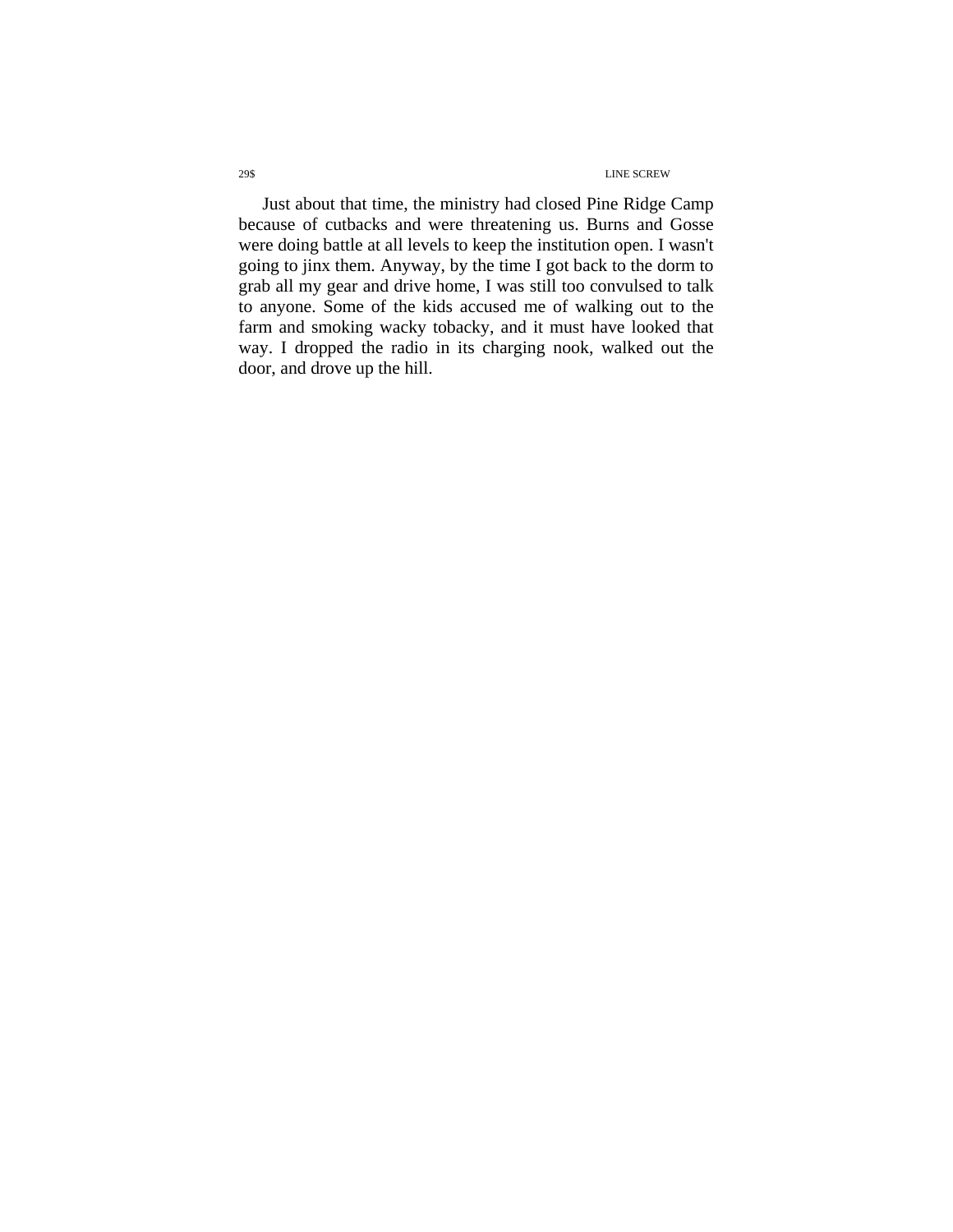## Board Day

*We are all just prisoners here of our own device . . . The last thing I remember I was running for the door. I had to find passage back to the place I'd been before.*  - The Eagles

THERE 1S no better illustration of the commitment on the part of staff and trainees to the program at New Haven than board day, which is the last Wednesday of every month. This day is the pivot of the entire program, and it pulls together all parts of the New Haven tradition. Up from the bull-pen to the board came the dutymonitor slips for the month, neatly punched and threaded on a clipboard, as well as the extra-duties book (the record of all extrahours assigned, confinements to rack, and other minor penalties). The handmade wooden lock-box containing all the trainee progress-log files resided upstairs during office hours and travelled down to the dorm for afternoon and graveyard shifts. On board day, it was usually in the administrative offices before breakfast.

Doing an imitation of Robin Williams in Good *Morning Vietnam,* as day man one board day, I whipped through the teams screaming, "Good morning, New Haven! Arise and go now . . . Those words are from Yeats, the lesser poet. Today is board day. First I'm going up to the meeting and sink all of you, and then I'm going to stay after shift and boo and hiss."

"Oh yeah, Mr. Yates, you just want to hang around for the steak dinner and banana cream pie."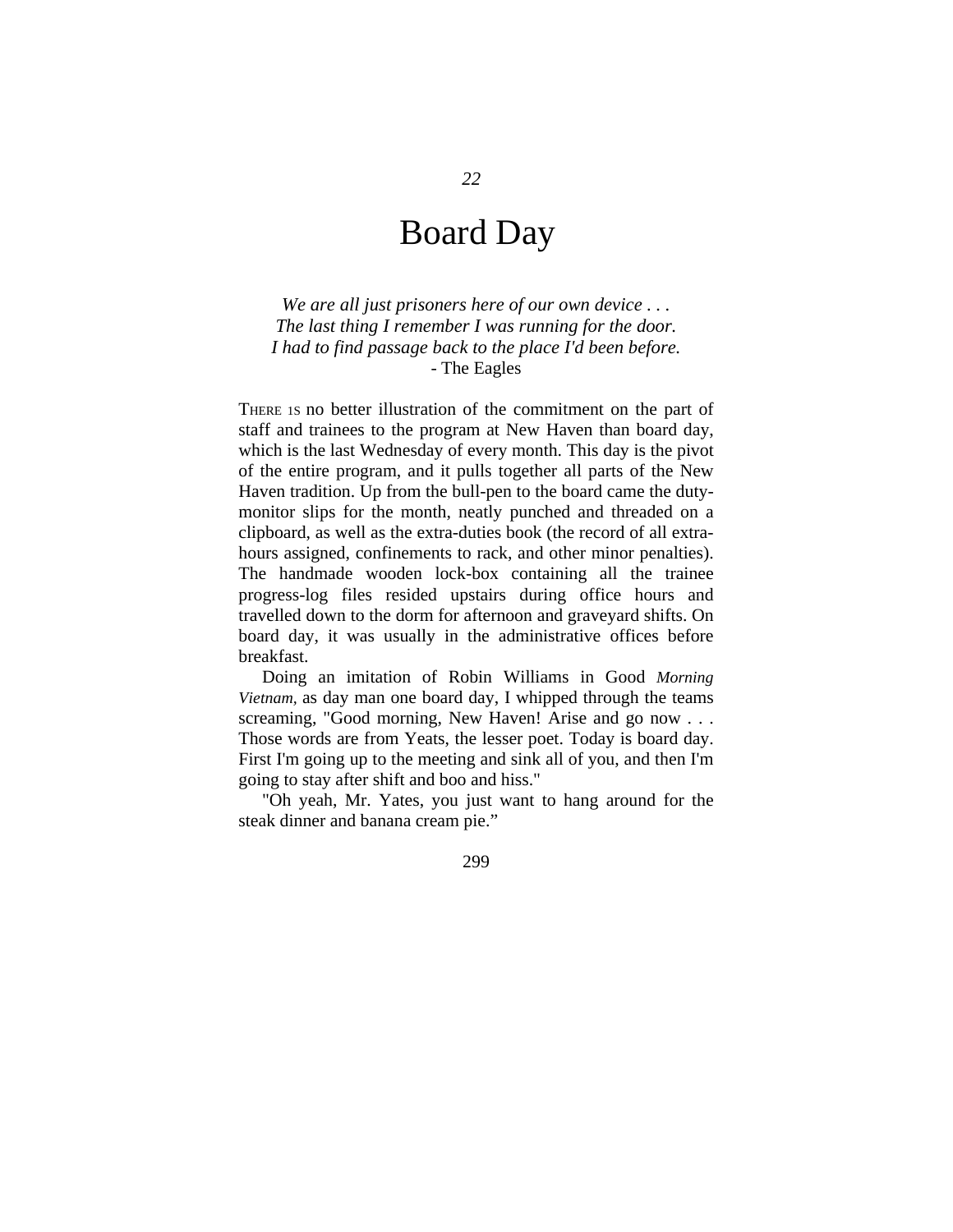On board day, getting them out of bed, cleaned up, inspected, and well-behaved at breakfast and lunch were no problem. For the trainees, from the standpoint of work, board day was like any other day, except everybody was "lookin' good." They knew their instructors would be going up to present their evaluations of the trainee and to defend them.

By nine, Colleen, the office manager, would have organized the boardroom and rounded up the board members: director, probation officer or senior correctional officer, sometimes a principal officer shows up, the day man (who is the day-shift dorm supervisor), and any other line staff who cares to drop in. All input was welcome.

About a week before board meeting, the board reports were distributed to staff in envelopes with the case manager's name on each. One whole side of the legal-size form inside was filled with boxes and there was a generous space at the bottom for lengthy comment by the case manager. The flip side of the sheet had room for comment by back-up case manager and comments by all other dorm staff. Each staff member was required to comment on the progress of every trainee monthly. Comments varied from the glowing to the critical. With ten comments by line staff, it was easy for board-members to spot a mere personality conflict in a negative remark, as opposed to a constructive remark pointing up some deficiency.

In addition to the monthly board-report summary remarks, the board reviewed each progress-log from the date of the last board meeting, and earlier when necessary.

The sheets were rated in the categories of dependability, selfconfidence, self-discipline, co-operation with staff, co-operation with peers, respect for authority, sportsmanship, cleanliness of the living area, setting and carrying through example and leadership.

If the trainee rates below average in four categories, he is not promoted. And this is the portion filled out monthly by the case manager only. If the trainee has been charged or has fallen behind in work or academics, he will begin losing days of remission - as many as six for his dorm behaviour, six for his vocational work, and three for his school work. With enough negative comment by staff other than case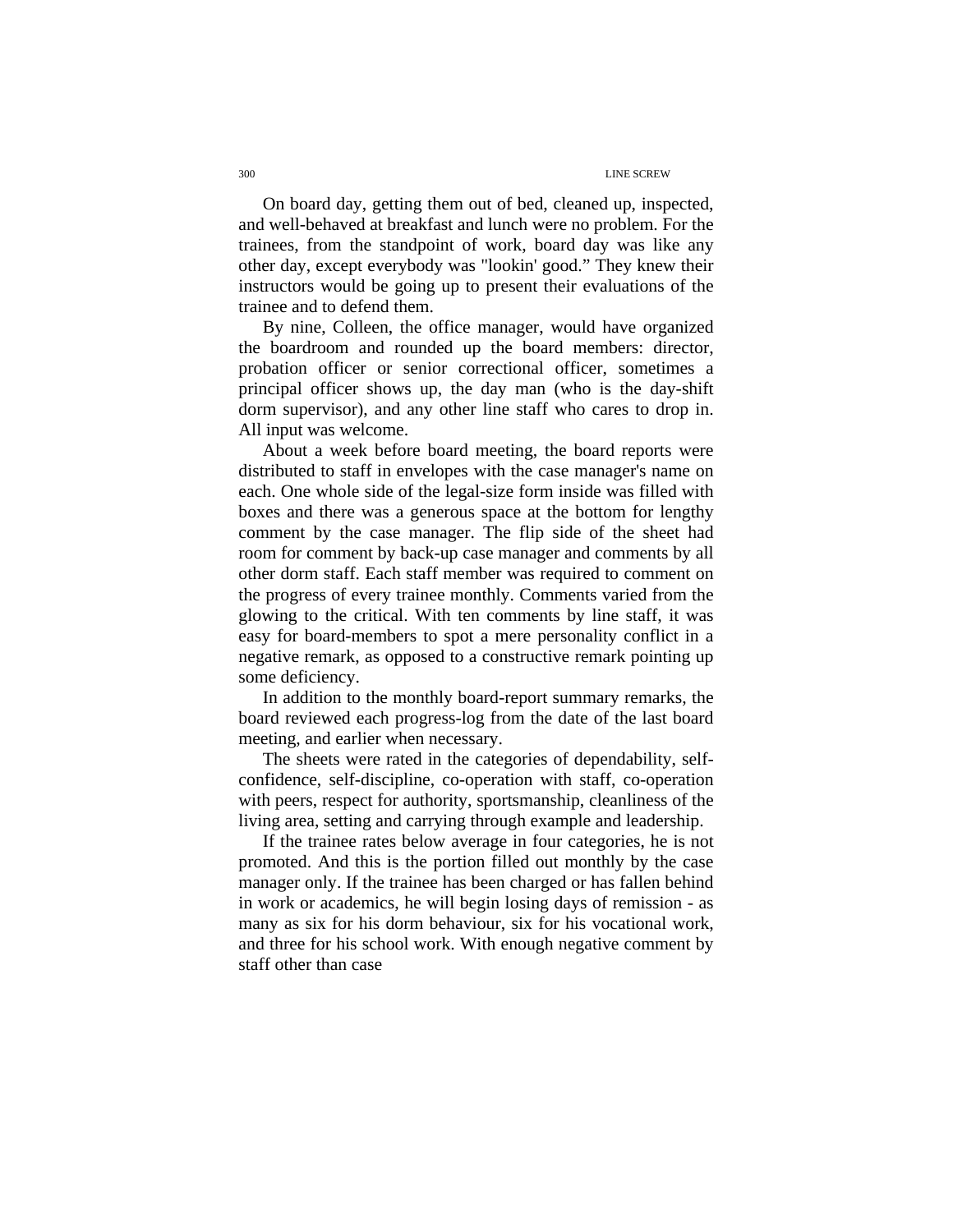#### BOARD DAY 301

manager, he can be held back or demoted despite an average or above-average report from the case manager.

The pre-juniors are considered first. Pre-juniors are those who are admitted between board meetings. Ordinarily the board automatically passes them on to the junior level at the next meeting unless they have destroyed the place and utterly blown the program. Usually this would indicate that they are not suitable for an honour-system program and the likelihood they would be sent elsewhere is high.

Then come the juniors. It is assumed they have had their period of adjustment and know the program sufficiently that they can be judged by junior criteria. At each level the microscope is stronger and expectations higher.

At the intermediate level, the trainees work closely with the senior duty-monitor, who arranges his schedule of duty monitors for morning and afternoon shifts for the whole month. Intermediate is a make-or-break level. When a kid makes it from intermediate to senior, you can notice the change in his sense of responsibility. The seniors and senior T.A.s carry the heaviest burden of role model.

It is great to watch them come into full bloom at this level. They know they're getting close to T.A. and the whole world is going to trust them to go on social temporary absence, job-search, then work release and educational T.A. And they've earned every step of the way.

After the board members have sifted through the reports (it takes some time to read all the comments from so many staff about forty trainees), one instructor after the other is sent in to present his evaluation of his crew.

By this time, everyone is well-focussed. When the instructor enters and delivers his evaluation, the atmosphere changes somewhat. The kids at work are very visible to everyone, including the director, who moves around the campus in a nonspying way and gets to know the trainees, as does the probation officer. The instructor controls as many days of remission as the dorm staff, but his crew is being judged by only one observer.

We had one instructor for a time who didn't make the transition from working in maximum to the open setting of New Haven very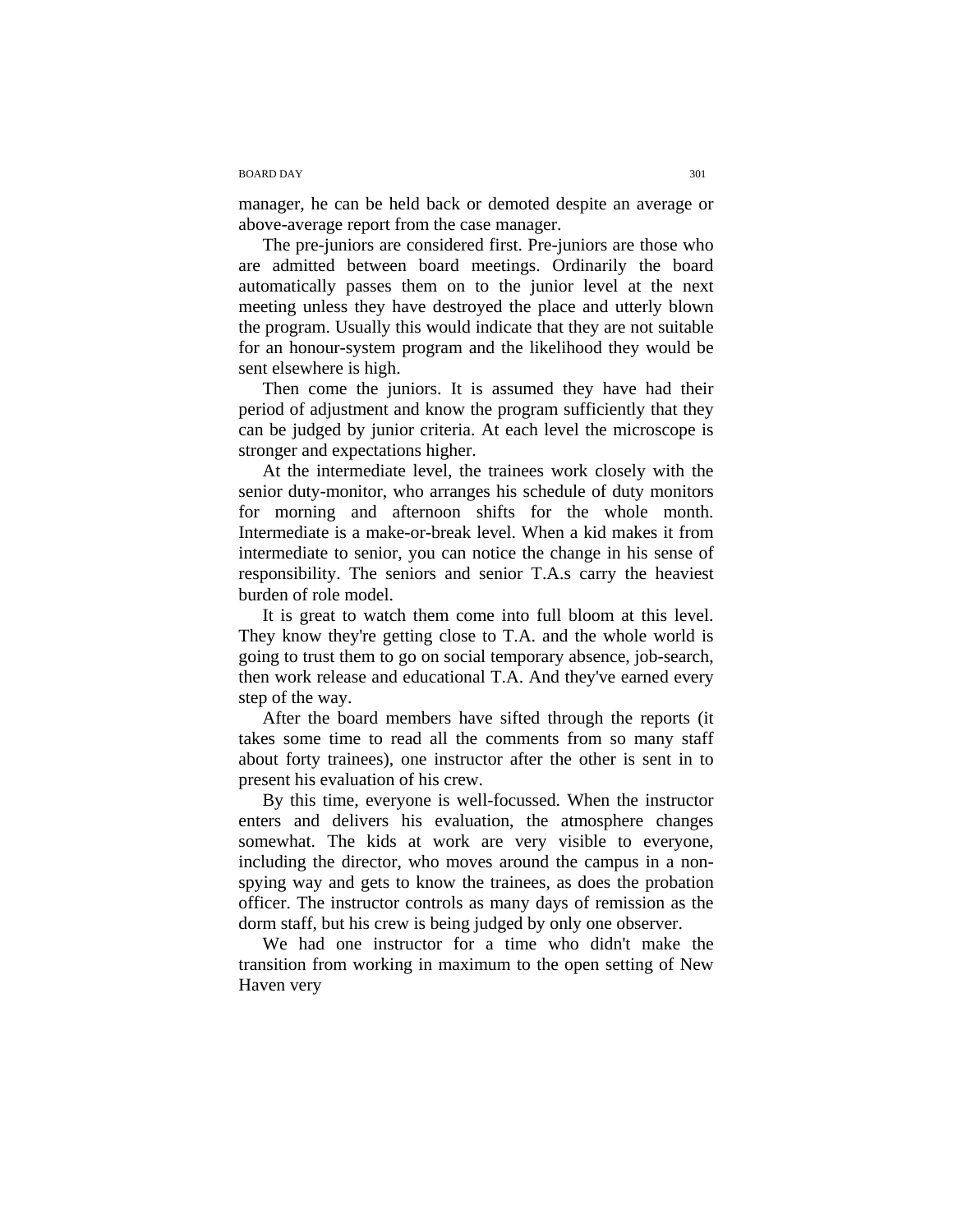well. To say the least, he didn't bring out the best in his crews. In one case, we had a black kid with a long juvie record who had worked his ass off in all parts of the program. It was extra hard for him, because he hadn't fully decided whether the attention garnered from doing well in the program was preferable to the attention that came with minor rebellion.

Often, in the midst of debate among dorm staff, instructor, and probation officer, it was necessary for the director to step in and referee and render a deciding vote when the forces seemed divided. The problematic instructor wanted to dock the boy three days of remission for not doing enough work. Before the rest of us could jump the instructor, the director was in his face: "I've watched that kid down there working like a dog; he's into bodybuilding and loves physical work." The instructor protested and then everyone jumped into the fray. The boy didn't lose his days of remission. But this meeting, like many board meetings, went well past noon and had to be finished up after lunch.

On board days, the kids get off work at three. They quickly shower and set out the chairs in the main lounge of the dorm in an auditorium arrangement and bring in a lectern. The director enters with the board reports. Silence falls over the showered, shaved, and clean-clothed trainees, and over whatever staff have elected to sit in. The director begins with a recounting of the history and purpose of the board meeting and the read-back. This takes about ten minutes.

Then, as his name is called, each trainee rises and stands while every word on the board report is read aloud before all and every officer who has written each comment identified. As each report is concluded, it is announced whether the trainee has been promoted, held back, or demoted. Each trainee who is promoted is resoundingly and sincerely applauded. For those who are held back or demoted, there is silence, but no derision.

Following the read-back comes an especially elegant steak dinner with a sense of a century of tried-and-true tradition still in the air. The trainees congratulate one another and the seniors begin to plan what they will do on their first temporary absences. Into the evening, the new senior duty monitor is appointed, as are the new team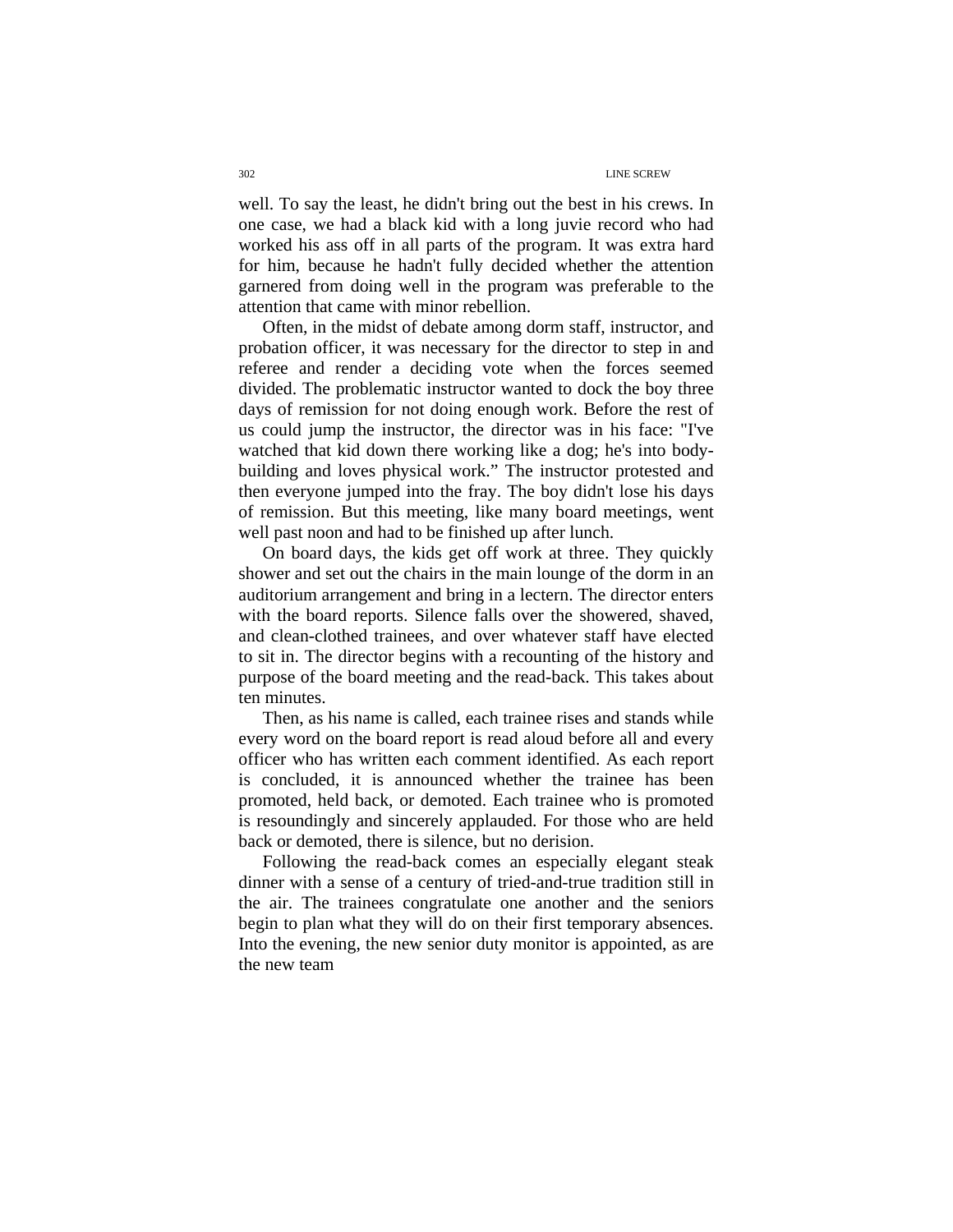## BOARD DAY 303

captains and assistant team captains, and work begins on putting together a fair plan for the various crews who will be responsible each night for cleaning the lounge and upper lobby, duties for the teams, and so on. The computer monitor assists them in typing up the various lists on the word processors. All the organizational problems are theirs to solve, and by the time they leave New Haven, they are well on their way to organizational wizardry.

A kid named Davey was coming up for parole soon. His institutional record was flawless. He had participated in and excelled at every New Haven program that came down the pike, including the maiden voyage of Hoods in the Woods. Inasmuch as the beef was fairly heavy -no matter how well a parole applicant has prepared, there is always the wild card of "intent of sentence." At this point, when all "roots in the community" and institutional-record criteria have been satisfied, then the process becomes quasi-mystical. The discretion of the parole board in interpreting intent of sentence is essentially unlimited.

When I came back on graveyard after a few days of annual leave, it was the Sunday before the Tuesday of Davey's appearance before the board. I checked over his application for parole. It had been filled out by a probation officer who was part burn-out, part malingerer, and part simply perverse. An essential ingredient of the institutional record is the institutional record summary, which is to be filled out by the case manager, or by the back-up case manager if the C.M. is not on shift cycle. Anderson hadn't lied about Davey's record, but he had couched the report in such flaccid and tepid language that it was sure to torpedo him. However, it was too late to redo the summary. The papers had already been processed. I needed to pull one out of the hat. Tuesday was two days away and I had two graveyards to pull.

I told Davey to put me on the appearance-list for the day of the parole hearing. I'm sure that between Monday and Tuesday the probation officer ripped through all the manuals looking for some regulation to prevent my appearance. This just wasn't done. On the other hand, there was nothing inscribed by the gods to prevent my doing so.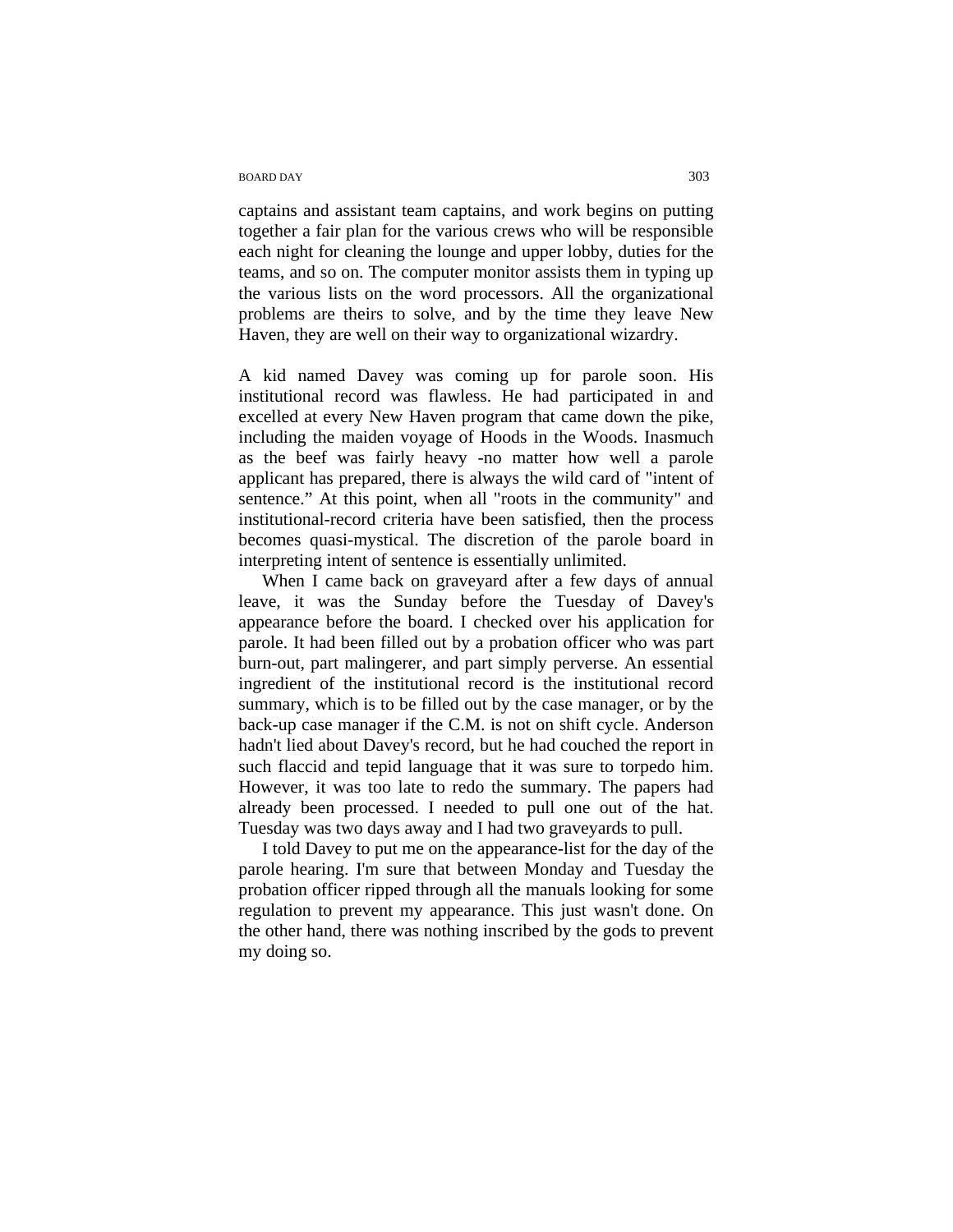There was, however, one problem. The applicants lined up in order of appearance in the boardroom of the heritage main building, and it was impossible to know how long each hearing would take. I was scheduled for graveyard shift the night before. Davey would have to eyeball the progress of the queue, then call and wake me up in time to get a coat and tie on and get to New Haven. I had a graveyard on each side of parole day.

Tuesday came. At seven I headed up the hill to bed. Damn I was tired. I had just plunged over the edge into alpha sleep when the phone rang. "Mr. Yates, It's Davey. Matharoo is in there now and I'm next. All my folks are down from Prince George. It should be at least an hour before you need to be here. Is that enough time?"

"Yeah . . . fine." I was dead. Somehow I made it out of the shower without drowning, shaved, and got my best bib 'n' tucker on.

I dozed in the hall while waiting. Once I got inside, the threeperson parole panel gawked at me. It was rather awkward. I assumed that it must be my red-eyed appearance. Maybe the collar of my sports coat was up. Possibly I had grannyed instead of Windsored my tie. I apologized. It did nothing to alleviate the tense atmosphere. All four of us in the room were writhing and nothing was happening.

Finally, a grey-haired gent introduced the panel and explained that they were a little taken aback. It was the first time they had ever seen a guard appear at a parole hearing.

"Normally, I wouldn't be here," I admitted. "The appearance of the case manager would be redundant to his written summary of the trainee's institutional record. I am here because I have just returned from holidays and the summary was written in my absence, and not to my satisfaction. The text you have before you doesn't accurately reflect this young man's experience at New Haven." I listed the number of foreman positions he had held, his work as senior duty monitor, his drug- and alcohol-program attendance, and his demeanour on the hike. Although still halfasleep, it seemed to me that I was holding forth like the silvertongued devil I am. They were all nodding like ornaments in the back window of a car. And I don't think they were listening to a word I said.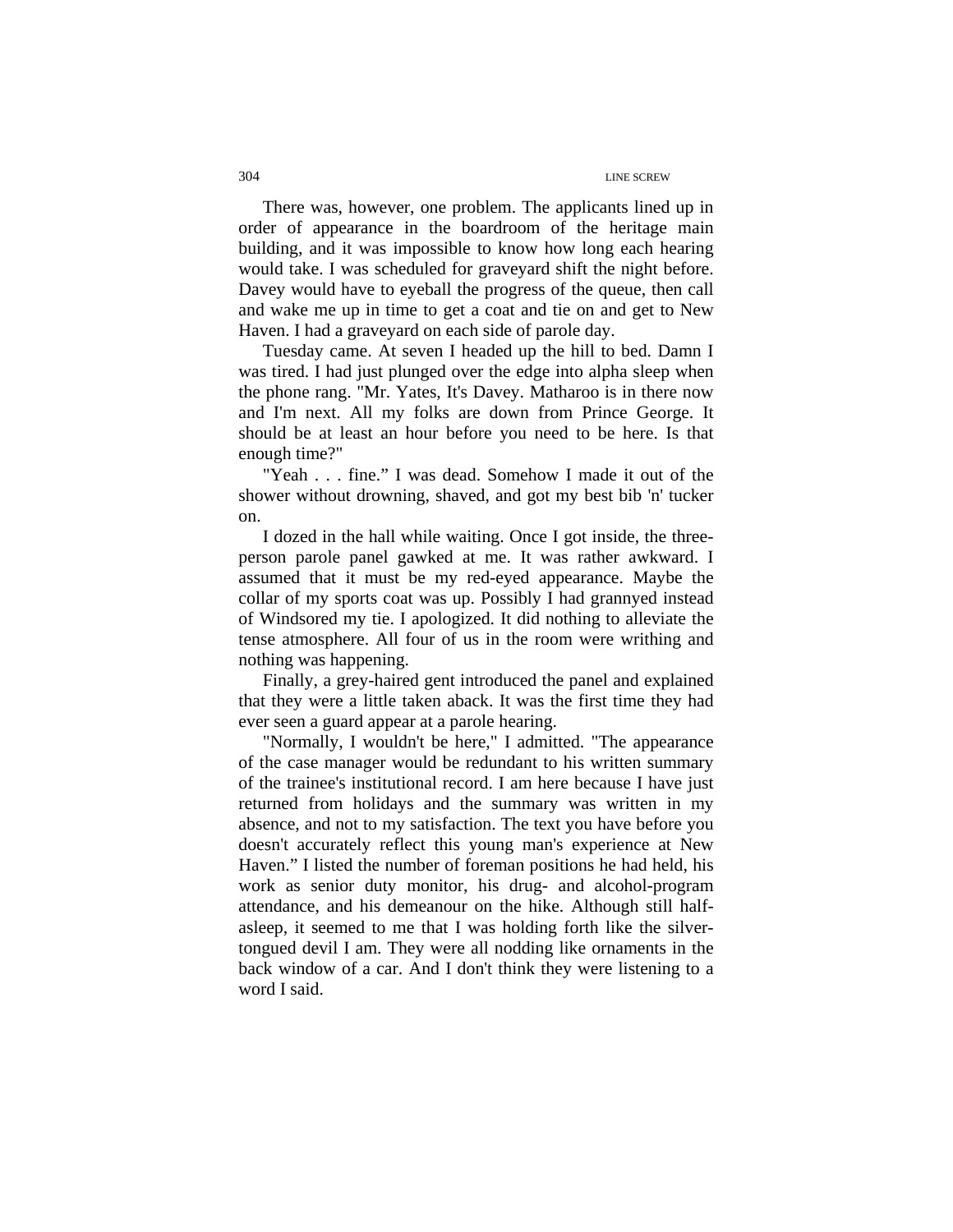## BOARD DAY 305

When I paused, they began firing questions at me about me. Was I typical of New Haven staff? Yes, I thought so. Would other guards in similar circumstances appear before them? The best of them would, without a second thought. On and on they went into my background, what institutions I had worked at before New Haven and how on earth had I made the transition from Oakie and Pretrial to New Haven.

I had no inkling I would be such a novelty. If they didn't parole Davey after this interrogation and loss of sleep, I was going to flip. I went home to bed. He was paroled, but he had another week to serve. He said that when he went into the meeting after me they were still astonished that I had made an appearance and began asking him questions he couldn't answer. After he went back to Prince George Davey called me a couple of times, but he was very busy in a heavy-duty mechanic-apprentice program.

During the ten years I had been a guard, I had never been to charm school or any other do put on by the Ministry of Attorney-General. So when Director Burns asked me whether I'd like to attend a forthcoming corrections conference, I thought it was a joke. But Burns didn't seem to be joking. He wasn't.

When I got to the conference, I must say I was very impressed. They had people there who talked about financial planning for wage-slaves. They had workshops on day care for shift-workers. It was so well put together that I had to make deals with others to take notes when workshop schedules conflicted. I went expecting to be disappointed and came away with the feeling that I had just attended the best conference of my life.

The first and last sessions were plenaries. The conference kicked off with a motivational speaker and wrapped up with three speakers from the media. On the last day, at the last session, there was a panel of media types from radio, television, and the *Vancouver Sun.* 

Chuck Foote, the principal officer who did my evaluations, later told Burns: "During the conference, I was beginning to think that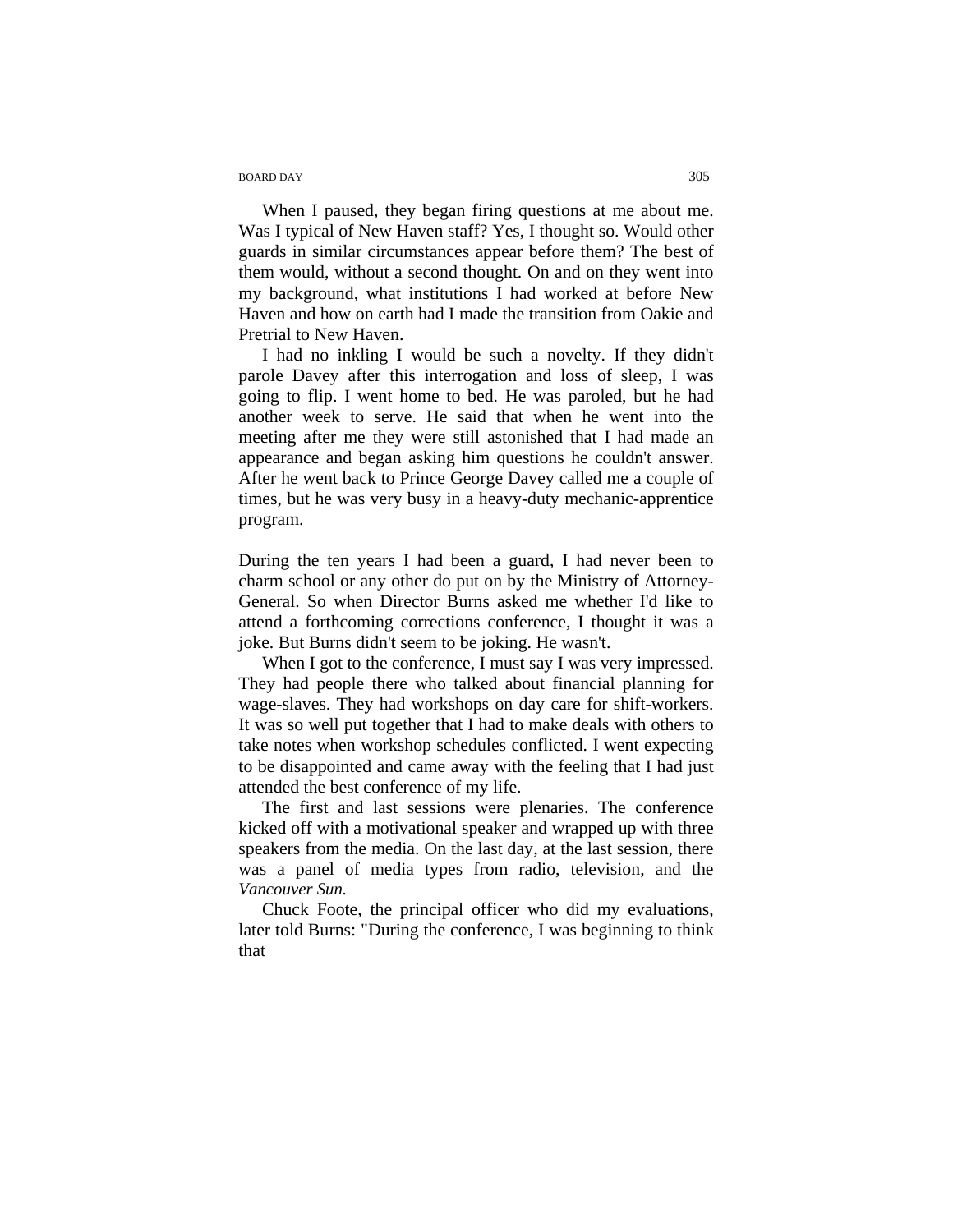Yates was sick. Then when the rest of us were standing at the back of the room at the media thing and Yates sat alone in the front row, I knew the shit was about to hit the fan."

My experience in corrections had given me a very different view of media than I had had when I worked in the field. Countless times I and others had called journalists to persuade them to do stories on interesting programs we had cooked up. Nothing. Many of these people I knew in my writing capacity, others were people I had known or who had worked for me when I was a CBC executive. I couldn't budge them even by calling in favours they owed me. They showed up only to report escapes, riots, or allegations of "excessive force" by staff:

The maximum units (especially remand) accepted this relationship fairly stoically. However, the juvenile sentenced units and adult-program units like New Haven needed media mileage, because they require a constantly renewed volunteer base. When you come up with a good program, adult or juvie, the kids jump aboard and suddenly energy and logistical support are in short supply. Thanks to the paucity of media support, our volunteer base at New Haven was comprised chiefly of line staff blowing their days and hours off work. Those of us who used our time off had no regrets about what we were doing.

It was the obdurate spirit of the media that created the adversarial nature of the corrections-media relationship. At that final session, the room crackled with "fear and loathing" on both sides. Gordon Hoag, who introduced the media panellists and had some prefatory remarks, could scarcely contain his own rage. He was director of Willingdon Youth Detention Centre (the juvenile counterpart to Oakalla), and the mayor of White Rock to boot.

For thirty or forty minutes, the panellists held forth on journalistic ethics. There was so much news to cover that they simply couldn't be everywhere all at once, nor could they cover a great many of the stories in which they were personally interested. The kid from the Sun was obviously embarrassed by the radio and television idiots. I felt particularly testy about the television reporter. The last major riot at Oakalla involved the escape of thirteen industrial-strength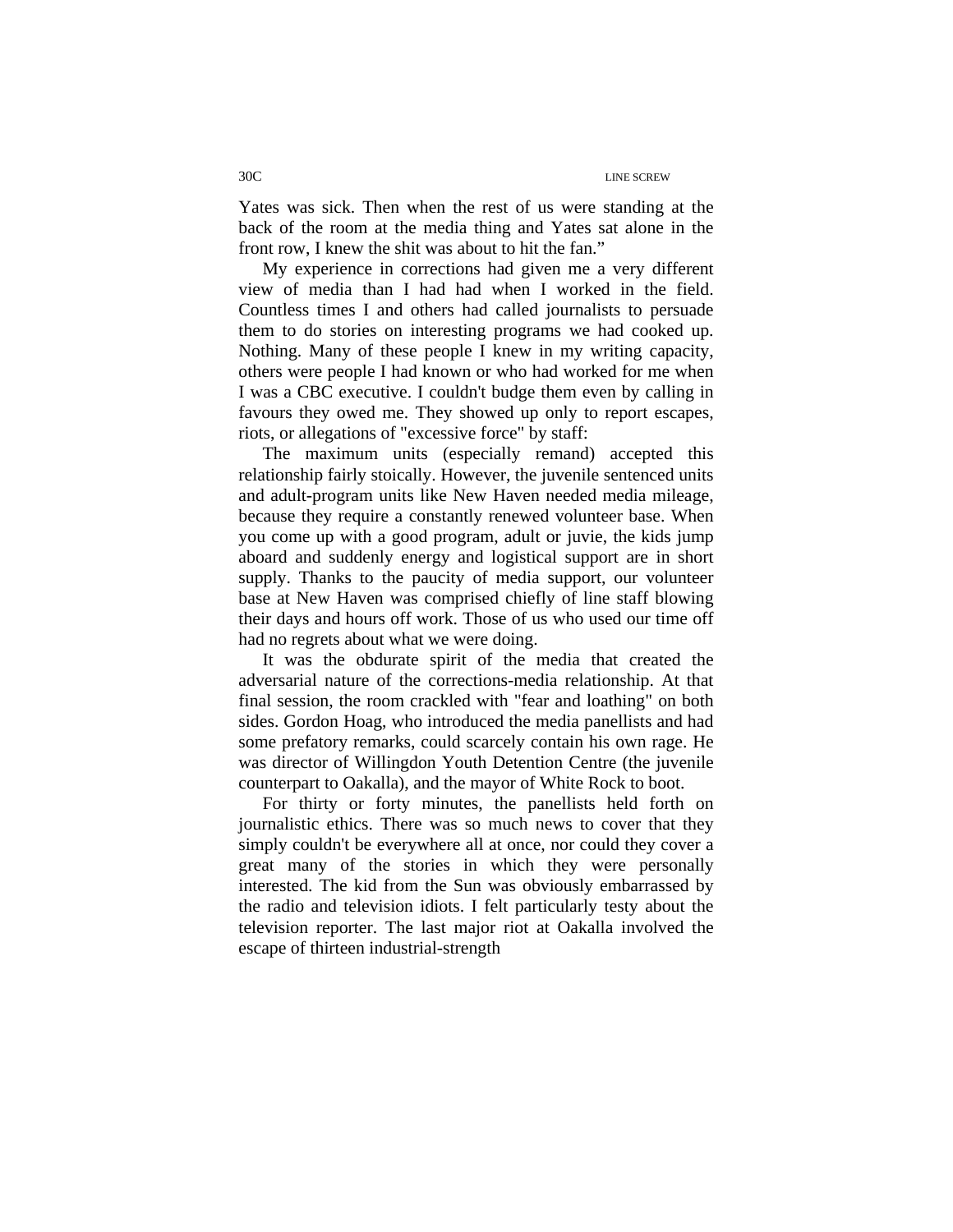## BOARD DAY 307

inmates. All but one had been apprehended. This television reporter made B.C. corrections look like Bozo City by making contact with the last hold-out and filing a report each night showing the inmate yammering into the camera. The reporter claimed source privilege and refused to tell police, corrections, or anyone else the whereabouts of the escapee.

Principles aside, and the image of law enforcement aside, the inmate had a long history of violent crime and this jerk journalist was putting the public at serious risk. This kamikaze pilot was taking his life in his hands just by showing up at the conference. He was about as welcome as the rapper Ice-T at a police convention following release of his "Cop Killer" number.

When the panellists finally finished and the floor was open for questions, no one went to the microphone. Hundreds of line officers from all over the province just sat or stood there, arms crossed, silent and sullen. I rose to speak with no idea where to begin, but begin I did. Before I said a word there was scattered applause from the back of the room.

"Gentlemen, I have been in media, as a reporter, in production, as an ad rep, as an executive, and on air, longer than any of you up there - with the possible exception of the man from the talk station. I won two International Broadcasting Awards for my radio work. And I didn't win them for misrepresenting and outright lying as you have just done before us.

"Your representation of the face of media today makes me ashamed that I ever had anything to do with media. You speak of journalistic ethics as though you could afford any. Why don't you have the stones to say that riots and escapes sell newspapers and win ratings? Prison programs that work, that save the taxpayer millions of dollars in the long term, just aren't what the public wants to read, see on television, or hear debated on talk radio.

"You aren't ethical, you're moral cowards. Right here. Right now. Cowardice is associated with the colour yellow, as in Hearst-Pulitzer yellow journalism. As in tabloid print-journalism. As in tabloid television.

"You stand there in your arrogance as though you don't dance to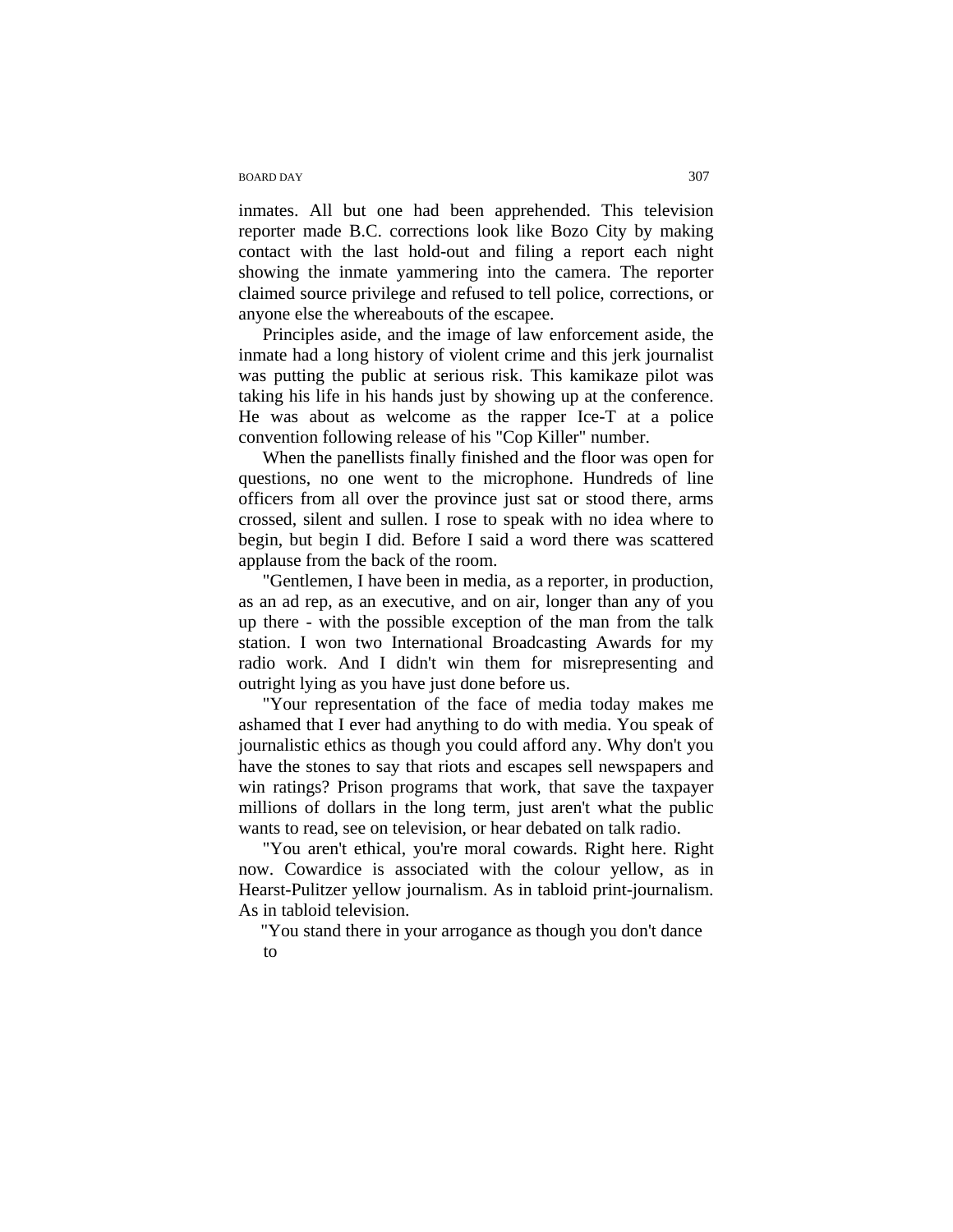the tune of program directors and story editors and city editors, all of whom are being crowded by your sales department, circulation, and latest ratings.

"You do your utmost to depict inmates and line staff within a stereotypical adversarial relationship; it plays better to the public. Common sense would tell anyone that this is not accurate if inmates and guards are to live under the same roof for years on end. But then you're not in the common-sense business. You're not even in the news business. You're in the bad-news business.

"There isn't a person in this room who will argue with me when I tell you that a great shift is one in which no one has tried to kill himself or someone else, and in which there have been no injuries. But then that's not what you're looking for.

"When you have the opportunity to interview inmates, you catalyze their complaints about staff and conditions. When you interview prison personnel - and this is rare -you carefully cut the tape or edit the interview so that we emerge as the knuckledragging assholes you have made the public come to expect."

(As I spoke it was getting crazier and crazier behind me, with screws calling out: "Fucking A, Yatesie . . . Nail that TV asshole's nuts to the floor.")

"The institutions for which we work are a part of society and belong to the public. They are built and maintained by the taxpayers. The taxpayer has a perfect right to a tour of what he owns, to question staff, to question those inmates who waive protection of their confidentiality. Were it not for your perpetuation of taboos, I think the public would come through and have a look for themselves. Most certainly, they can't look to you for accuracy. And that, gentlemen, is unfortunate for us, for you, and definitely for those who bear the financial burden of maintaining the criminal justice system."

I stood to leave and noted that those behind me had the doors open and were filing out. The deputy minister and other Victoria brass were present. The D.M. rushed up onto the stage and grabbed the microphone: "Well, we certainly don't want to leave the impression that the Corrections branch considers the media the enemy."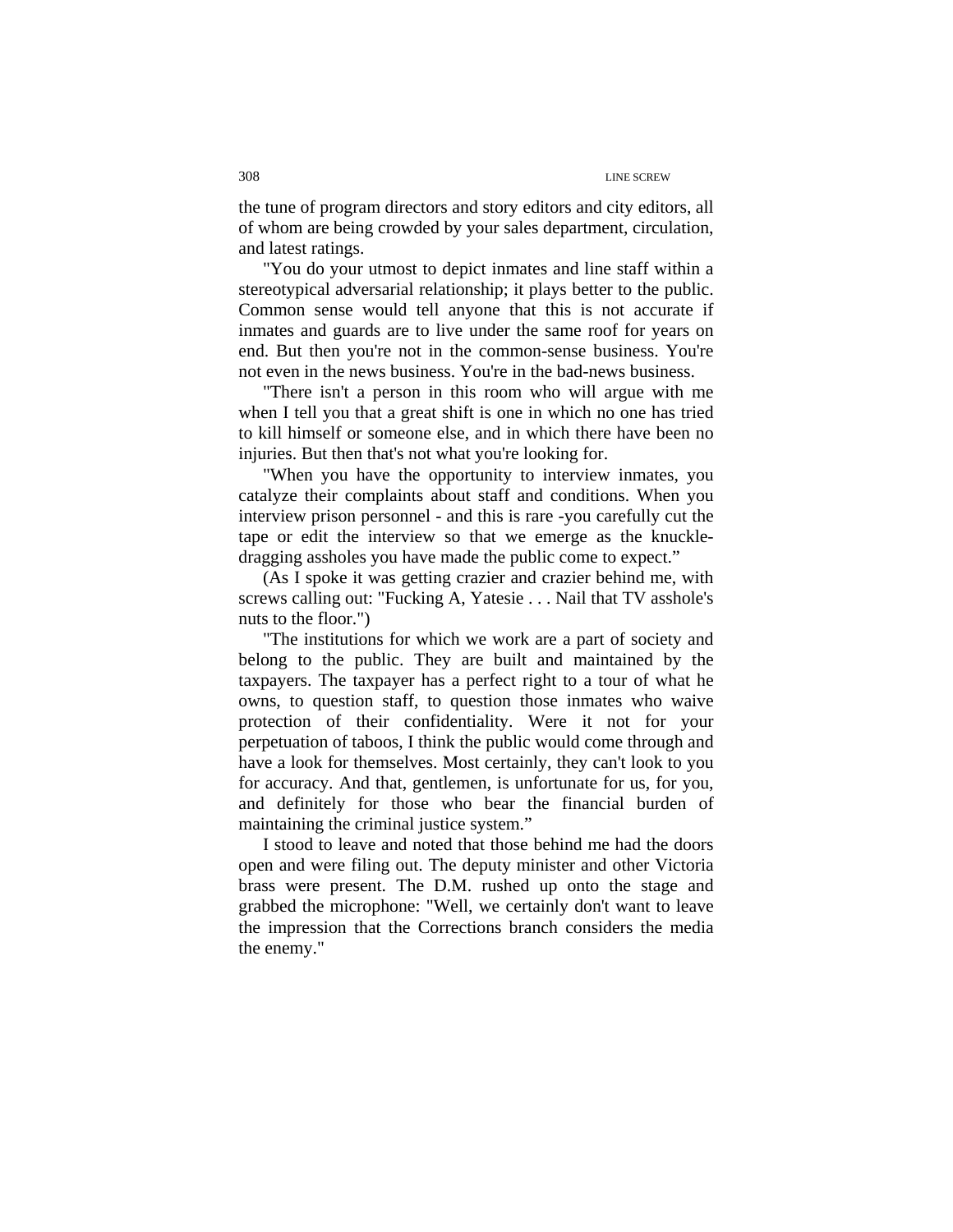BOARD DAY 309

That was the last I heard as he continued speaking to an empty hall. Outside, a friend from Pretrial praised my speech and added that my ass was probably grass - a possibility that was just dawning on me. But back at New Haven, there were many smiles from the brass, and not one word of reproach.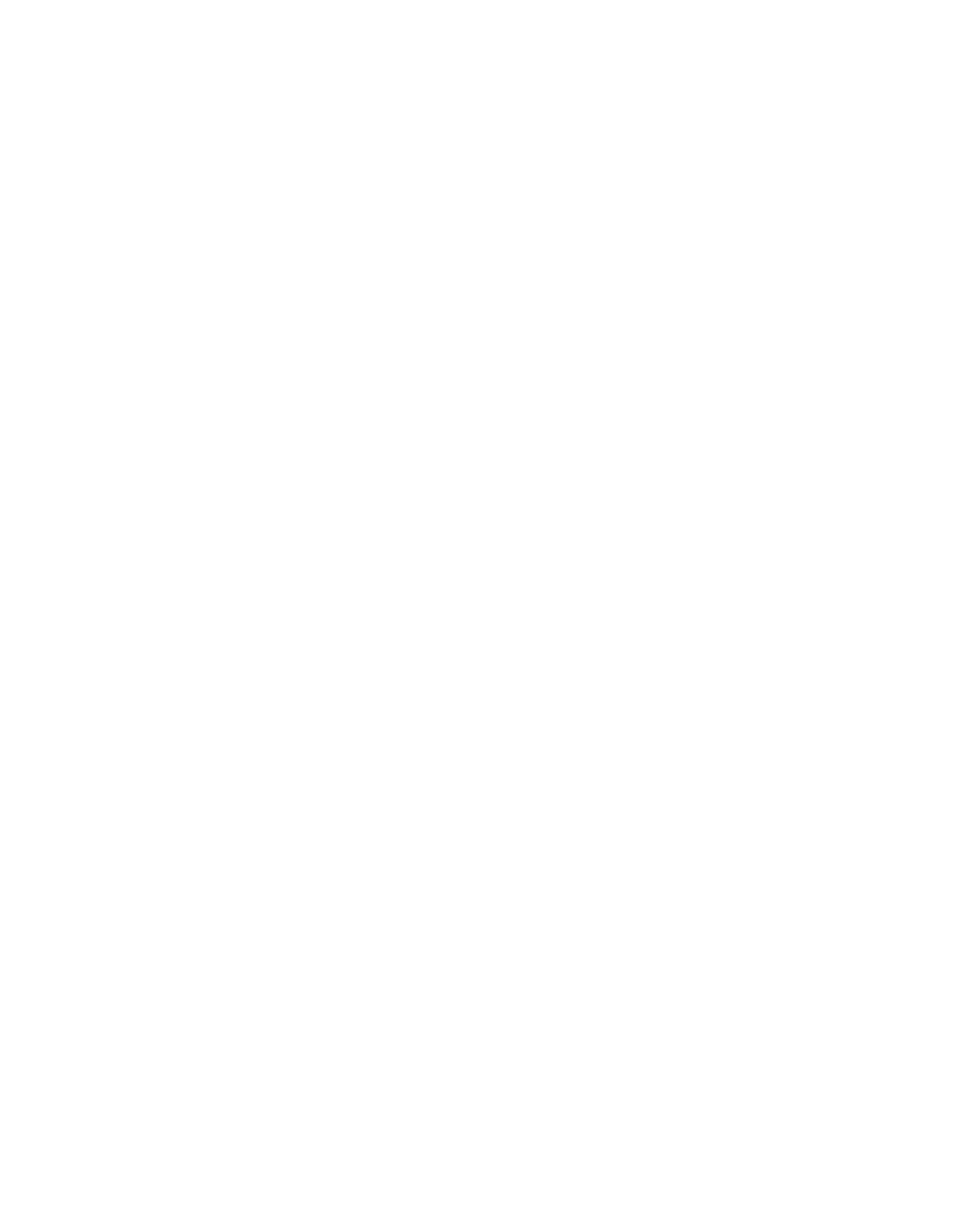## Postscript

 *There are guards who are more pleasant to be around than others. There are inmates on the unit who are friendly, others aren't. In other words, people are people. How is this different from the street? There are neighbours you like and neighbours you don't, in jail and out* of *jail.1've done a lot of time . . . People are people.*  - John, a seasoned inmate, Vancouver Pretrial, CFOX interview, 1984

 IN MANY WAYS, it seems fitting that I completed this segment of my memoirs at this time. Issues of crime and what to do about them surround us in all media, especially in television programs like "Cops," "Unsolved Mysteries," "Law and Order," "L.A. Law," and "NYPD Blue."

If the percentage of the population apprehended in criminal activity were proportional to the percentage of media time and space devoted to crime, half the people of the planet would be behind bars. Or would they?

There are new directions in crime and punishment being tried, especially in the United States. Most of these new directions have to do with warehousing people in different ways, outside prison, including electronic monitoring (the convict sits at home with an electronic ankle-bracelet that alerts his custodians should he fail to report when specified or move outside specified boundaries). They have very little

311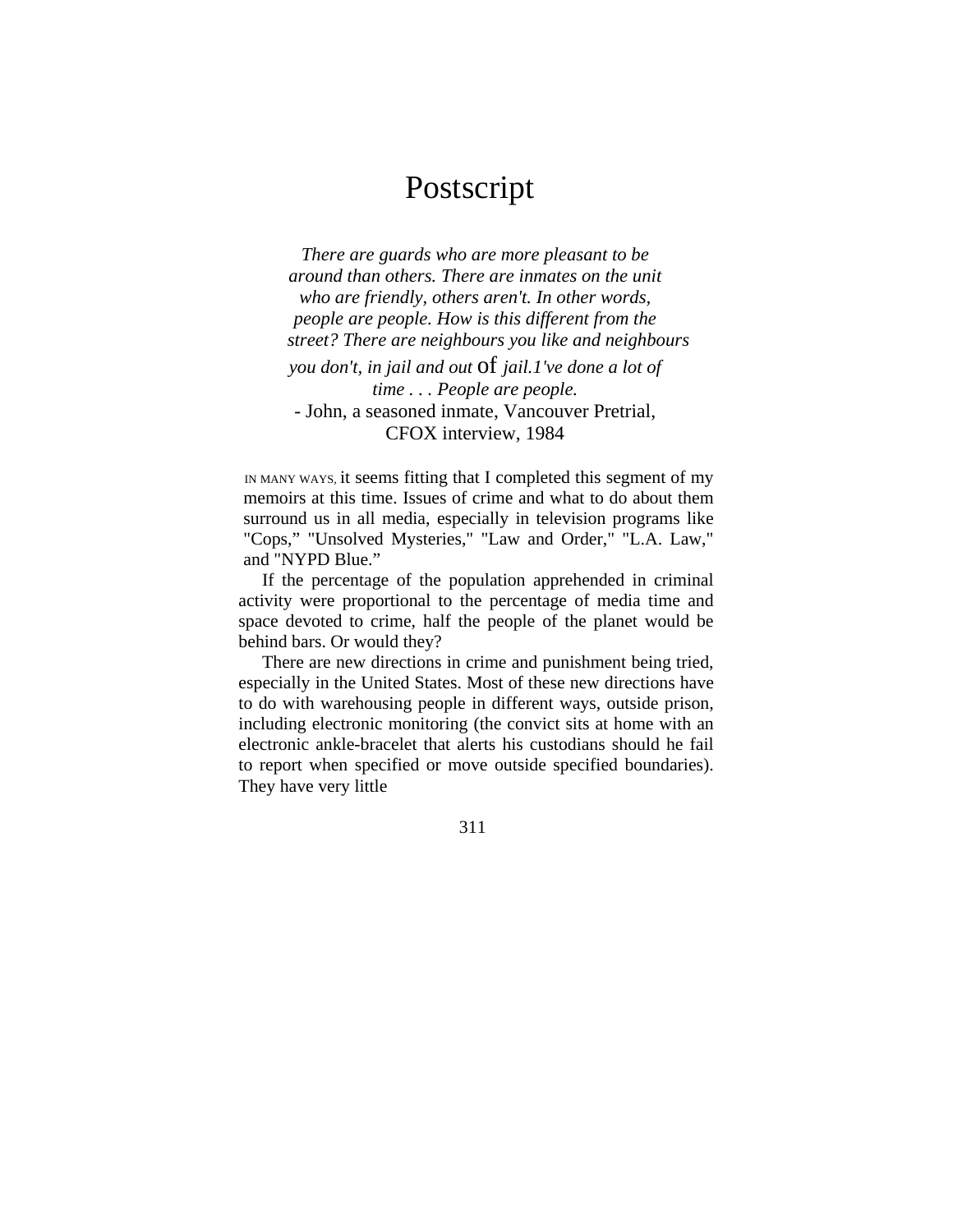to do with offering them skills that might lead to options other than crime.

Sooner or later we must ask Corrections to catch up to the rest of the criminal justice system. And, given the rising crime rate, Corrections had certainly better come up with some good ideas in a hurry.

The present trend in Corrections is to supplant the welltrained, experienced line officer with formidably secure architecture and sophisticated technology. But, in my experience, there is no substitute for staff, for jail-wisdom, for experience. Not computers (although they can greatly assist). Not fancy alloy bars.

In a frenzy of short-term accounting, provincial and federal governments are paring down the human component of the corrections system. This is the wrong road. Warehousing people in high-tech structures with vapid environments not only hardens the core of the still-changeable criminal, but burdens the taxpayer with long-term social costs. Both law-breaker and law-abider lose.

There are very serious responsibilities attendant upon not killing criminals. I think these have been very poorly defined and even more poorly shouldered.

Until recently in the history of civilization, we have killed criminals, not detained them and made them a burden on the citizenry after their conviction. They have already been a burden to the economy at the gateway of the criminal justice system by committing the crime, and a burden to the victim and the insurance company for their violation of person and property. If the state does not kill lawbreakers, then rehabilitation must be pursued, scientifically and imaginatively.

Programs such as New Haven indicate the better road, despite the fact that there will always be a few cons who are not amenable to any stripe of rehabilitation nor crazy enough to be routed to psychiatric institutions. "Dangerous offenders" may well have to go to ultra-secure prisons, but there is no way to proceed with the rest of the convicted populace (since we no longer exile or kill them) but to *presume them amenable to rehabilitation until proven otherwise. I* have watched carefully and thought about this for a long time.

This book has involved three groups of people: People in custody.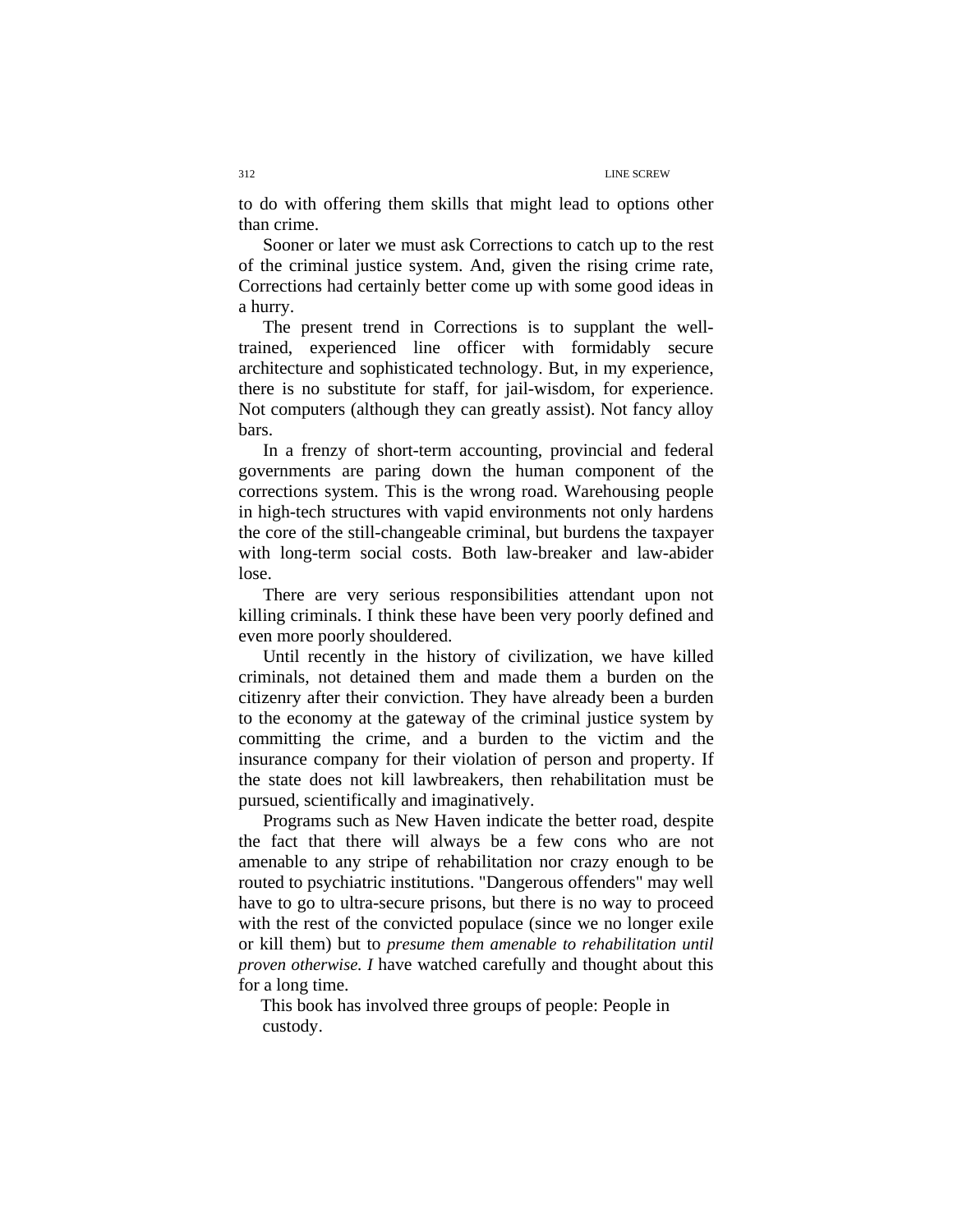#### POSTSCRIPT 313

People not in custody. And guards who are neither in custody nor free of it.

Those who happen not to be in prison at the moment tend to think of themselves as free. Those who were locked behind bars early in their lives and have become "institutionalized" feel free only when in jail. These people have no talent or disposition for filing tax returns, remembering Aunt Flossie's birthday, obeying the speed limit, or attending the PT.A. Being told by people like me when to rise, when to eat, when to change their clothes, suits them just fine. Just as it's hard for people on the outside to understand how anyone can love being in prison, the "institutionalized" cannot understand how anyone can love mowing the lawn, joining the Rotary Club, or running for office.

The line screw shuttles daily between these two worlds. We belong to the population in custody incompletely and we belong to everyday citizenry only incompletely. I'm not sure we ever know exactly who we are, but in our best moments we have some sense of being "very special people." We know that very few people can do what we do at all, let alone do it well. It is a highwire act worthy of the Flying Wallendas.

Early in our careers as line officers, we are admonished to "leave it at the gate." I've yet to meet a prison guard who can leave it at the gate successfully. We're told to find someone we can talk to, who will help us "offload" the stress. Then we're told that it's against the law to speak to a civilian (your spouse, your best friend) about an incident or a case. The guards we might speak to likely were there at our side during the very incident we need to offload.

When I went to work at Oakalla, I knew nothing about correctional systems. I was, in fact, not aware that anyone (other than a few philosophers like Jeremy Bentham, who is revered by the literati as a weirdo) had spent much time thinking about time as a way to repay society for having broken the law. As young as this concept is in the history of ideas, it is something that the twentieth century has taken for granted.

The most ignorant of citizens is wed to the assumption that because someone has been caught breaking the very relative thing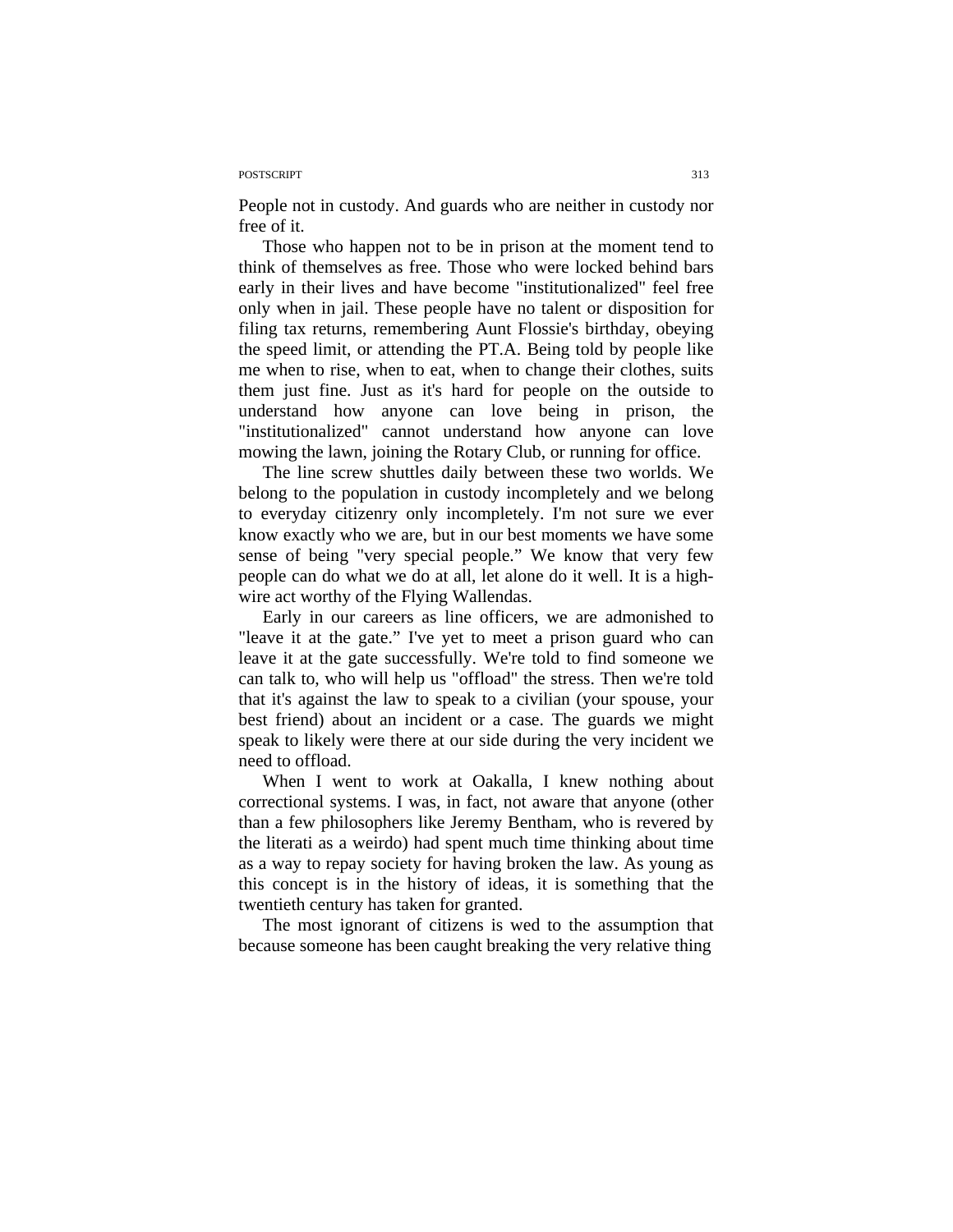called the law (and the law is what it says it is at a given time and in a given place), he or she must pay the price of loss of humanity - all rights and privileges - by being locked in jail, where only inhuman things happen. This symbolizes his or her loss of humanity. Who, before reading this book, would believe me if I said this or that man, who has murdered more than one person, is my most dependable worker on the tier? Most people prefer to think that one illegal act colours all further acts. And that's nonsense. There are all manner of people who do something criminal in a moment of passion or desperation. Then there are psychotics who wind up in jail simply because they've contravened some statute of the Criminal Code; we watch them carefully and send them to Forensic for a psychiatric profile. And the man who gets drugged or drunk and commits an atrocity returns to his status as human being when his mind has washed free of the chemicals. When he relates to the world of prison as a human being, the prison relates to him in coin.

Those outside prisons seem to take for granted the impressions of prison life they read and see in the media. And so they consider people who work the line in the criminal justice system (including police, judges, and counsels) to be something less than fully human in a kind of filth-by-association paradigm. Prison staff resent this stigma, which is constantly re-energized by the media. This has made prison staff wary and uncommunicative. And this stance, in turn, has made the media even more certain that prisons have much to hide.

Until this cycle of mistrust, skewed as it is on both sides, is corrected, the stereotypes and taboos will persist, and understanding between taxpayer, inmate, media, and prison staff will remain unlikely.

As I hope *Line Screw* has shown, the reason that line staff and inmates have a working relationship is precisely because jail-wise inmates empathize with the problems of guards and jail-wise guards appreciate the world as seen from the vantage of inmates. Rookie inmates and rookie guards may upset the balance of the unit for a time, but their ignorance is taken into account by the jail-wise line.

After more than a decade of thinking about the line, I conclude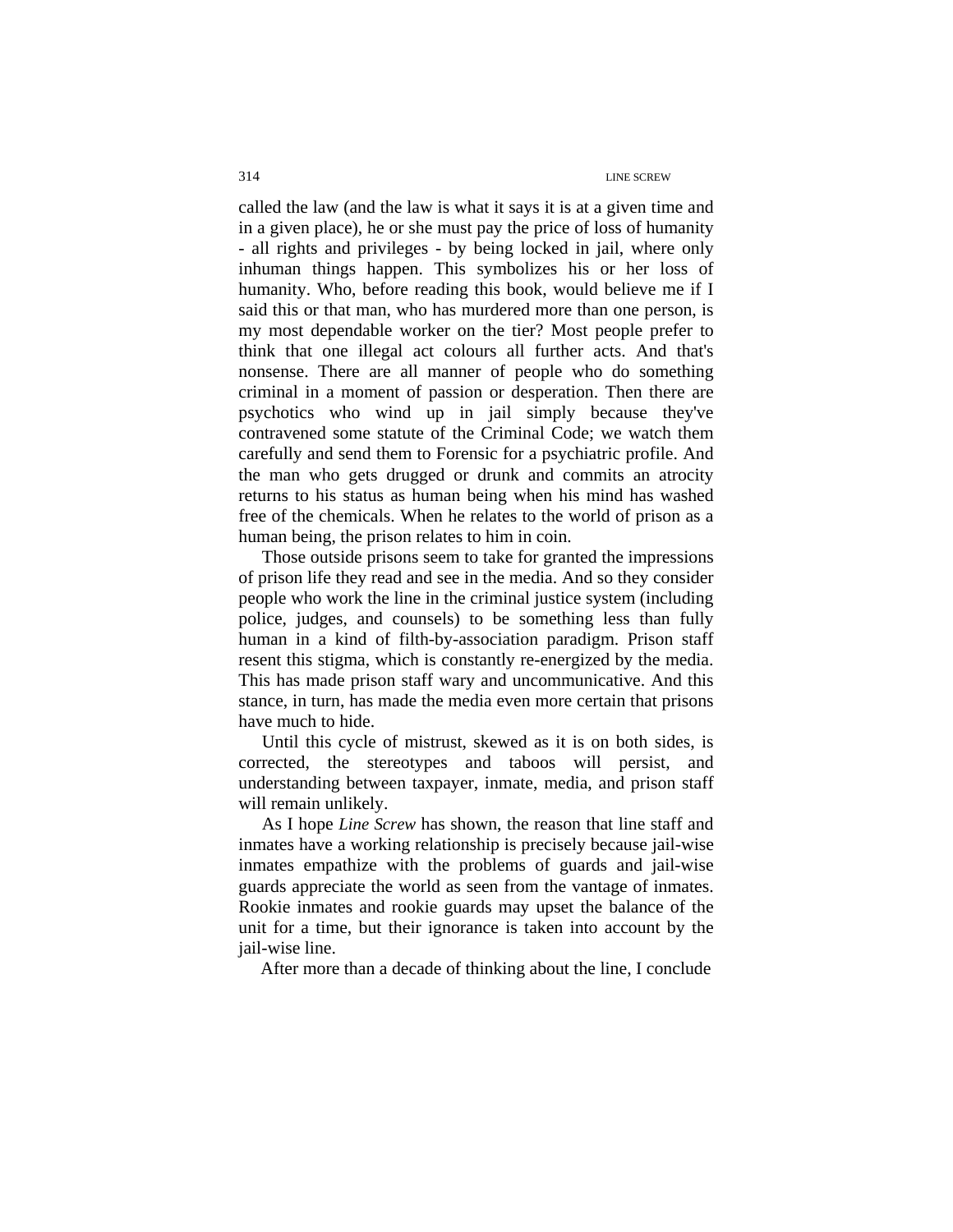## POSTSCRIPT *315*

that those who comprise it - inmates and guards - do their respective jobs rather well. I can't say the same for middle- and top-management public servants, who are at the merry of political winds.

I further conclude that one who has spent as much time in jail as I have must possess an abiding love of prisons. Let me put it this way: the only career I pursued for a longer period than my career in corrections was teaching at university. On the best day at university, when my lecture was brilliant and my students were being enlightened beyond our wildest collective expectations, I was participating in the *ornamental.* On the worst day in prison, when everything was going wrong, I was participating in the *essential.* 

To work the line is to be involved in the essential, the critical, the line between living and not living. Line cops, line screws, trauma-team members - all of us live on the line between life and death; we do this for a living. And some of us grow addicted to the work. After going to work at New Haven it took my body months to shed its expectation of a daily adrenalin rush. We have been called danger-junkies and various other disparaging terms. We don't get too excited; we know the value of the work we do, as do the cons, and, occasionally, the administration, when it remembers the line.

I wouldn't trade the prison segment of the line for any other segment. A prison is a magnificent living organism with a better balance of energy and form than most parts of society. The inmate code is as legitimate and respected a set of human mores as any code of conduct ever confected by Emily Post or Amy Vanderbilt.

Prison society - behaviour between guard and guard, inmate and inmate, guard and inmate - is perhaps the most accelerated dimension of human culture in the sense that most chemical reactions are speeded up by increased pressure, temperature, surface area, agitation. The law takes inmates and guards and places them in a container and applies as much pressure, temperature, and agitation as the system can deliver. The higher the population count, the greater the surface area that reacts to such pressure. Each change that comes from on high, if not gradually introduced, produces a reaction in the form of riot, sitdown, and so on. There is no time in prison for long-held